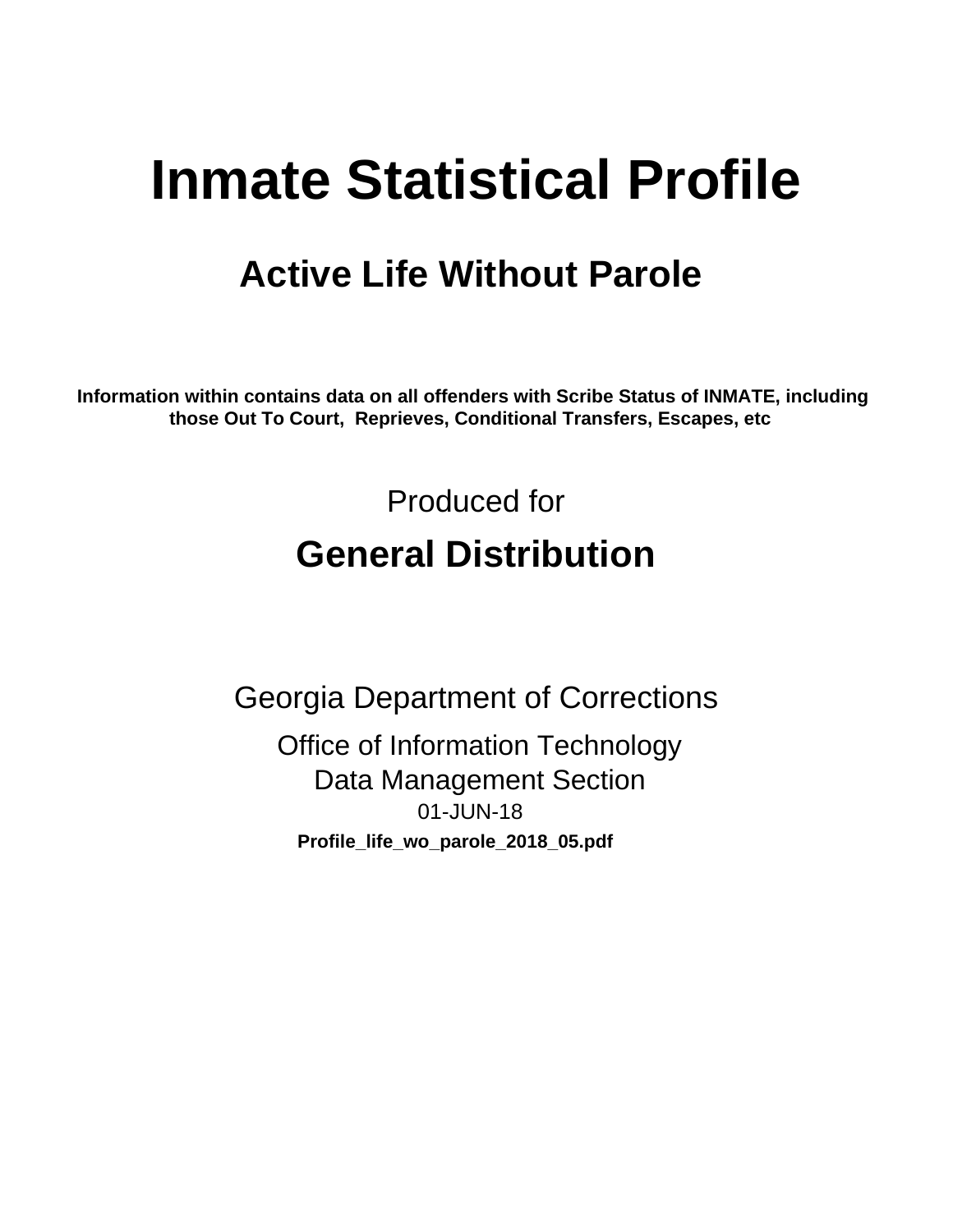# **Inmate Statistical Profile 01-JUN-18**

Contents

**Active Life Without Parole** 

Produced for General Distribution

# **Table of Contents**

|    | <b>Demographic information</b>                                        |
|----|-----------------------------------------------------------------------|
|    | 4 Current age, broken out in ten year age groups                      |
|    | 5 Race group                                                          |
|    | 6 Marital status, self-reported at entry to prison                    |
|    | 7 Number of Inmates with Dependents, self-reported at entry to prison |
|    | 8 Religious affiliation, self-reported at entry to prison             |
|    | 9 Home county - self-reported at entry to prison                      |
|    | 13 Employment status before prison, self-reported at entry to prison  |
|    | 14 Age at admission                                                   |
|    | 16 Height, measured at entry to prison                                |
|    | 17 Weight, measured at entry to prison                                |
|    | 18 Military service                                                   |
|    | <b>Correctional information</b>                                       |
|    | 19 Type of admission to prison                                        |
|    | 20 Current / last supervision level                                   |
|    | 21 Current / last institution type                                    |
|    | 22 Institution type - transitional centers                            |
|    | 23 Institution type - county prisons                                  |
|    | 24 Institution type - state prisons                                   |
|    | 25 Institution type - private prisons                                 |
|    | 26 Institution type - inmate boot camp                                |
|    | 27 Number of disciplinary reports                                     |
|    | 28 Number of transfers                                                |
|    | 29 Number of escapes                                                  |
|    | 30 Time served in current (or last) institution                       |
|    | Educational, psychological and physical information                   |
| 31 | Highest grade level attained                                          |
|    | 32 Culture fair IQ scores                                             |
|    | 33 Wide Range Achievement Test (WRAT) reading score                   |
|    | 34 Wide Range Achievement Test (WRAT) math score                      |
|    | 35 Wide Range Achievement Test (WRAT) spelling score                  |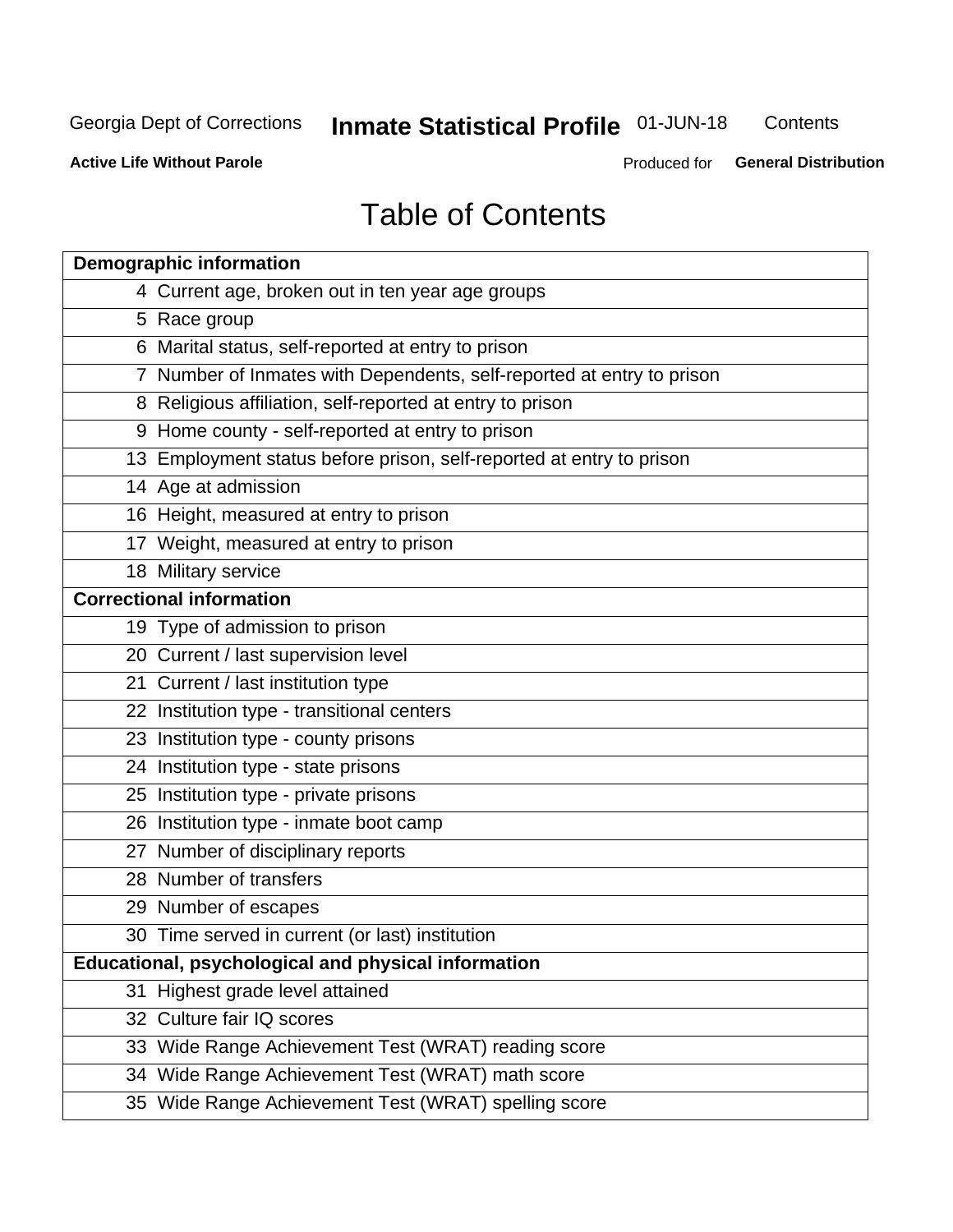# **Inmate Statistical Profile 01-JUN-18**

Contents

**Active Life Without Parole** 

Produced for General Distribution

# **Table of Contents**

| Educational, psychological and physical information              |
|------------------------------------------------------------------|
| 36 Current / last mental health treatment level                  |
| 37 PULHESDWIT medical scale - 'P' overall condition ('P'hysical) |
| 38 PULHESDWIT medical scale - 'U' upper body                     |
| 39 PULHESDWIT medical scale - 'L' lower body                     |
| 40 PULHESDWIT medical scale - 'H' hearing                        |
| 41 PULHESDWIT medical scale - 'E' vision                         |
| 42 PULHESDWIT medical scale -'S' psychiatric                     |
| 43 PULHESDWIT medical scale - 'D' dental                         |
| 44 PULHESDWIT medical scale - 'W' work ability                   |
| 45 PULHESDWIT medical scale - 'I' impairment                     |
| 46 PULHESDWIT medical scale - 'T' transportability               |
| <b>Crimes and criminal history information</b>                   |
| 47 Number of prior Georgia incarcerations                        |
| 48 Prison sentence in years                                      |
| 49 Primary offense, broken out into felonies vs misdemeanors     |
| 50 Primary offense, broken out into six broad crime categories   |
| 51 Primary offense, detailed offense code                        |
| 52 County of conviction of primary offense                       |
| 56 Circuit of conviction of primary offense                      |
| 58 Years served (jail + prison) in this incarceration            |
| <b>Medical information</b>                                       |
| 59 Results of most recent HIV test                               |
| 60 Results of most recent tuberculosis test                      |
| 61 Results of most recent syphilis test                          |
| 62 Results of most recent Hepatitis-C test                       |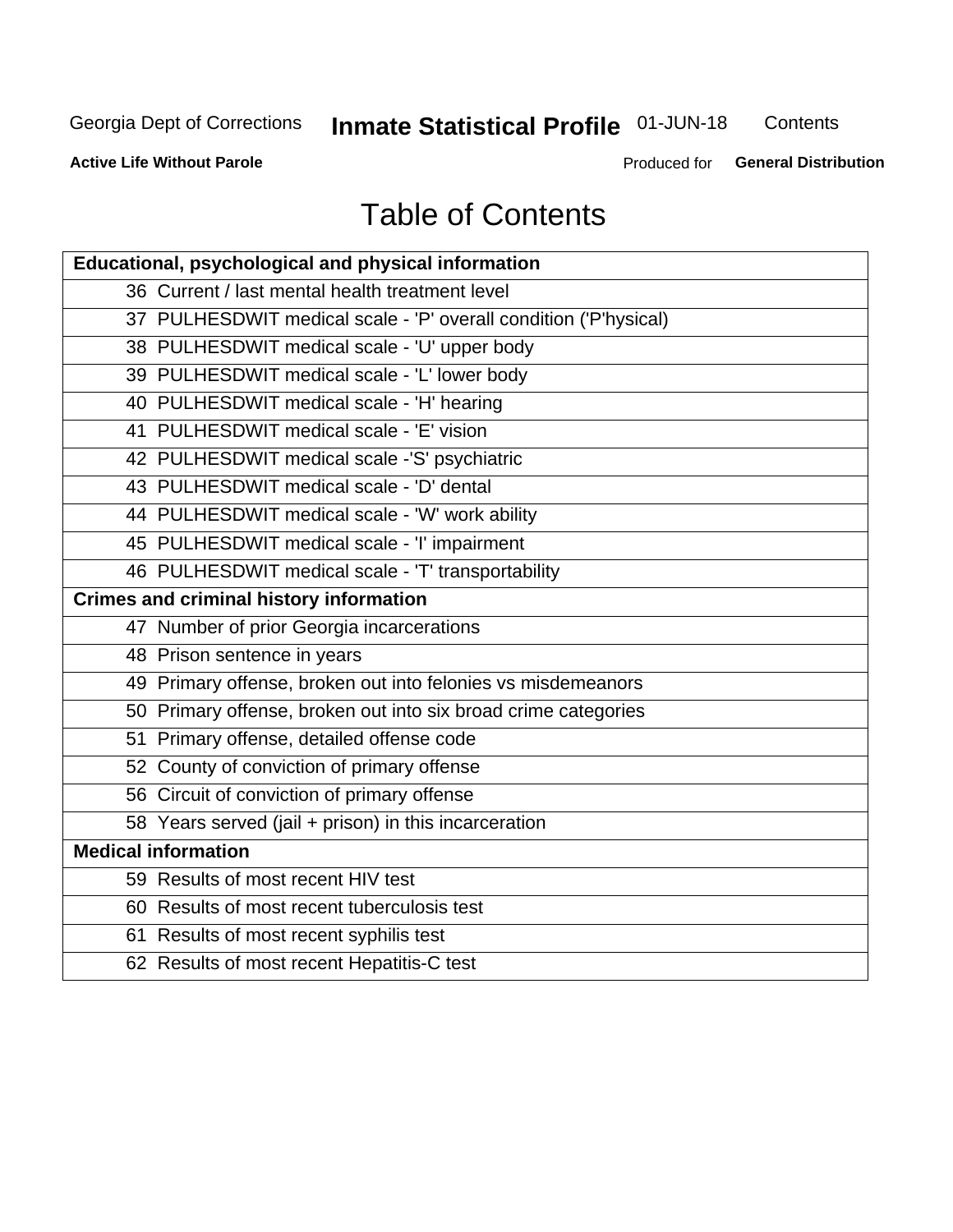### **Active Life Without Parole**

### Produced for General Distribution

# Current age, broken out in ten-year age groups

COL % - percent each COUNT is of its particular column

|                          | <b>Male</b>  |          |         |              | <b>Female</b> |       |              | <b>Total</b> |
|--------------------------|--------------|----------|---------|--------------|---------------|-------|--------------|--------------|
| <b>Current Age</b>       | <b>Count</b> | Col %    | Row %   | <b>Count</b> | Col %         | Row % | <b>Total</b> | Col %        |
| <b>Teens (1-19)</b>      | ◠            | 0.15%    | 100.00% |              |               |       | 2            | 0.14%        |
| <b>Twenties (20-29)</b>  | 228          | 16.53%   | 96.20%  | 9            | 18.37%        | 3.80% | 237          | 16.60%       |
| Thirties (30-39)         | 373          | 27.05%   | 96.13%  | 15           | 30.61%        | 3.87% | 388          | 27.17%       |
| <b>Forties (40-49)</b>   | 362          | 26.25%   | 96.28%  | 14           | 28.57%        | 3.72% | 376          | 26.33%       |
| <b>Fifties (50-59)</b>   | 277          | 20.09%   | 97.19%  | 8            | 16.33%        | 2.81% | 285          | 19.96%       |
| <b>Sixties (60-69)</b>   | 110          | 7.98%    | 97.35%  | 3            | 6.12%         | 2.65% | 113          | 7.91%        |
| Seventy + (70 and above) | 27           | $1.96\%$ | 100.00% |              |               |       | 27           | 1.89%        |
| <b>Total Reported</b>    | 1,379        | 100%     | 96.57%  | 49           | 100%          | 3.43% | 1,428        | 100%         |

| <b>sted</b><br>N |     |         |      |
|------------------|-----|---------|------|
| $C = 4$          | 270 | лι<br>╌ | ,428 |

| Mean<br>(average)       | 42.80  | 40.45 | 42.72     |
|-------------------------|--------|-------|-----------|
| Median (middle)         |        |       |           |
| Mode<br>(most frequent) | ^<br>v | 38    | ^-<br>. پ |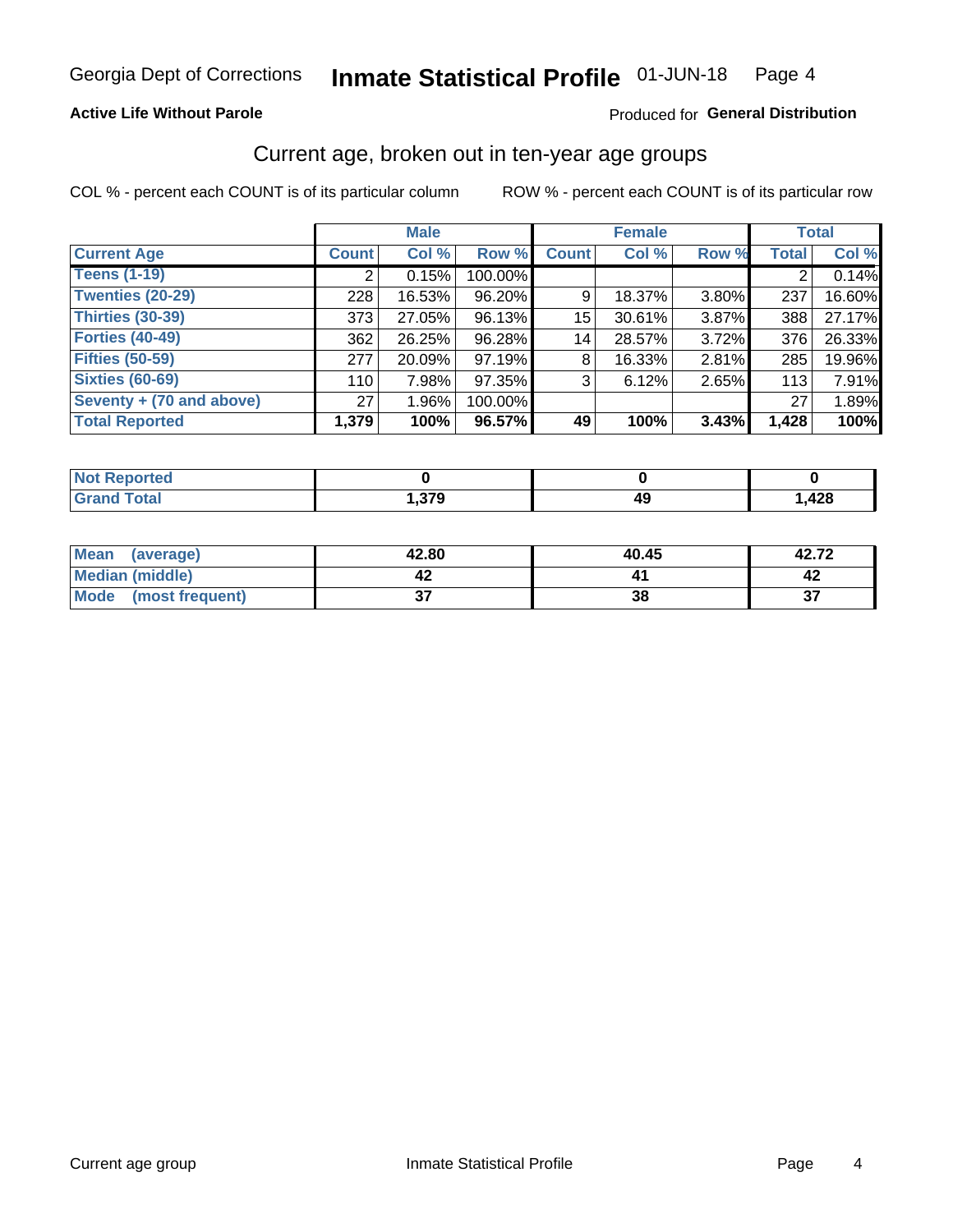#### Inmate Statistical Profile 01-JUN-18 Page 5

### **Active Life Without Parole**

Produced for General Distribution

# Race group

COL % - percent each COUNT is of its particular column

|                              | <b>Male</b>  |        |         | <b>Female</b>      |        |          | <b>Total</b> |        |
|------------------------------|--------------|--------|---------|--------------------|--------|----------|--------------|--------|
| <b>Race Group</b>            | <b>Count</b> | Col %  |         | <b>Row % Count</b> | Col %  | Row %    | Total        | Col %  |
| <b>White</b>                 | 293          | 21.25% | 94.52%  | 17                 | 34.69% | 5.48%    | 310          | 21.71% |
| <b>Black</b><br>$\mathbf{2}$ | 1,051        | 76.21% | 97.22%  | 30                 | 61.22% | 2.78%    | 1,081        | 75.70% |
| <b>Other</b><br>5.           |              | .15%   | 100.00% |                    |        |          | 2            | .14%   |
| <b>Asian</b><br>6            | 5            | .36%   | 100.00% |                    |        |          | 5            | .35%   |
| <b>Hispanic</b><br>10        | 28           | 2.03%  | 93.33%  | ົ                  | 4.08%  | $6.67\%$ | 30           | 2.10%  |
| <b>Total Reported</b>        | 1,379        | 100%   | 96.57%  | 49                 | 100%   | 3.43%    | 1,428        | 100%   |

| <b>rted</b>  |      |    |     |
|--------------|------|----|-----|
| <b>Total</b> | 270  | 49 | 100 |
| _____        | ت ان |    | ᅚᄯ  |

| –•••• |  | M |  |  |  |
|-------|--|---|--|--|--|
|-------|--|---|--|--|--|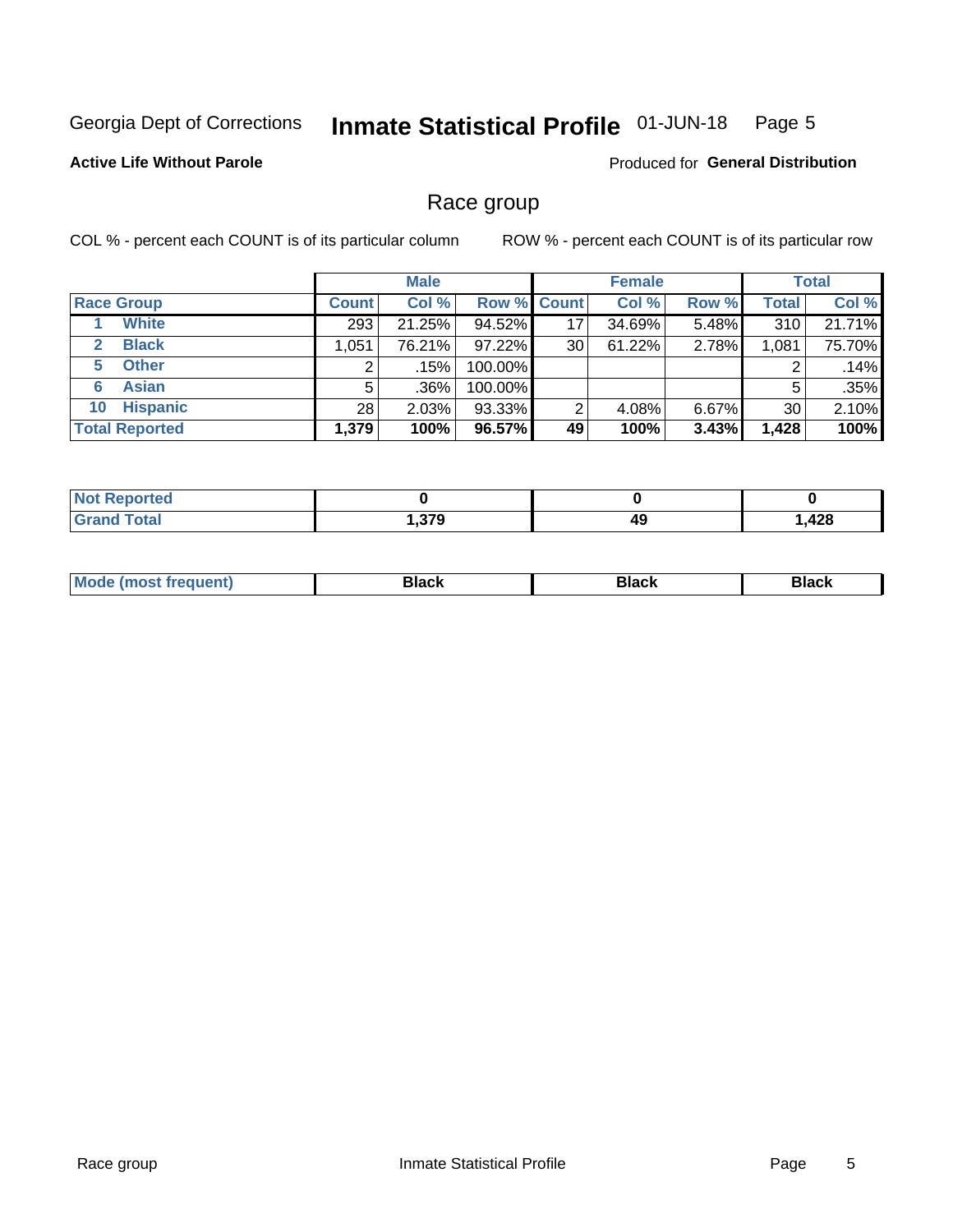#### Inmate Statistical Profile 01-JUN-18 Page 6

### **Active Life Without Parole**

### Produced for General Distribution

# Marital status, self-reported at entry to prison

COL % - percent each COUNT is of its particular column

|                            |              | <b>Male</b> |         |              | <b>Female</b> |        |              | <b>Total</b> |
|----------------------------|--------------|-------------|---------|--------------|---------------|--------|--------------|--------------|
| <b>Marital Status</b>      | <b>Count</b> | Col %       | Row %   | <b>Count</b> | Col %         | Row %  | <b>Total</b> | Col %        |
| <b>Unknown</b><br>$\bf{0}$ | 19           | 1.38%       | 100.00% |              |               |        | 19           | 1.33%        |
| <b>Divorced</b><br>D       | 107          | 7.76%       | 97.27%  | 3            | 6.12%         | 2.73%  | 110          | 7.70%        |
| <b>Married</b><br>М        | 192          | 13.92%      | 95.52%  | 9            | 18.37%        | 4.48%  | 201          | 14.08%       |
| <b>Separated</b><br>S      | 42           | 3.05%       | 87.50%  | 6            | 12.24%        | 12.50% | 48           | 3.36%        |
| <b>Unmarried</b><br>U      | 983          | 71.28%      | 97.52%  | 25           | 51.02%        | 2.48%  | 1,008        | 70.59%       |
| <b>Widow</b><br>W          | 36           | 2.61%       | 85.71%  | 6            | 12.24%        | 14.29% | 42           | 2.94%        |
| <b>Total Reported</b>      | 1,379        | 100%        | 96.57%  | 49           | 100%          | 3.43%  | 1,428        | 100%         |

| <b>Not Reported</b> |              |   |      |
|---------------------|--------------|---|------|
| <b>Total</b>        | 270<br>. טוי | л | ,428 |

|  | M | . | Unmarried | າmarried<br>______ |
|--|---|---|-----------|--------------------|
|--|---|---|-----------|--------------------|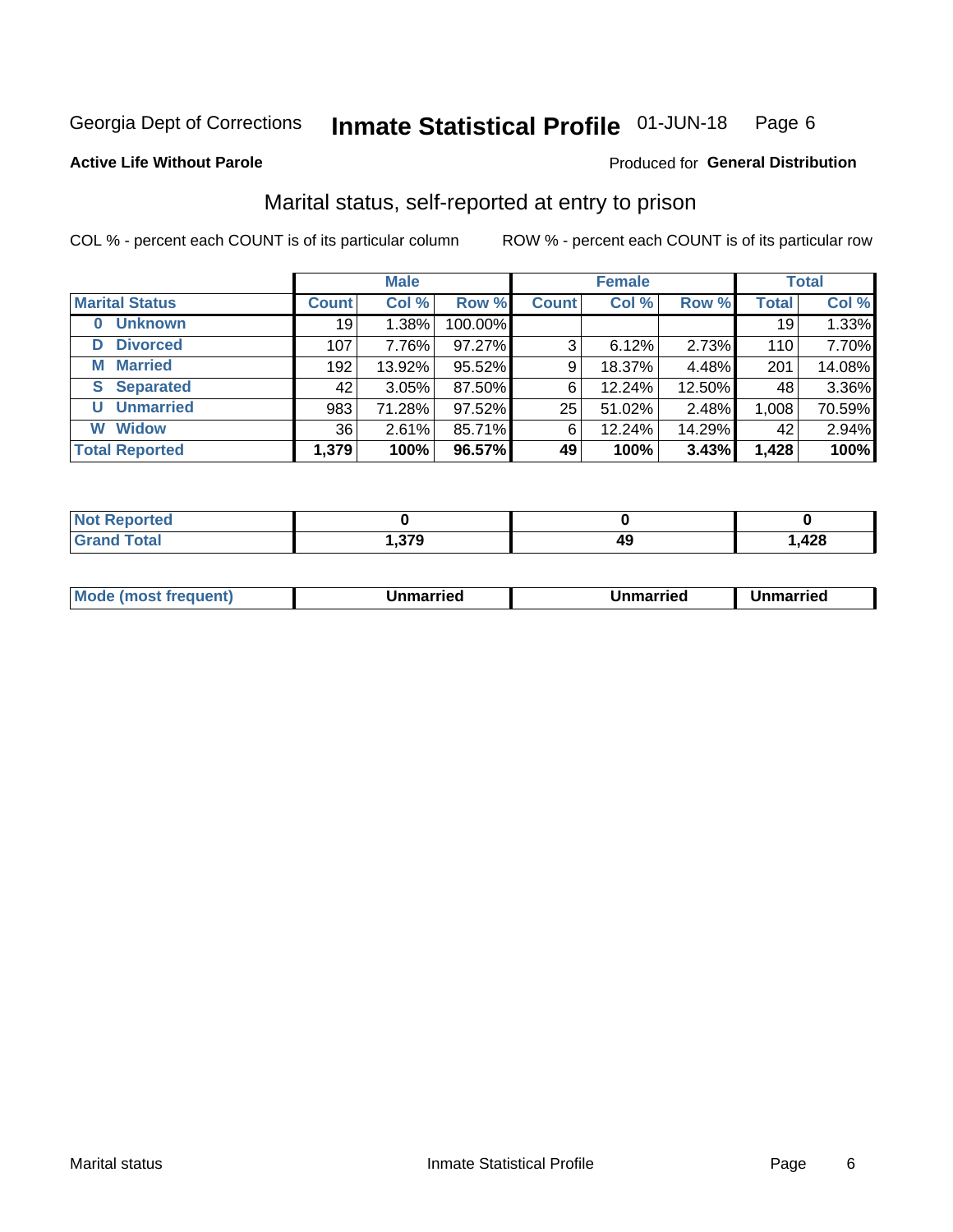#### Inmate Statistical Profile 01-JUN-18 Page 7

### **Active Life Without Parole**

### Produced for General Distribution

# Number of Inmates with Dependents, Self-Reported at Entry to Prison

COL % - percent each COUNT is of its particular column

|                             |                 | <b>Male</b> |         |              | <b>Female</b> |       |              | <b>Total</b> |
|-----------------------------|-----------------|-------------|---------|--------------|---------------|-------|--------------|--------------|
| <b>Number of dependents</b> | <b>Count</b>    | Col %       | Row %   | <b>Count</b> | Col %         | Row % | <b>Total</b> | Col %        |
| $\bf{0}$                    | 323             | 32.49%      | 95.28%  | 16           | 36.36%        | 4.72% | 339          | 32.66%       |
|                             | 231             | 23.24%      | 96.65%  | 8            | 18.18%        | 3.35% | 239          | 23.03%       |
| $\overline{2}$              | 176             | 17.71%      | 96.70%  | 6            | 13.64%        | 3.30% | 182          | 17.53%       |
| 3                           | 114             | 11.47%      | 93.44%  | 8            | 18.18%        | 6.56% | 122          | 11.75%       |
| 4                           | 69              | 6.94%       | 95.83%  | 3            | 6.82%         | 4.17% | 72           | 6.94%        |
| 5                           | 35              | 3.52%       | 94.59%  | 2            | 4.55%         | 5.41% | 37           | 3.56%        |
| $6\phantom{1}6$             | 22              | 2.21%       | 95.65%  |              | 2.27%         | 4.35% | 23           | 2.22%        |
| 7                           | 12 <sub>2</sub> | 1.21%       | 100.00% |              |               |       | 12           | 1.16%        |
| $\overline{\mathbf{8}}$     | 4               | 0.40%       | 100.00% |              |               |       | 4            | 0.39%        |
| $\boldsymbol{9}$            | 2               | 0.20%       | 100.00% |              |               |       | 2            | 0.19%        |
| 10                          |                 | 0.10%       | 100.00% |              |               |       |              | 0.10%        |
| Over 10                     | 5               | 0.50%       | 100.00% |              |               |       | 5            | 0.48%        |
| <b>Total Reported</b>       | 994             | 100%        | 95.76%  | 44           | 100%          | 4.24% | 1,038        | 100.0%       |

| ιcυ | 385        |    | 390           |
|-----|------------|----|---------------|
|     | 270<br>. . | 49 | 100<br>440, ا |

| Mean (average)          | 70 | 1.64 | 70<br>. |
|-------------------------|----|------|---------|
| <b>Median (middle)</b>  |    |      |         |
| Mode<br>(most frequent) |    |      |         |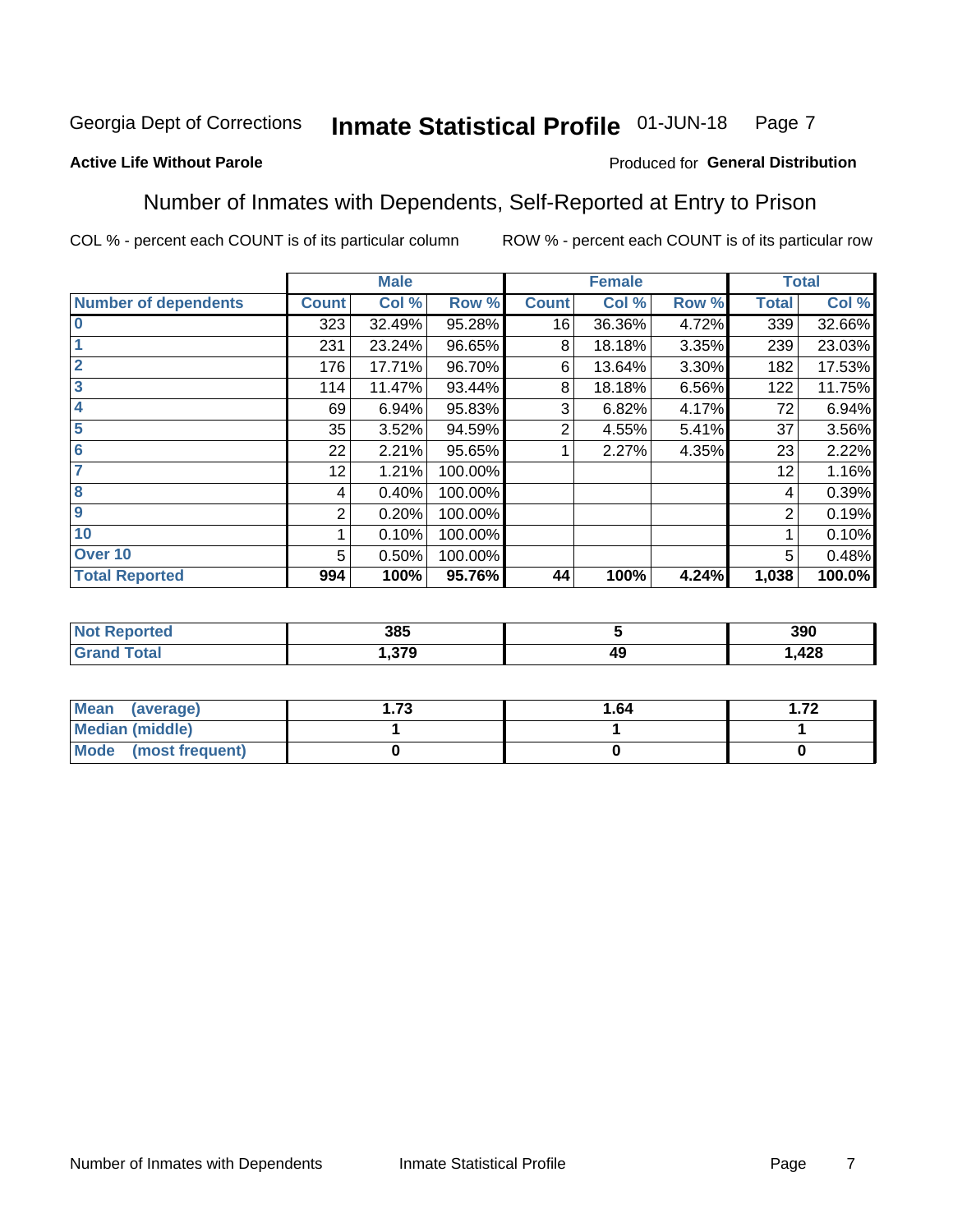#### Inmate Statistical Profile 01-JUN-18 Page 8

### **Active Life Without Parole**

### Produced for General Distribution

# Religious affiliation, self-reported at entry to prison

COL % - percent each COUNT is of its particular column

|              |                              | <b>Male</b>  |        |         |                | <b>Female</b> |        | <b>Total</b> |        |
|--------------|------------------------------|--------------|--------|---------|----------------|---------------|--------|--------------|--------|
|              | <b>Religious Affiliation</b> | <b>Count</b> | Col %  | Row %   | <b>Count</b>   | Col %         | Row %  | Total        | Col %  |
|              | <b>Islam</b>                 | 66           | 9.79%  | 97.06%  | 2              | 5.71%         | 2.94%  | 68           | 9.59%  |
| $\mathbf{2}$ | <b>Catholic</b>              | 21           | 3.12%  | 87.50%  | 3              | 8.57%         | 12.50% | 24           | 3.39%  |
| 3            | <b>Baptist</b>               | 358          | 53.12% | 93.47%  | 25             | 71.43%        | 6.53%  | 383          | 54.02% |
| 4            | <b>Methodist</b>             | 12           | 1.78%  | 92.31%  |                | 2.86%         | 7.69%  | 13           | 1.83%  |
| 7            | <b>Chc Of God</b>            | 2            | .30%   | 100.00% |                |               |        | 2            | .28%   |
| 8            | <b>Holiness</b>              | 20           | 2.97%  | 90.91%  | $\overline{2}$ | 5.71%         | 9.09%  | 22           | 3.10%  |
| 9            | <b>Jewish</b>                | 2            | .30%   | 100.00% |                |               |        | 2            | .28%   |
| 10           | <b>Anglican</b>              |              | .15%   | 100.00% |                |               |        |              | .14%   |
| 12           | <b>Hindu</b>                 | 2            | .30%   | 100.00% |                |               |        | 2            | .28%   |
| 16           | <b>Seven D Ad</b>            | 4            | .59%   | 100.00% |                |               |        | 4            | .56%   |
| 17           | <b>Jehovah Wt</b>            | 9            | 1.34%  | 100.00% |                |               |        | 9            | 1.27%  |
| 18           | <b>Latr Day S</b>            |              | .15%   | 100.00% |                |               |        |              | .14%   |
| 20           | <b>Other Prot</b>            | 75           | 11.13% | 97.40%  | 2              | 5.71%         | 2.60%  | 77           | 10.86% |
| 96           | <b>None</b>                  | 101          | 14.99% | 100.00% |                |               |        | 101          | 14.25% |
|              | <b>Total Reported</b>        | 674          | 100%   | 95.06%  | 35             | 100%          | 4.94%  | 709          | 100%   |

| rtea<br>$\sim$ | 705        | 14 | <b>710</b><br>. . |
|----------------|------------|----|-------------------|
|                | 270<br>. . | 49 | 428               |

| <b>Mode (most frequent)</b> | 3aptist | 3aptist | Baptist |
|-----------------------------|---------|---------|---------|
|-----------------------------|---------|---------|---------|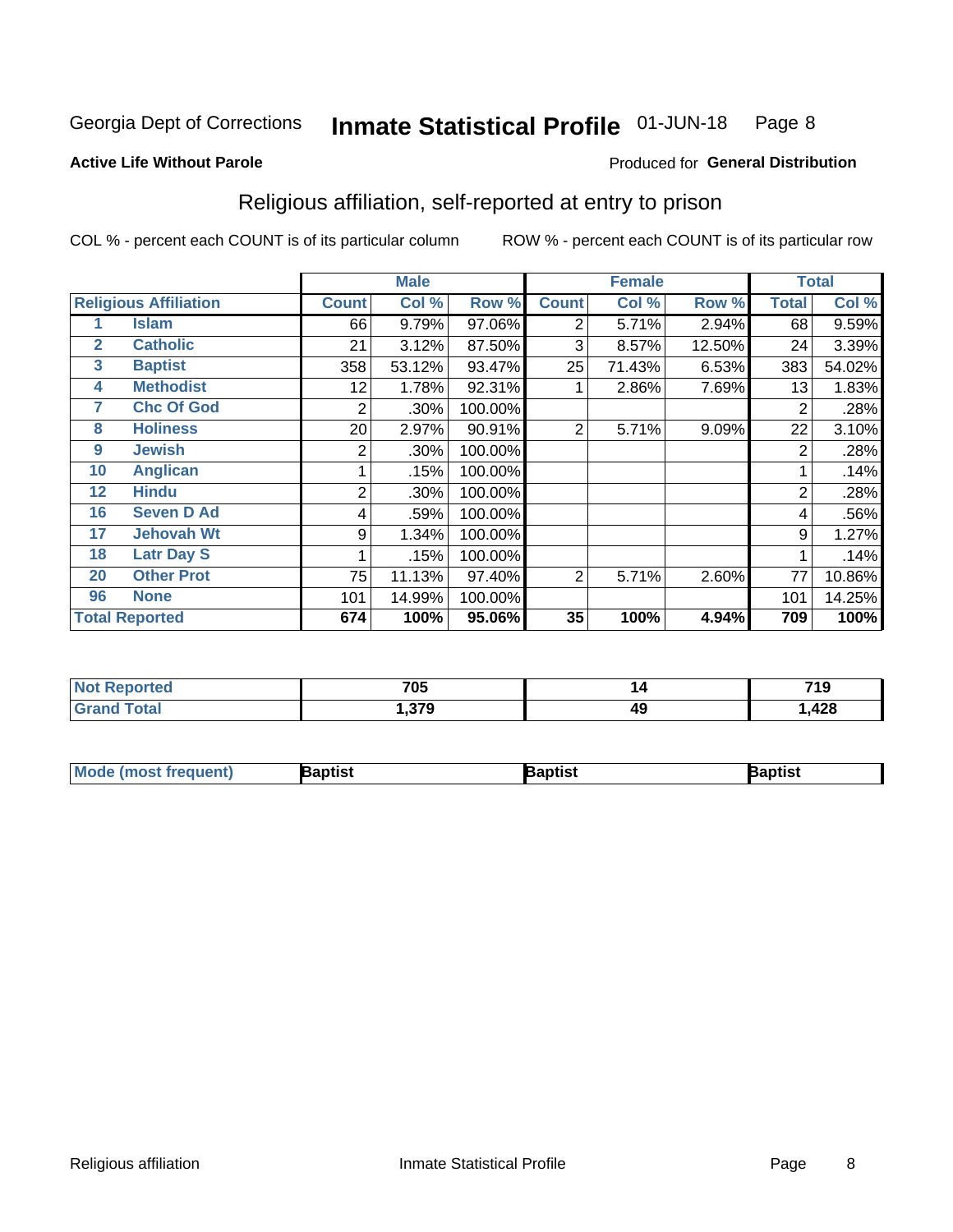#### Inmate Statistical Profile 01-JUN-18 Page 9

### **Active Life Without Parole**

### Produced for General Distribution

# Home county, self-reported at entry to prison

COL % - percent each COUNT is of its particular column

|     |                             |                | <b>Male</b> |                  |                | <b>Female</b> |        | <b>Total</b>   |        |
|-----|-----------------------------|----------------|-------------|------------------|----------------|---------------|--------|----------------|--------|
|     | <b>Home County</b>          | <b>Count</b>   | Col %       | Row <sup>%</sup> | <b>Count</b>   | Col %         | Row %  | <b>Total</b>   | Col %  |
| 000 | <b>Unknown</b>              | 252            | 18.27%      | 93.33%           | 18             | 36.73%        | 6.67%  | 270            | 18.91% |
| 001 | <b>Appling County</b>       | 5              | .36%        | 100.00%          |                |               |        | 5              | .35%   |
| 002 | <b>Atkinson County</b>      | $\overline{2}$ | .15%        | 100.00%          |                |               |        | $\overline{2}$ | .14%   |
| 003 | <b>Bacon County</b>         | 1              | .07%        | 100.00%          |                |               |        | 1              | .07%   |
| 004 | <b>Baker County</b>         | $\mathbf 1$    | .07%        | 100.00%          |                |               |        | 1              | .07%   |
| 005 | <b>Baldwin County</b>       | $\overline{c}$ | .15%        | 100.00%          |                |               |        | $\overline{2}$ | .14%   |
| 006 | <b>Banks County</b>         | $\mathbf{1}$   | .07%        | 100.00%          |                |               |        | 1              | .07%   |
| 007 | <b>Barrow County</b>        | 10             | .73%        | 100.00%          |                |               |        | 10             | .70%   |
| 008 | <b>Bartow County</b>        | 8              | .58%        | 100.00%          |                |               |        | 8              | .56%   |
| 009 | <b>Ben Hill County</b>      | 7              | .51%        | 100.00%          |                |               |        | 7              | .49%   |
| 010 | <b>Berrien County</b>       | 3              | .22%        | 100.00%          |                |               |        | 3              | .21%   |
| 011 | <b>Bibb County</b>          | 36             | 2.61%       | 94.74%           | $\overline{2}$ | 4.08%         | 5.26%  | 38             | 2.66%  |
| 012 | <b>Bleckley County</b>      | 1              | .07%        | 100.00%          |                |               |        | 1              | .07%   |
| 013 | <b>Brantley County</b>      | $\mathbf 1$    | .07%        | 100.00%          |                |               |        | 1              | .07%   |
| 014 | <b>Brooks County</b>        | $\overline{2}$ | .15%        | 100.00%          |                |               |        | $\overline{2}$ | .14%   |
| 015 | <b>Bryan County</b>         | 1              | .07%        | 100.00%          |                |               |        | 1              | .07%   |
| 016 | <b>Bulloch County</b>       | 5              | .36%        | 100.00%          |                |               |        | 5              | .35%   |
| 017 | <b>Burke County</b>         | 10             | .73%        | 100.00%          |                |               |        | 10             | .70%   |
| 018 | <b>Butts County</b>         | 4              | .29%        | 100.00%          |                |               |        | 4              | .28%   |
| 019 | <b>Calhoun County</b>       | $\overline{2}$ | .15%        | 100.00%          |                |               |        | $\overline{2}$ | .14%   |
| 020 | <b>Camden County</b>        | 5              | .36%        | 100.00%          |                |               |        | 5              | .35%   |
| 021 | <b>Candler County</b>       | 4              | .29%        | 100.00%          |                |               |        | 4              | .28%   |
| 022 | <b>Carroll County</b>       | 5              | .36%        | 83.33%           | 1              | 2.04%         | 16.67% | 6              | .42%   |
| 023 | <b>Catoosa County</b>       | $\overline{2}$ | .15%        | 100.00%          |                |               |        | $\overline{2}$ | .14%   |
| 025 | <b>Chatham County</b>       | 50             | 3.63%       | 100.00%          |                |               |        | 50             | 3.50%  |
| 026 | <b>Chattahoochee County</b> | 1              | .07%        | 100.00%          |                |               |        | 1              | .07%   |
| 027 | <b>Chattooga County</b>     | $\mathbf 1$    | .07%        | 100.00%          |                |               |        | 1              | .07%   |
| 028 | <b>Cherokee County</b>      | 4              | .29%        | 100.00%          |                |               |        | 4              | .28%   |
| 029 | <b>Clarke County</b>        | 21             | 1.52%       | 95.45%           | 1              | 2.04%         | 4.55%  | 22             | 1.54%  |
| 030 | <b>Clay County</b>          | $\overline{2}$ | .15%        | 100.00%          |                |               |        | $\overline{2}$ | .14%   |
| 031 | <b>Clayton County</b>       | 49             | 3.55%       | 98.00%           | 1              | 2.04%         | 2.00%  | 50             | 3.50%  |
| 033 | <b>Cobb County</b>          | 47             | 3.41%       | 97.92%           | 1              | 2.04%         | 2.08%  | 48             | 3.36%  |
| 034 | <b>Coffee County</b>        | 6              | .44%        | 100.00%          |                |               |        | 6              | .42%   |
| 035 | <b>Colquitt County</b>      | $\overline{2}$ | .15%        | 100.00%          |                |               |        | $\overline{2}$ | .14%   |
| 036 | <b>Columbia County</b>      | 9              | .65%        | 100.00%          |                |               |        | 9              | .63%   |
| 037 | <b>Cook County</b>          | 3              | .22%        | 100.00%          |                |               |        | 3              | .21%   |
| 038 | <b>Coweta County</b>        | 6              | .44%        | 100.00%          |                |               |        | 6              | .42%   |
| 040 | <b>Crisp County</b>         | 5              | .36%        | 100.00%          |                |               |        | 5              | .35%   |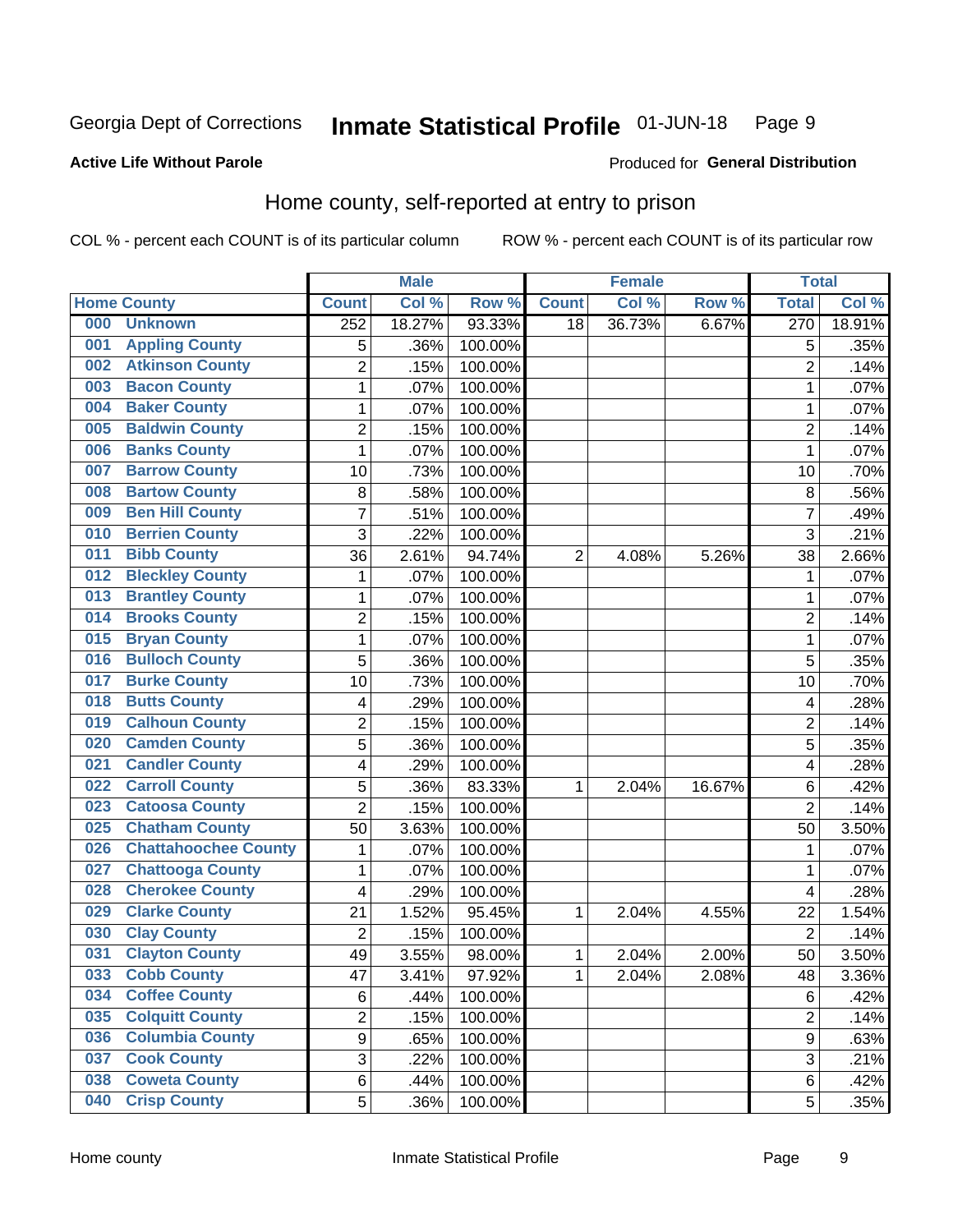#### Inmate Statistical Profile 01-JUN-18 Page 10

Produced for General Distribution

### **Active Life Without Parole**

# Home county, self-reported at entry to prison

COL % - percent each COUNT is of its particular column

|     |                          |                | <b>Male</b> |         |                | <b>Female</b> |        | <b>Total</b>   |        |
|-----|--------------------------|----------------|-------------|---------|----------------|---------------|--------|----------------|--------|
|     | <b>Home County</b>       | <b>Count</b>   | Col %       | Row %   | <b>Count</b>   | Col %         | Row %  | <b>Total</b>   | Col %  |
| 043 | <b>Decatur County</b>    | 5              | .36%        | 100.00% |                |               |        | $\overline{5}$ | .35%   |
| 044 | <b>Dekalb County</b>     | 101            | 7.32%       | 99.02%  | 1              | 2.04%         | .98%   | 102            | 7.14%  |
| 045 | <b>Dodge County</b>      | 1              | .07%        | 100.00% |                |               |        | 1              | .07%   |
| 046 | <b>Dooly County</b>      | $\mathbf 1$    | .07%        | 100.00% |                |               |        | 1              | .07%   |
| 047 | <b>Dougherty County</b>  | 22             | 1.60%       | 91.67%  | $\overline{c}$ | 4.08%         | 8.33%  | 24             | 1.68%  |
| 048 | <b>Douglas County</b>    | 17             | 1.23%       | 94.44%  | 1              | 2.04%         | 5.56%  | 18             | 1.26%  |
| 049 | <b>Early County</b>      | 2              | .15%        | 100.00% |                |               |        | $\overline{2}$ | .14%   |
| 051 | <b>Effingham County</b>  | 3              | .22%        | 100.00% |                |               |        | 3              | .21%   |
| 052 | <b>Elbert County</b>     | 2              | .15%        | 100.00% |                |               |        | 2              | .14%   |
| 053 | <b>Emanuel County</b>    | 5              | .36%        | 100.00% |                |               |        | 5              | .35%   |
| 056 | <b>Fayette County</b>    | 5              | .36%        | 100.00% |                |               |        | 5              | .35%   |
| 057 | <b>Floyd County</b>      | 20             | 1.45%       | 90.91%  | $\overline{2}$ | 4.08%         | 9.09%  | 22             | 1.54%  |
| 058 | <b>Forsyth County</b>    | 2              | .15%        | 100.00% |                |               |        | $\overline{2}$ | .14%   |
| 059 | <b>Franklin County</b>   | 3              | .22%        | 75.00%  | 1              | 2.04%         | 25.00% | 4              | .28%   |
| 060 | <b>Fulton County</b>     | 173            | 12.55%      | 98.30%  | 3              | 6.12%         | 1.70%  | 176            | 12.32% |
| 061 | <b>Gilmer County</b>     | 1              | .07%        | 100.00% |                |               |        | 1              | .07%   |
| 063 | <b>Glynn County</b>      | 14             | 1.02%       | 100.00% |                |               |        | 14             | .98%   |
| 064 | <b>Gordon County</b>     | $\overline{7}$ | .51%        | 100.00% |                |               |        | 7              | .49%   |
| 066 | <b>Greene County</b>     | 3              | .22%        | 100.00% |                |               |        | 3              | .21%   |
| 067 | <b>Gwinnett County</b>   | 38             | 2.76%       | 92.68%  | 3              | 6.12%         | 7.32%  | 41             | 2.87%  |
| 068 | <b>Habersham County</b>  | 1              | .07%        | 100.00% |                |               |        | 1              | .07%   |
| 069 | <b>Hall County</b>       | 14             | 1.02%       | 93.33%  | 1              | 2.04%         | 6.67%  | 15             | 1.05%  |
| 070 | <b>Hancock County</b>    | 2              | .15%        | 100.00% |                |               |        | $\overline{2}$ | .14%   |
| 071 | <b>Haralson County</b>   | 3              | .22%        | 100.00% |                |               |        | 3              | .21%   |
| 072 | <b>Harris County</b>     | 1              | .07%        | 100.00% |                |               |        | 1              | .07%   |
| 073 | <b>Hart County</b>       | $\overline{c}$ | .15%        | 100.00% |                |               |        | 2              | .14%   |
| 074 | <b>Heard County</b>      | 1              | .07%        | 100.00% |                |               |        | 1              | .07%   |
| 075 | <b>Henry County</b>      | 13             | .94%        | 92.86%  | 1              | 2.04%         | 7.14%  | 14             | .98%   |
| 076 | <b>Houston County</b>    | 17             | 1.23%       | 94.44%  | 1              | 2.04%         | 5.56%  | 18             | 1.26%  |
| 078 | <b>Jackson County</b>    | 8              | .58%        | 100.00% |                |               |        | 8              | .56%   |
| 079 | <b>Jasper County</b>     | 1              | .07%        | 100.00% |                |               |        | 1              | .07%   |
| 080 | <b>Jeff Davis County</b> | 1              | .07%        | 100.00% |                |               |        | 1              | .07%   |
| 081 | <b>Jefferson County</b>  | 4              | .29%        | 100.00% |                |               |        | 4              | .28%   |
| 082 | <b>Jenkins County</b>    | $\overline{c}$ | .15%        | 100.00% |                |               |        | 2              | .14%   |
| 083 | <b>Johnson County</b>    | 1              | .07%        | 100.00% |                |               |        | 1              | .07%   |
| 084 | <b>Jones County</b>      | 1              | .07%        | 100.00% |                |               |        | 1              | .07%   |
| 087 | <b>Laurens County</b>    | 6              | .44%        | 100.00% |                |               |        | 6              | .42%   |
| 088 | <b>Lee County</b>        | $\mathbf{1}$   | $.07\%$     | 100.00% |                |               |        | 1              | .07%   |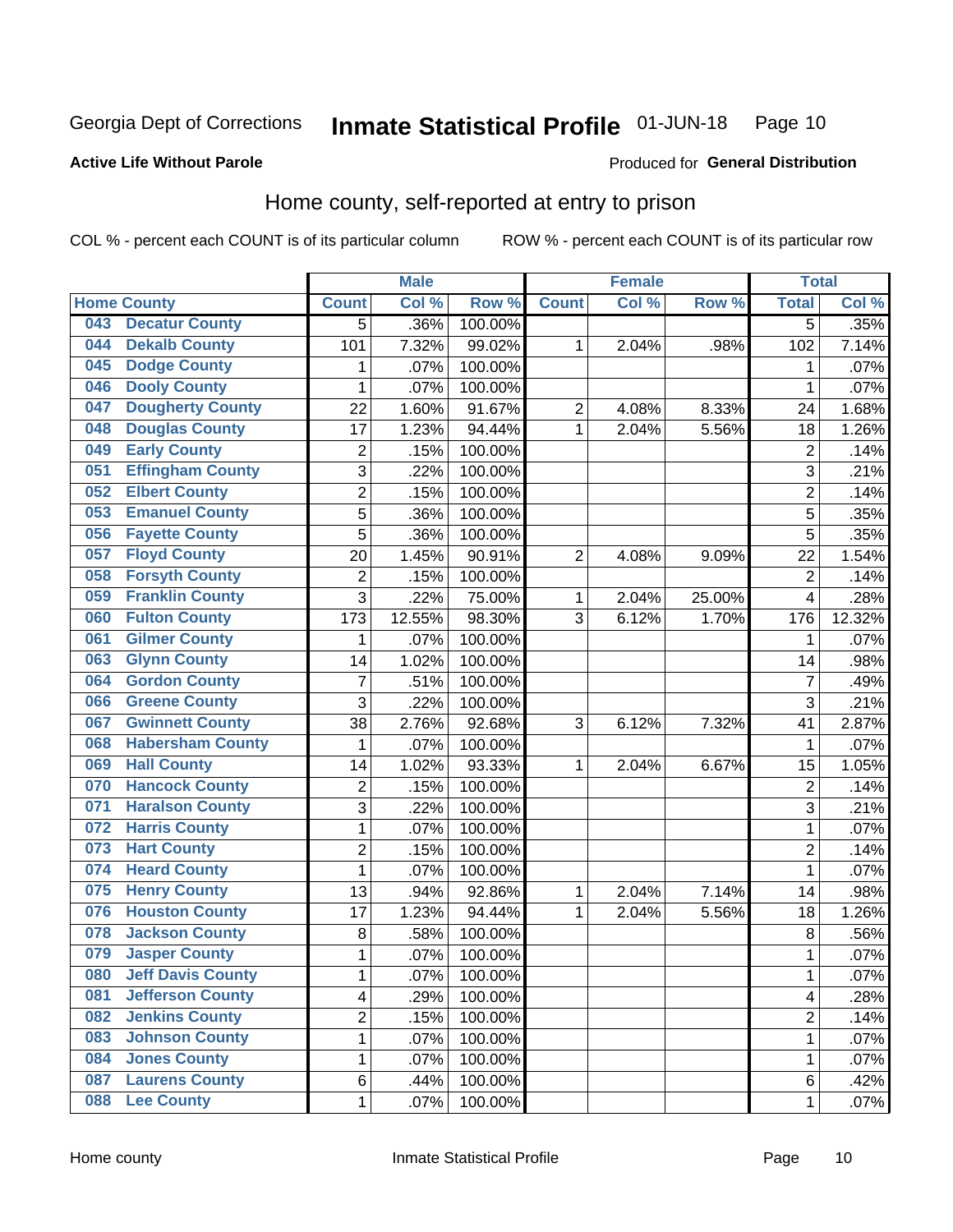#### Inmate Statistical Profile 01-JUN-18 Page 11

### **Active Life Without Parole**

### Produced for General Distribution

# Home county, self-reported at entry to prison

COL % - percent each COUNT is of its particular column

|                  |                          |                         | <b>Male</b> |         |              | <b>Female</b> |        | <b>Total</b>   |       |
|------------------|--------------------------|-------------------------|-------------|---------|--------------|---------------|--------|----------------|-------|
|                  | <b>Home County</b>       | <b>Count</b>            | Col%        | Row %   | <b>Count</b> | Col %         | Row %  | <b>Total</b>   | Col % |
| 089              | <b>Liberty County</b>    | 9                       | .65%        | 90.00%  | 1            | 2.04%         | 10.00% | 10             | .70%  |
| 090              | <b>Lincoln County</b>    | 1                       | .07%        | 100.00% |              |               |        | 1              | .07%  |
| 091              | <b>Long County</b>       | $\mathbf{1}$            | .07%        | 100.00% |              |               |        | 1              | .07%  |
| 092              | <b>Lowndes County</b>    | 8                       | .58%        | 100.00% |              |               |        | 8              | .56%  |
| 093              | <b>Lumpkin County</b>    | $\overline{2}$          | .15%        | 100.00% |              |               |        | $\overline{2}$ | .14%  |
| 094              | <b>Macon County</b>      | $\mathbf{1}$            | .07%        | 100.00% |              |               |        | 1              | .07%  |
| 095              | <b>Madison County</b>    | $\overline{2}$          | .15%        | 100.00% |              |               |        | $\overline{c}$ | .14%  |
| 096              | <b>Marion County</b>     | $\mathbf{1}$            | .07%        | 100.00% |              |               |        | 1              | .07%  |
| 097              | <b>Mcduffie County</b>   | $\overline{2}$          | .15%        | 100.00% |              |               |        | $\overline{c}$ | .14%  |
| 098              | <b>Mcintosh County</b>   | 1                       | .07%        | 100.00% |              |               |        | 1              | .07%  |
| 099              | <b>Meriwether County</b> | $\mathbf{1}$            | .07%        | 100.00% |              |               |        | 1              | .07%  |
| 100              | <b>Miller County</b>     | $\overline{2}$          | .15%        | 100.00% |              |               |        | $\overline{2}$ | .14%  |
| 101              | <b>Mitchell County</b>   | $\mathbf 1$             | .07%        | 100.00% |              |               |        | 1              | .07%  |
| 102              | <b>Monroe County</b>     | $\overline{7}$          | .51%        | 100.00% |              |               |        | 7              | .49%  |
| 103              | <b>Montgomery County</b> | $\overline{2}$          | .15%        | 100.00% |              |               |        | $\overline{2}$ | .14%  |
| 104              | <b>Morgan County</b>     | $\mathbf{1}$            | .07%        | 100.00% |              |               |        | 1              | .07%  |
| 106              | <b>Muscogee County</b>   | 28                      | 2.03%       | 100.00% |              |               |        | 28             | 1.96% |
| 107              | <b>Newton County</b>     | 6                       | .44%        | 85.71%  | 1            | 2.04%         | 14.29% | 7              | .49%  |
| 109              | <b>Oglethorpe County</b> | 3                       | .22%        | 100.00% |              |               |        | 3              | .21%  |
| 110              | <b>Paulding County</b>   | 11                      | .80%        | 100.00% |              |               |        | 11             | .77%  |
| 111              | <b>Peach County</b>      | 1                       | .07%        | 100.00% |              |               |        | 1              | .07%  |
| $\overline{112}$ | <b>Pickens County</b>    | $\mathbf{1}$            | .07%        | 100.00% |              |               |        | 1              | .07%  |
| $\overline{113}$ | <b>Pierce County</b>     | 3                       | .22%        | 100.00% |              |               |        | 3              | .21%  |
| 114              | <b>Pike County</b>       | 3                       | .22%        | 100.00% |              |               |        | 3              | .21%  |
| $\overline{115}$ | <b>Polk County</b>       | 3                       | .22%        | 100.00% |              |               |        | 3              | .21%  |
| 117              | <b>Putnam County</b>     | 4                       | .29%        | 100.00% |              |               |        | 4              | .28%  |
| 119              | <b>Rabun County</b>      | $\overline{2}$          | .15%        | 100.00% |              |               |        | $\overline{2}$ | .14%  |
| 120              | <b>Randolph County</b>   | 3                       | .22%        | 100.00% |              |               |        | 3              | .21%  |
| $121$            | <b>Richmond County</b>   | 55                      | 3.99%       | 94.83%  | 3            | 6.12%         | 5.17%  | 58             | 4.06% |
| 122              | <b>Rockdale County</b>   | 8                       | .58%        | 100.00% |              |               |        | 8              | .56%  |
| 124              | <b>Screven County</b>    | 1                       | .07%        | 100.00% |              |               |        | 1              | .07%  |
| 125              | <b>Seminole County</b>   | 2                       | .15%        | 100.00% |              |               |        | 2              | .14%  |
| 126              | <b>Spalding County</b>   | 11                      | .80%        | 100.00% |              |               |        | 11             | .77%  |
| $127$            | <b>Stephens County</b>   | $\boldsymbol{2}$        | .15%        | 66.67%  | $\mathbf{1}$ | 2.04%         | 33.33% | 3              | .21%  |
| 128              | <b>Stewart County</b>    | $\mathbf{1}$            | .07%        | 100.00% |              |               |        | 1              | .07%  |
| 129              | <b>Sumter County</b>     | $\overline{c}$          | .15%        | 100.00% |              |               |        | 2              | .14%  |
| $\overline{132}$ | <b>Tattnall County</b>   | $\overline{\mathbf{7}}$ | .51%        | 87.50%  | $\mathbf{1}$ | 2.04%         | 12.50% | 8              | .56%  |
| $\overline{133}$ | <b>Taylor County</b>     | $\mathbf 1$             | $.07\%$     | 100.00% |              |               |        | 1              | .07%  |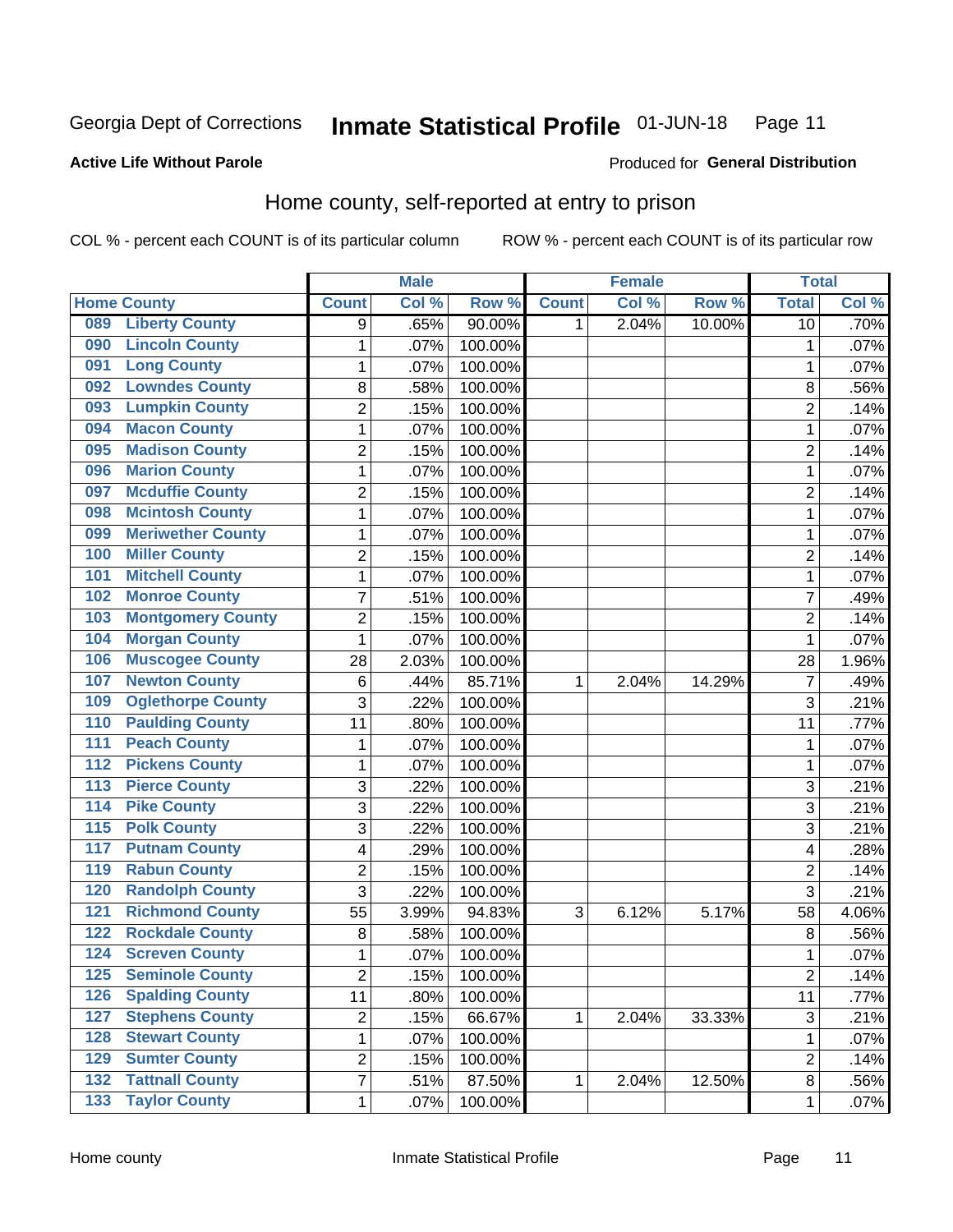#### Inmate Statistical Profile 01-JUN-18 Page 12

### **Active Life Without Parole**

### Produced for General Distribution

# Home county, self-reported at entry to prison

COL % - percent each COUNT is of its particular column

|                                    | <b>Male</b>    |       | <b>Female</b> |              |       | <b>Total</b> |                           |         |
|------------------------------------|----------------|-------|---------------|--------------|-------|--------------|---------------------------|---------|
| <b>Home County</b>                 | <b>Count</b>   | Col % | Row %         | <b>Count</b> | Col % | Row %        | <b>Total</b>              | Col %   |
| <b>Telfair County</b><br>134       | 1              | .07%  | 100.00%       |              |       |              | 1                         | $.07\%$ |
| <b>Thomas County</b><br>136        | 5              | .36%  | 100.00%       |              |       |              | 5                         | .35%    |
| <b>Tift County</b><br>137          | 8              | .58%  | 100.00%       |              |       |              | 8                         | .56%    |
| <b>Toombs County</b><br>138        | 9              | .65%  | 100.00%       |              |       |              | 9                         | .63%    |
| <b>Treutlen County</b><br>140      | 4              | .29%  | 100.00%       |              |       |              | 4                         | .28%    |
| <b>Troup County</b><br>141         | 5              | .36%  | 100.00%       |              |       |              | 5                         | .35%    |
| <b>Twiggs County</b><br>143        | $\overline{2}$ | .15%  | 100.00%       |              |       |              | $\overline{2}$            | .14%    |
| <b>Union County</b><br>144         | 1              | .07%  | 100.00%       |              |       |              | 1                         | .07%    |
| <b>Upson County</b><br>145         | 4              | .29%  | 100.00%       |              |       |              | 4                         | .28%    |
| <b>Walker County</b><br>146        | 3              | .22%  | 75.00%        | 1            | 2.04% | 25.00%       | 4                         | .28%    |
| <b>Walton County</b><br>147        | 14             | 1.02% | 100.00%       |              |       |              | 14                        | .98%    |
| <b>Ware County</b><br>148          | 9              | .65%  | 100.00%       |              |       |              | 9                         | .63%    |
| <b>Warren County</b><br>149        | 1              | .07%  | 100.00%       |              |       |              |                           | .07%    |
| <b>Washington County</b><br>150    | 6              | .44%  | 100.00%       |              |       |              | 6                         | .42%    |
| <b>Wayne County</b><br>151         | 8              | .58%  | 100.00%       |              |       |              | 8                         | .56%    |
| <b>White County</b><br>154         | 1              | .07%  | 100.00%       |              |       |              | 1                         | .07%    |
| <b>Whitfield County</b><br>155     | 8              | .58%  | 100.00%       |              |       |              | 8                         | .56%    |
| <b>Wilcox County</b><br>156        | 1              | .07%  | 100.00%       |              |       |              | 1                         | .07%    |
| <b>Wilkes County</b><br>157        | 3              | .22%  | 100.00%       |              |       |              | $\ensuremath{\mathsf{3}}$ | .21%    |
| <b>Wilkinson County</b><br>158     | 2              | .15%  | 100.00%       |              |       |              | $\overline{c}$            | .14%    |
| <b>Worth County</b><br>159         | 1              | .07%  | 100.00%       |              |       |              |                           | .07%    |
| <b>Other Custody/Out Of</b><br>999 | 3              | .22%  | 75.00%        | 1            | 2.04% | 25.00%       | 4                         | .28%    |
| <b>State</b>                       |                |       |               |              |       |              |                           |         |
| <b>Total Rported</b>               | 1,379          | 100%  | 96.57%        | 49           | 100%  | 3.43%        | 1,428                     | 100%    |

| ported<br>'NI 6 |               |    |       |
|-----------------|---------------|----|-------|
| <b>otal</b>     | 270<br>1.JI J | 49 | 1,428 |

| Mode (most frequent)<br><b>Fulton County</b> | <b>Gwinnett County</b> | <b>Fulton County</b> |
|----------------------------------------------|------------------------|----------------------|
|----------------------------------------------|------------------------|----------------------|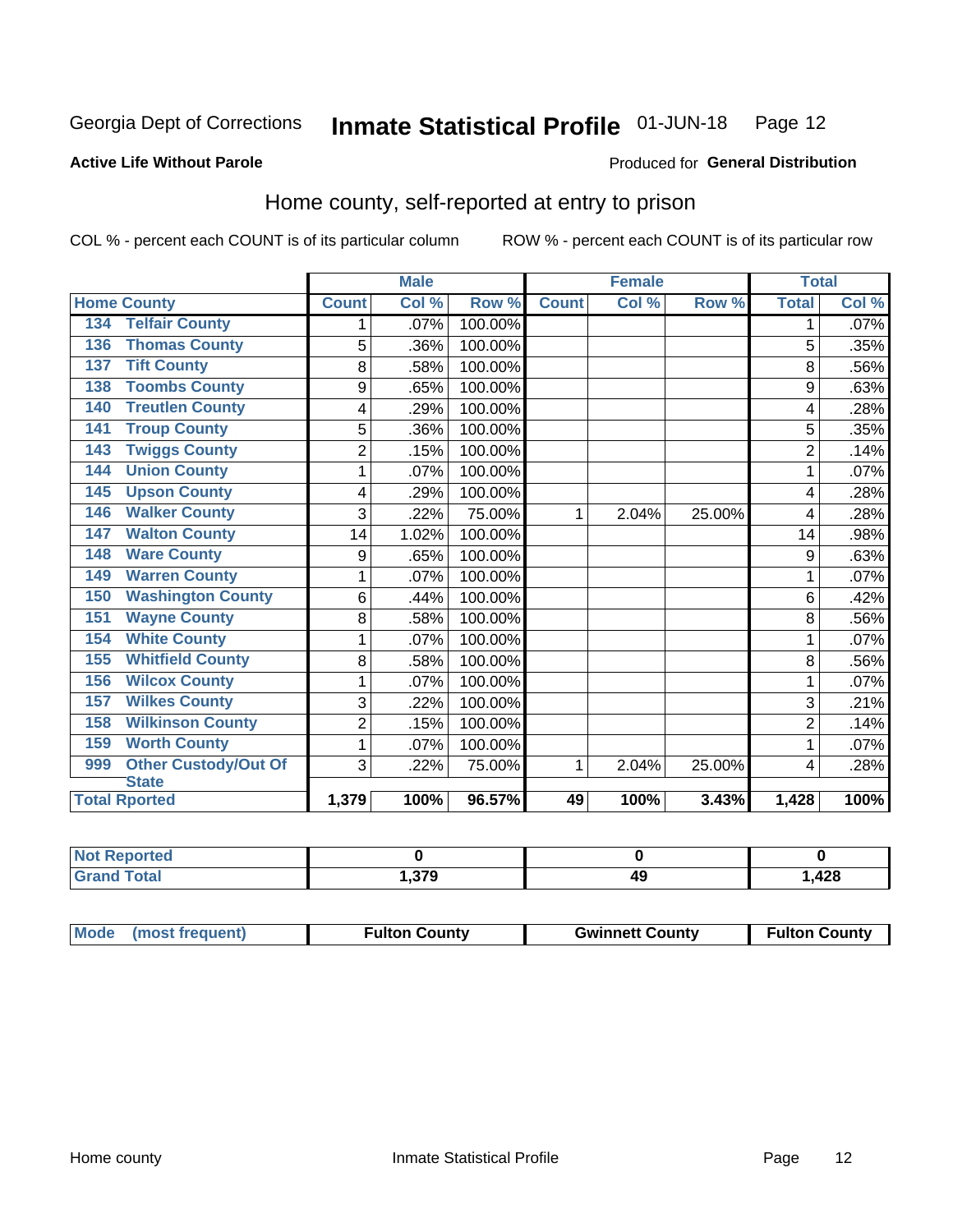#### Inmate Statistical Profile 01-JUN-18 Page 13

### **Active Life Without Parole**

### Produced for General Distribution

# Employment status before prison, self-reported at entry to prison

COL % - percent each COUNT is of its particular column

|                           |              | <b>Male</b> |         |              | <b>Female</b> |       |       | <b>Total</b> |  |
|---------------------------|--------------|-------------|---------|--------------|---------------|-------|-------|--------------|--|
| <b>Employment Status</b>  | <b>Count</b> | Col %       | Row %   | <b>Count</b> | Col %         | Row % | Total | Col %        |  |
| <b>Full Time</b><br>01    | 491          | 45.93%      | 95.90%  | 21           | 47.73%        | 4.10% | 512   | 46.00%       |  |
| <b>Part Time</b><br>02    | 65           | 6.08%       | 100.00% |              |               |       | 65    | 5.84%        |  |
| Unempl $<$ 6M<br>03       | 69           | 6.45%       | 98.57%  |              | 2.27%         | 1.43% | 70    | 6.29%        |  |
| Unempl > 6M<br>04         | 265          | 24.79%      | 94.31%  | 16           | 36.36%        | 5.69% | 281   | 25.25%       |  |
| <b>Never Worked</b><br>05 | 92           | 8.61%       | 100.00% |              |               |       | 92    | 8.27%        |  |
| <b>Student</b><br>06      | 32           | 2.99%       | 100.00% |              |               |       | 32    | 2.88%        |  |
| <b>Incapable</b><br>07    | 55           | 5.14%       | 90.16%  | 6            | 13.64%        | 9.84% | 61    | 5.48%        |  |
| <b>Total Reported</b>     | 1,069        | 100%        | 96.05%  | 44           | 100%          | 3.95% | 1,113 | 100%         |  |

| 21 N<br>JIU<br>- - |    | <b>945</b><br>J I J |
|--------------------|----|---------------------|
| 270<br>. . J I J   | 49 | ៱៱៰<br>420, ا       |

| Mc | ∙u∥<br>----<br>ıme | ίuΙ<br>Πmε |
|----|--------------------|------------|
|    |                    |            |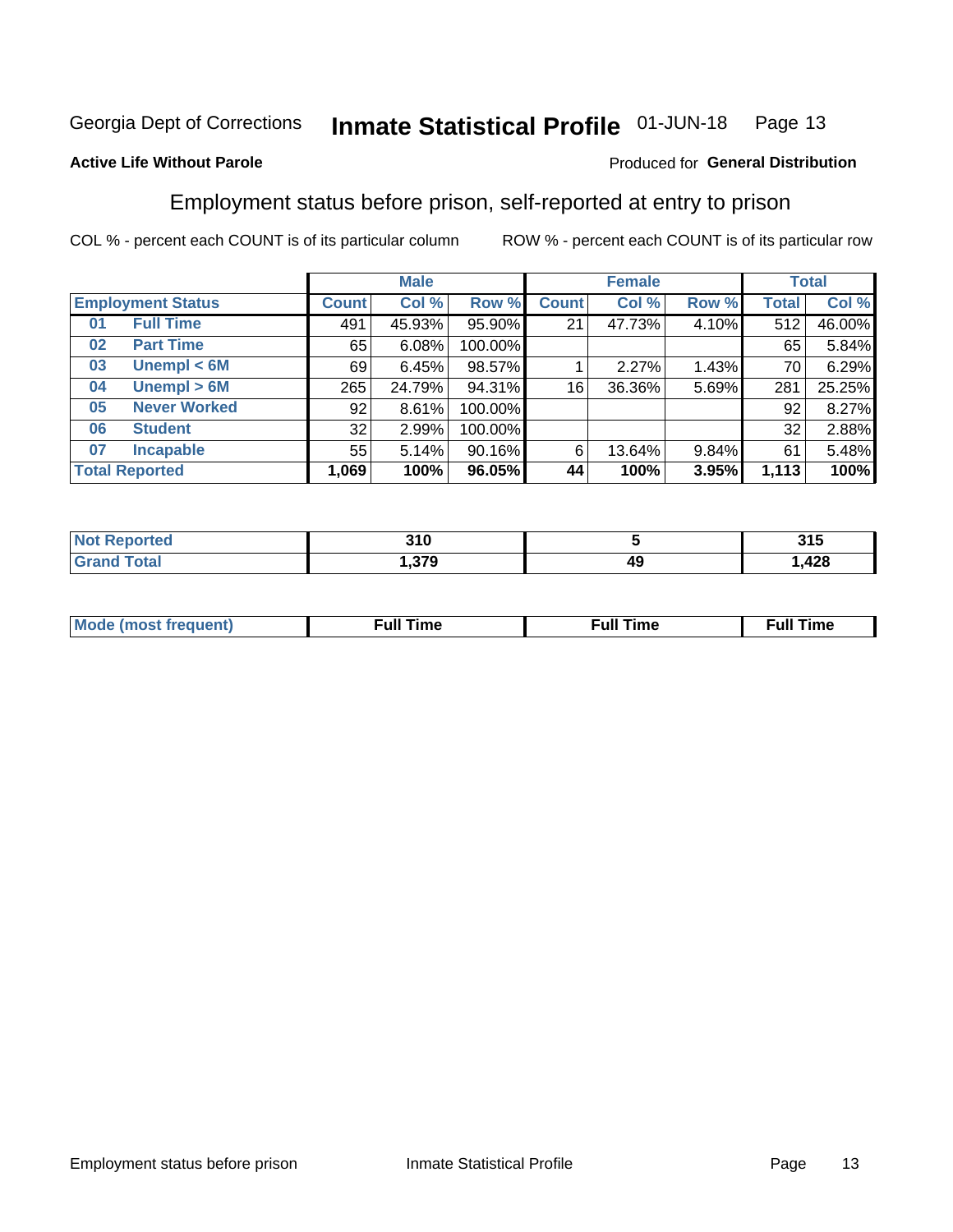### **Active Life Without Parole**

Produced for General Distribution

# Age at admission

COL % - percent each COUNT is of its particular column

|                         |              | <b>Male</b> |         |                | <b>Female</b> |        |              | <b>Total</b> |
|-------------------------|--------------|-------------|---------|----------------|---------------|--------|--------------|--------------|
| <b>Age At Admission</b> | <b>Count</b> | Col %       | Row %   | <b>Count</b>   | Col %         | Row %  | <b>Total</b> | Col %        |
| 15                      | 2            | 0.15%       | 100.00% |                |               |        | 2            | 0.14%        |
| 16                      | 1            | 0.07%       | 100.00% |                |               |        | 1            | 0.07%        |
| $\overline{17}$         | 8            | 0.58%       | 100.00% |                |               |        | 8            | 0.56%        |
| 18                      | 9            | 0.65%       | 100.00% |                |               |        | 9            | 0.63%        |
| 19                      | 17           | 1.23%       | 100.00% |                |               |        | 17           | 1.19%        |
| $\overline{20}$         | 30           | 2.18%       | 96.77%  | 1              | 2.04%         | 3.23%  | 31           | 2.17%        |
| 21                      | 35           | 2.54%       | 97.22%  | 1              | 2.04%         | 2.78%  | 36           | 2.52%        |
| 22                      | 62           | 4.50%       | 98.41%  | 1              | 2.04%         | 1.59%  | 63           | 4.41%        |
| 23                      | 55           | 3.99%       | 98.21%  | 1              | 2.04%         | 1.79%  | 56           | 3.92%        |
| 24                      | 55           | 3.99%       | 96.49%  | $\overline{2}$ | 4.08%         | 3.51%  | 57           | 3.99%        |
| $\overline{25}$         | 56           | 4.06%       | 94.92%  | 3              | 6.12%         | 5.08%  | 59           | 4.13%        |
| 26                      | 62           | 4.50%       | 96.88%  | $\overline{2}$ | 4.08%         | 3.13%  | 64           | 4.48%        |
| $\overline{27}$         | 46           | 3.34%       | 92.00%  | 4              | 8.16%         | 8.00%  | 50           | 3.50%        |
| 28                      | 60           | 4.35%       | 98.36%  | 1              | 2.04%         | 1.64%  | 61           | 4.27%        |
| 29                      | 56           | 4.06%       | 98.25%  | 1              | 2.04%         | 1.75%  | 57           | 3.99%        |
| 30                      | 46           | 3.34%       | 100.00% |                |               |        | 46           | 3.22%        |
| 31                      | 56           | 4.06%       | 98.25%  | 1              | 2.04%         | 1.75%  | 57           | 3.99%        |
| 32                      | 58           | 4.21%       | 95.08%  | 3              | 6.12%         | 4.92%  | 61           | 4.27%        |
| 33                      | 49           | 3.55%       | 98.00%  | 1              | 2.04%         | 2.00%  | 50           | 3.50%        |
| 34                      | 30           | 2.18%       | 93.75%  | $\overline{2}$ | 4.08%         | 6.25%  | 32           | 2.24%        |
| 35                      | 37           | 2.68%       | 97.37%  | 1              | 2.04%         | 2.63%  | 38           | 2.66%        |
| 36                      | 45           | 3.26%       | 95.74%  | $\overline{2}$ | 4.08%         | 4.26%  | 47           | 3.29%        |
| $\overline{37}$         | 36           | 2.61%       | 100.00% |                |               |        | 36           | 2.52%        |
| 38                      | 43           | 3.12%       | 100.00% |                |               |        | 43           | 3.01%        |
| 39                      | 32           | 2.32%       | 84.21%  | 6              | 12.24%        | 15.79% | 38           | 2.66%        |
| 40                      | 28           | 2.03%       | 93.33%  | $\overline{2}$ | 4.08%         | 6.67%  | 30           | 2.10%        |
| 41                      | 37           | 2.68%       | 94.87%  | $\overline{2}$ | 4.08%         | 5.13%  | 39           | 2.73%        |
| 42                      | 34           | 2.47%       | 100.00% |                |               |        | 34           | 2.38%        |
| 43                      | 27           | 1.96%       | 93.10%  | $\overline{2}$ | 4.08%         | 6.90%  | 29           | 2.03%        |
| 44                      | 20           | 1.45%       | 90.91%  | $\overline{2}$ | 4.08%         | 9.09%  | 22           | 1.54%        |
| 45                      | 28           | 2.03%       | 96.55%  | 1              | 2.04%         | 3.45%  | 29           | 2.03%        |
| 46                      | 25           | 1.81%       | 89.29%  | 3              | 6.12%         | 10.71% | 28           | 1.96%        |
| 47                      | 24           | 1.74%       | 100.00% |                |               |        | 24           | 1.68%        |
| 48                      | 26           | 1.89%       | 89.66%  | 3              | 6.12%         | 10.34% | 29           | 2.03%        |
| 49                      | 22           | 1.60%       | 100.00% |                |               |        | 22           | 1.54%        |
| 50                      | 23           | 1.67%       | 100.00% |                |               |        | 23           | 1.61%        |
| $\overline{51}$         | 11           | 0.80%       | 100.00% |                |               |        | 11           | 0.77%        |
| 52                      | 12           | 0.87%       | 100.00% |                |               |        | 12           | 0.84%        |
| 53                      | 14           | 1.02%       | 100.00% |                |               |        | 14           | 0.98%        |
| 54                      | 10           | 0.73%       | 100.00% |                |               |        | 10           | 0.70%        |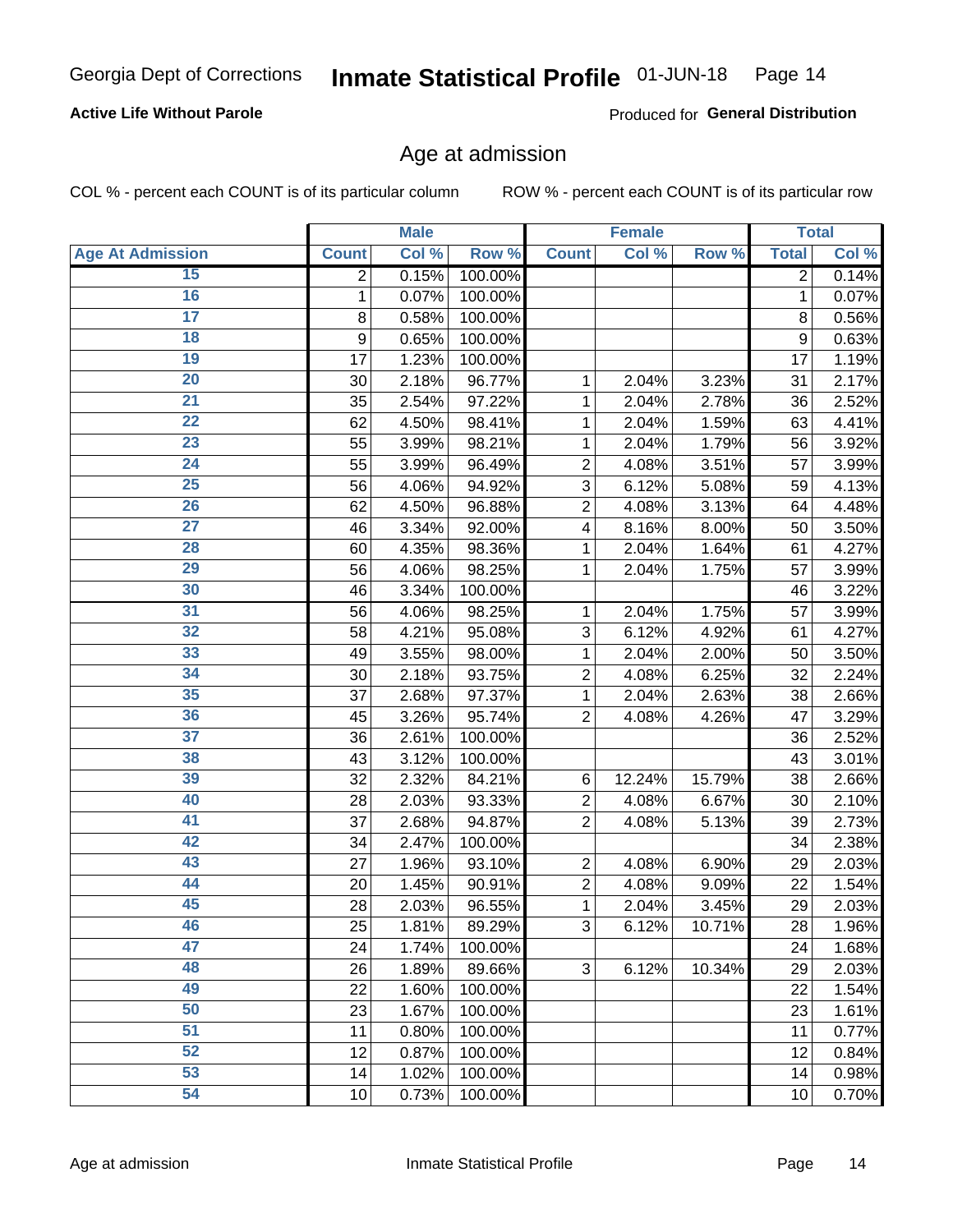### **Active Life Without Parole**

Produced for General Distribution

# Age at admission

COL % - percent each COUNT is of its particular column

|                         |              | <b>Male</b> |         |              | <b>Female</b> |        |                 | <b>Total</b> |
|-------------------------|--------------|-------------|---------|--------------|---------------|--------|-----------------|--------------|
| <b>Age At Admission</b> | <b>Count</b> | Col %       | Row %   | <b>Count</b> | Col %         | Row %  | <b>Total</b>    | Col %        |
| 55                      | 9            | 0.65%       | 90.00%  |              | 2.04%         | 10.00% | 10 <sup>1</sup> | 0.70%        |
| 56                      | 8            | 0.58%       | 100.00% |              |               |        | 8               | 0.56%        |
| 57                      | 8            | 0.58%       | 100.00% |              |               |        | 8               | 0.56%        |
| 58                      | 5            | 0.36%       | 100.00% |              |               |        | 5               | 0.35%        |
| 59                      | 2            | 0.15%       | 100.00% |              |               |        | 2               | 0.14%        |
| 60                      | 3            | 0.22%       | 100.00% |              |               |        | 3               | 0.21%        |
| 61                      |              | $0.07\%$    | 100.00% |              |               |        |                 | 0.07%        |
| 62                      | 2            | 0.15%       | 100.00% |              |               |        | 2               | 0.14%        |
| 64                      | 3            | 0.22%       | 100.00% |              |               |        | 3               | 0.21%        |
| 65                      | 2            | 0.15%       | 100.00% |              |               |        | 2               | 0.14%        |
| 66                      | 2            | 0.15%       | 100.00% |              |               |        | 2               | 0.14%        |
| 67                      | 2            | 0.15%       | 100.00% |              |               |        | 2               | 0.14%        |
| 69                      | 3            | 0.22%       | 100.00% |              |               |        | 3               | 0.21%        |
| 73                      |              | 0.07%       | 100.00% |              |               |        |                 | 0.07%        |
| 78                      |              | 0.07%       | 100.00% |              |               |        |                 | 0.07%        |
| <b>Total Reported</b>   | 1,379        | 100%        | 96.57%  | 49           | 100%          | 3.43%  | 1,428           | 100%         |

| <b>Not Reported</b> |      |    |       |
|---------------------|------|----|-------|
| <b>Total</b>        | ,379 | 49 | 428.، |

| Mean<br>(average)              | 34.05   | 34.96 | 34.08    |
|--------------------------------|---------|-------|----------|
| <b>Median (middle)</b>         | ົ<br>JZ | 35    | ົ<br>-52 |
| <b>Mode</b><br>(most frequent) | --      | 39    | 26       |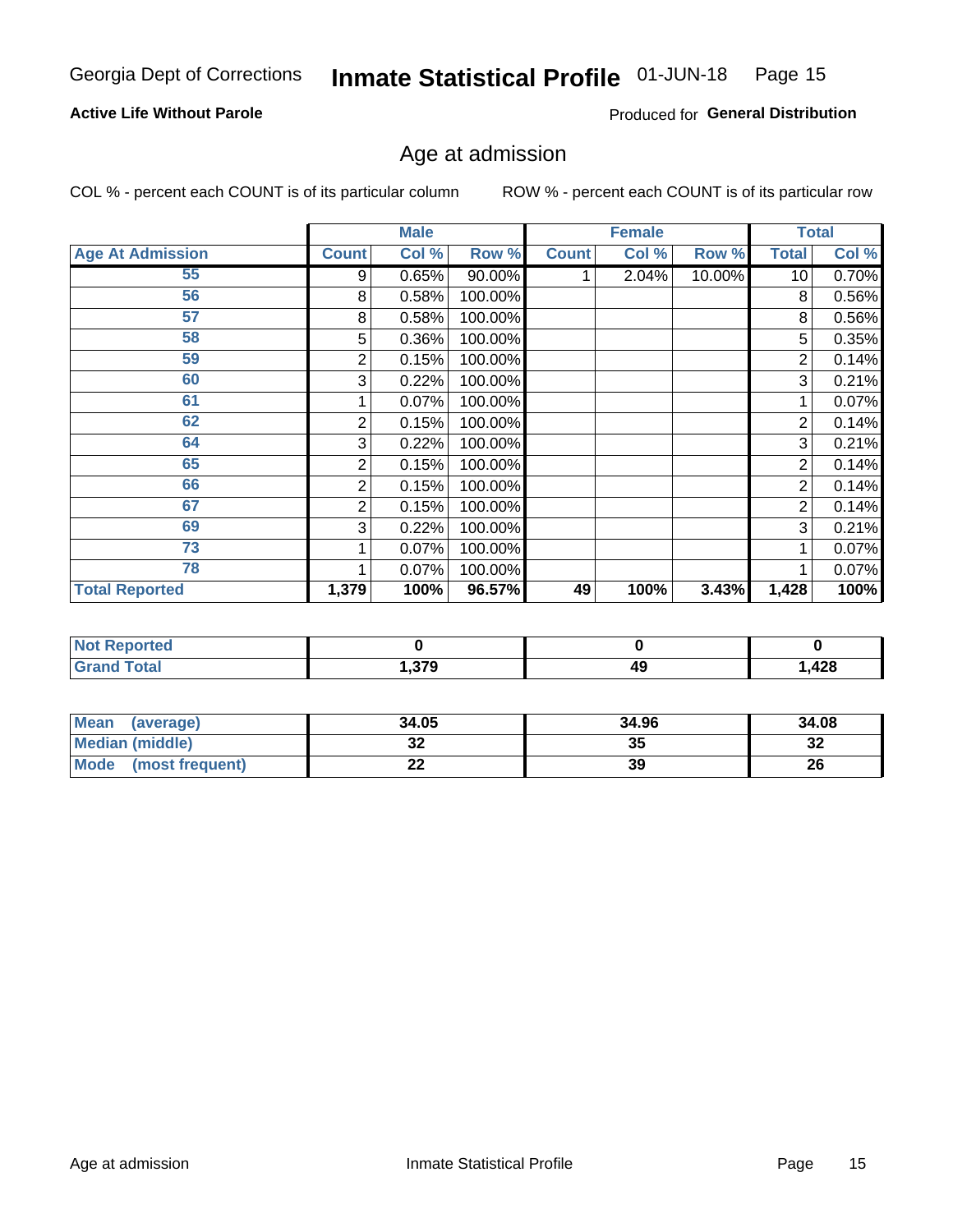### **Active Life Without Parole**

### Produced for General Distribution

# Height, measured at entry to prison

COL % - percent each COUNT is of its particular column

|                       |                | <b>Male</b> |         |                | <b>Female</b> |         |                | <b>Total</b> |
|-----------------------|----------------|-------------|---------|----------------|---------------|---------|----------------|--------------|
| <b>Height</b>         | <b>Count</b>   | Col %       | Row %   | <b>Count</b>   | Col %         | Row %   | <b>Total</b>   | Col %        |
| $\bf{0}$              | $\overline{7}$ | 0.51%       | 100.00% |                |               |         | 7              | 0.49%        |
| 4'10''                |                |             |         | $\mathbf{1}$   | 2.04%         | 100.00% | 1              | 0.07%        |
| 5'00''                | $\mathbf 2$    | 0.15%       | 100.00% |                |               |         | $\overline{2}$ | 0.14%        |
| 5'01"                 | 4              | 0.29%       | 66.67%  | $\overline{2}$ | 4.08%         | 33.33%  | 6              | 0.42%        |
| 5'02"                 | 5              | 0.36%       | 100.00% |                |               |         | 5              | 0.35%        |
| 5'03''                | 13             | 0.94%       | 61.90%  | 8              | 16.33%        | 38.10%  | 21             | 1.47%        |
| 5'04"                 | 12             | 0.87%       | 44.44%  | 15             | 30.61%        | 55.56%  | 27             | 1.89%        |
| 5'05"                 | 37             | 2.68%       | 86.05%  | 6              | 12.24%        | 13.95%  | 43             | 3.01%        |
| 5'06''                | 98             | 7.11%       | 94.23%  | 6              | 12.24%        | 5.77%   | 104            | 7.28%        |
| 5'07''                | 94             | 6.82%       | 94.00%  | 6              | 12.24%        | 6.00%   | 100            | 7.00%        |
| 5'08''                | 135            | 9.79%       | 99.26%  | 1              | 2.04%         | 0.74%   | 136            | 9.52%        |
| 5'09''                | 179            | 12.98%      | 98.90%  | $\overline{2}$ | 4.08%         | 1.10%   | 181            | 12.68%       |
| 5'10''                | 164            | 11.89%      | 100.00% |                |               |         | 164            | 11.48%       |
| 5'11"                 | 176            | 12.76%      | 100.00% |                |               |         | 176            | 12.32%       |
| 6'00''                | 147            | 10.66%      | 99.32%  | 1.             | 2.04%         | 0.68%   | 148            | 10.36%       |
| 6'01''                | 109            | 7.90%       | 100.00% |                |               |         | 109            | 7.63%        |
| 6'02"                 | 97             | 7.03%       | 100.00% |                |               |         | 97             | 6.79%        |
| 6'03''                | 49             | 3.55%       | 98.00%  | $\mathbf{1}$   | 2.04%         | 2.00%   | 50             | 3.50%        |
| 6'04"                 | 34             | 2.47%       | 100.00% |                |               |         | 34             | 2.38%        |
| 6'05"                 | 9              | 0.65%       | 100.00% |                |               |         | 9              | 0.63%        |
| 6'06''                | 5              | 0.36%       | 100.00% |                |               |         | 5              | 0.35%        |
| 6'07''                | $\overline{2}$ | 0.15%       | 100.00% |                |               |         | $\overline{2}$ | 0.14%        |
| 6'11''                | 1              | 0.07%       | 100.00% |                |               |         | 1              | 0.07%        |
| <b>Total Reported</b> | 1,379          | 100%        | 96.57%  | 49             | 100%          | 3.43%   | 1,428          | 100%         |

| <b>eported</b> |              |         |      |
|----------------|--------------|---------|------|
| <b>otal</b>    | 270<br>.ა. ა | "<br>49 | ,428 |

| <b>Mean</b> | (average)       | 5'10" | 5'05" | 5'10'' |  |
|-------------|-----------------|-------|-------|--------|--|
|             |                 |       |       |        |  |
| <b>Mode</b> | (most frequent) | 5'09" | 5'04" | 5'09"  |  |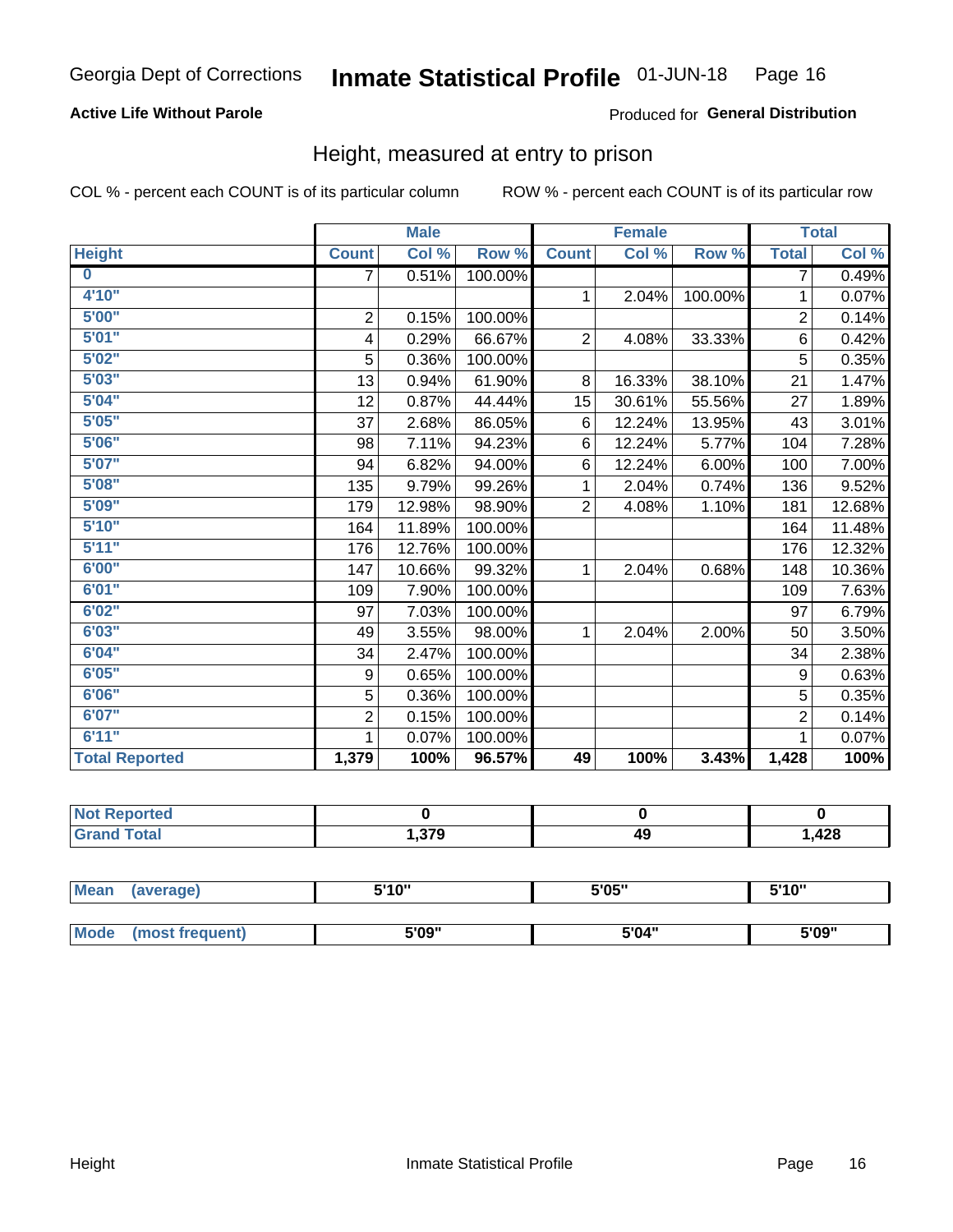**Active Life Without Parole** 

Produced for General Distribution

# Weight, measured at entry to prison

COL % - percent each COUNT is of its particular column

|                                |                | <b>Male</b> |         |                | <b>Female</b> |         |                | <b>Total</b> |  |
|--------------------------------|----------------|-------------|---------|----------------|---------------|---------|----------------|--------------|--|
| <b>Weight</b>                  | <b>Count</b>   | Col %       | Row %   | <b>Count</b>   | Col %         | Row %   | <b>Total</b>   | Col %        |  |
| 100 - 109 pounds               |                |             |         | 1              | 2.04%         | 100.00% | 1              | 0.07%        |  |
| 110 - 119 pounds               | 4              | 0.29%       | 66.67%  | $\overline{2}$ | 4.08%         | 33.33%  | 6              | 0.42%        |  |
| 120 - 129 pounds               | 6              | 0.44%       | 75.00%  | $\overline{2}$ | 4.08%         | 25.00%  | 8              | 0.56%        |  |
| 130 - 139 pounds               | 41             | 2.98%       | 93.18%  | 3              | 6.12%         | 6.82%   | 44             | 3.09%        |  |
| 140 - 149 pounds               | 86             | 6.25%       | 94.51%  | 5              | 10.20%        | 5.49%   | 91             | 6.39%        |  |
| 150 - 159 pounds               | 128            | 9.31%       | 97.71%  | 3              | 6.12%         | 2.29%   | 131            | 9.20%        |  |
| 160 - 169 pounds               | 166            | 12.07%      | 97.65%  | 4              | 8.16%         | 2.35%   | 170            | 11.94%       |  |
| 170 - 179 pounds               | 182            | 13.24%      | 97.85%  | 4              | 8.16%         | 2.15%   | 186            | 13.06%       |  |
| 180 - 189 pounds               | 182            | 13.24%      | 97.33%  | 5              | 10.20%        | 2.67%   | 187            | 13.13%       |  |
| 190 - 199 pounds               | 118            | 8.58%       | 95.93%  | 5              | 10.20%        | 4.07%   | 123            | 8.64%        |  |
| 200 - 209 pounds               | 118            | 8.58%       | 96.72%  | 4              | 8.16%         | 3.28%   | 122            | 8.57%        |  |
| 210 - 219 pounds               | 77             | 5.60%       | 93.90%  | 5              | 10.20%        | 6.10%   | 82             | 5.76%        |  |
| 220 - 229 pounds               | 80             | 5.82%       | 98.77%  | 1              | 2.04%         | 1.23%   | 81             | 5.69%        |  |
| 230 - 239 pounds               | 51             | 3.71%       | 98.08%  | 1              | 2.04%         | 1.92%   | 52             | 3.65%        |  |
| 240 - 249 pounds               | 42             | 3.05%       | 100.00% |                |               |         | 42             | 2.95%        |  |
| 250 - 259 pounds               | 31             | 2.25%       | 100.00% |                |               |         | 31             | 2.18%        |  |
| 260 - 269 pounds               | 16             | 1.16%       | 100.00% |                |               |         | 16             | 1.12%        |  |
| 270 - 279 pounds               | 13             | 0.95%       | 100.00% |                |               |         | 13             | 0.91%        |  |
| 280 - 289 pounds               | 11             | 0.80%       | 91.67%  | 1              | 2.04%         | 8.33%   | 12             | 0.84%        |  |
| 290 - 299 pounds               | 6              | 0.44%       | 75.00%  | $\overline{2}$ | 4.08%         | 25.00%  | 8              | 0.56%        |  |
| 300 - 309 pounds               | 4              | 0.29%       | 100.00% |                |               |         | 4              | 0.28%        |  |
| 310 - 319 pounds               | 1              | 0.07%       | 100.00% |                |               |         | $\mathbf 1$    | 0.07%        |  |
| 320 - 329 pounds               | 4              | $0.29\%$    | 100.00% |                |               |         | 4              | 0.28%        |  |
| 330 - 339 pounds               | 3              | 0.22%       | 100.00% |                |               |         | 3              | 0.21%        |  |
| 350 - 359 pounds               | 1              | 0.07%       | 100.00% |                |               |         | 1              | 0.07%        |  |
| 360 - 369 pounds               | 1              | 0.07%       | 100.00% |                |               |         | $\mathbf 1$    | 0.07%        |  |
| 370 - 379 pounds               | 1              | 0.07%       | 100.00% |                |               |         | $\mathbf 1$    | 0.07%        |  |
| 390 - 399 pounds               |                |             |         | 1              | 2.04%         | 100.00% | 1              | 0.07%        |  |
| 400 pounds and over            | $\overline{2}$ | 0.15%       | 100.00% |                |               |         | $\overline{2}$ | 0.14%        |  |
| <b>Total Reported</b>          | 1,375          | 100%        | 96.56%  | 49             | 100%          | 3.44%   | 1,424          | 100%         |  |
|                                |                |             |         |                |               |         |                |              |  |
| <b>Not Reported</b>            | 4<br>$\bf{0}$  |             |         |                | 4             |         |                |              |  |
| <b>Grand Total</b>             |                | 1,379       |         | 49             |               |         |                | 1,428        |  |
|                                |                |             |         |                |               |         |                |              |  |
| <b>Mean</b><br>(average)       |                | 189         |         |                | 183           |         |                | 189          |  |
| <b>Median (middle)</b>         |                | 180         |         |                | 180           |         | 180            |              |  |
| <b>Mode</b><br>(most frequent) |                | 180         |         | 180            |               |         | <b>180</b>     |              |  |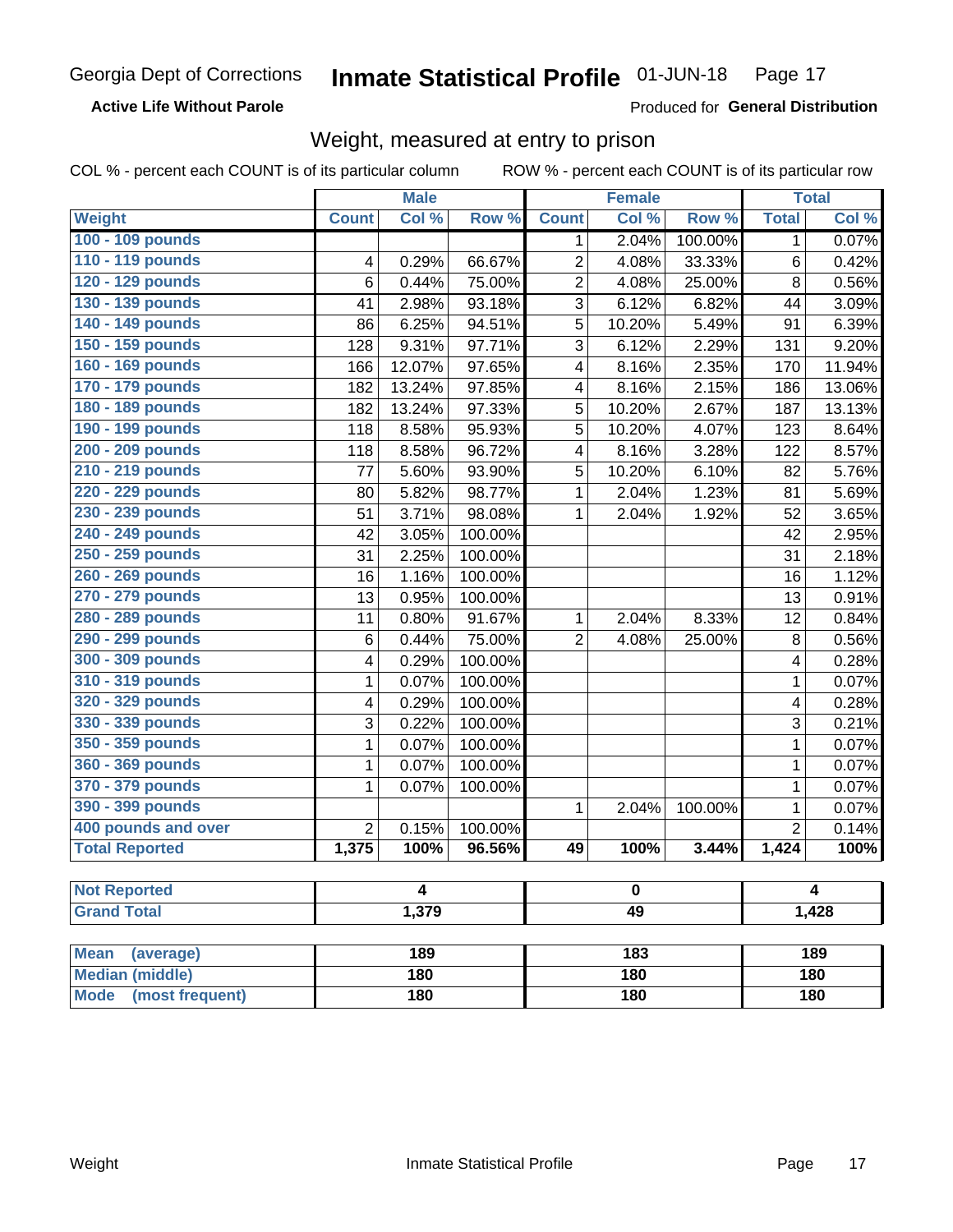#### Inmate Statistical Profile 01-JUN-18 Page 18

### **Active Life Without Parole**

### Produced for General Distribution

# Veterans validated by Veteran's Administration

COL % - percent each COUNT is of its particular column

|                          |              | <b>Male</b> |             | <b>Female</b> |       |       | <b>Total</b> |
|--------------------------|--------------|-------------|-------------|---------------|-------|-------|--------------|
| <b>Military service</b>  | <b>Count</b> | Col %       | Row % Count | Col %         | Row % | Total | Col %        |
| <b>Others</b>            | 51           | 43.59%      | 100.00%     |               |       | 51    | 43.22%       |
| <b>Air Force</b>         | 44           | 37.61%      | 97.78%      | 100.00%       | 2.22% | 45    | 38.14%       |
| <b>Army</b>              |              | 5.98%       | 100.00%     |               |       |       | 5.93%        |
| <b>Navy</b><br>3         | 5            | $4.27\%$    | 100.00%     |               |       | 5     | 4.24%        |
| <b>Coast Guard</b><br>5. | 10           | 8.55%       | 100.00%     |               |       | 10    | 8.47%        |
| <b>Total Reported</b>    | 117          | 100%        | 99.15%      | 100%          | .85%  | 118   | 100%         |

| чес<br>N | ,262<br>$\sim$ $\sim$ | 48 | 240         |
|----------|-----------------------|----|-------------|
| $G = F$  | 270<br>.JI J          | 49 | 120<br>44 U |

| Mo<br>m | ∖‡h∧rc<br>____ | $-0.002$<br>28 F T<br>UI CE | <b>Others</b><br>____ |
|---------|----------------|-----------------------------|-----------------------|
|         |                |                             |                       |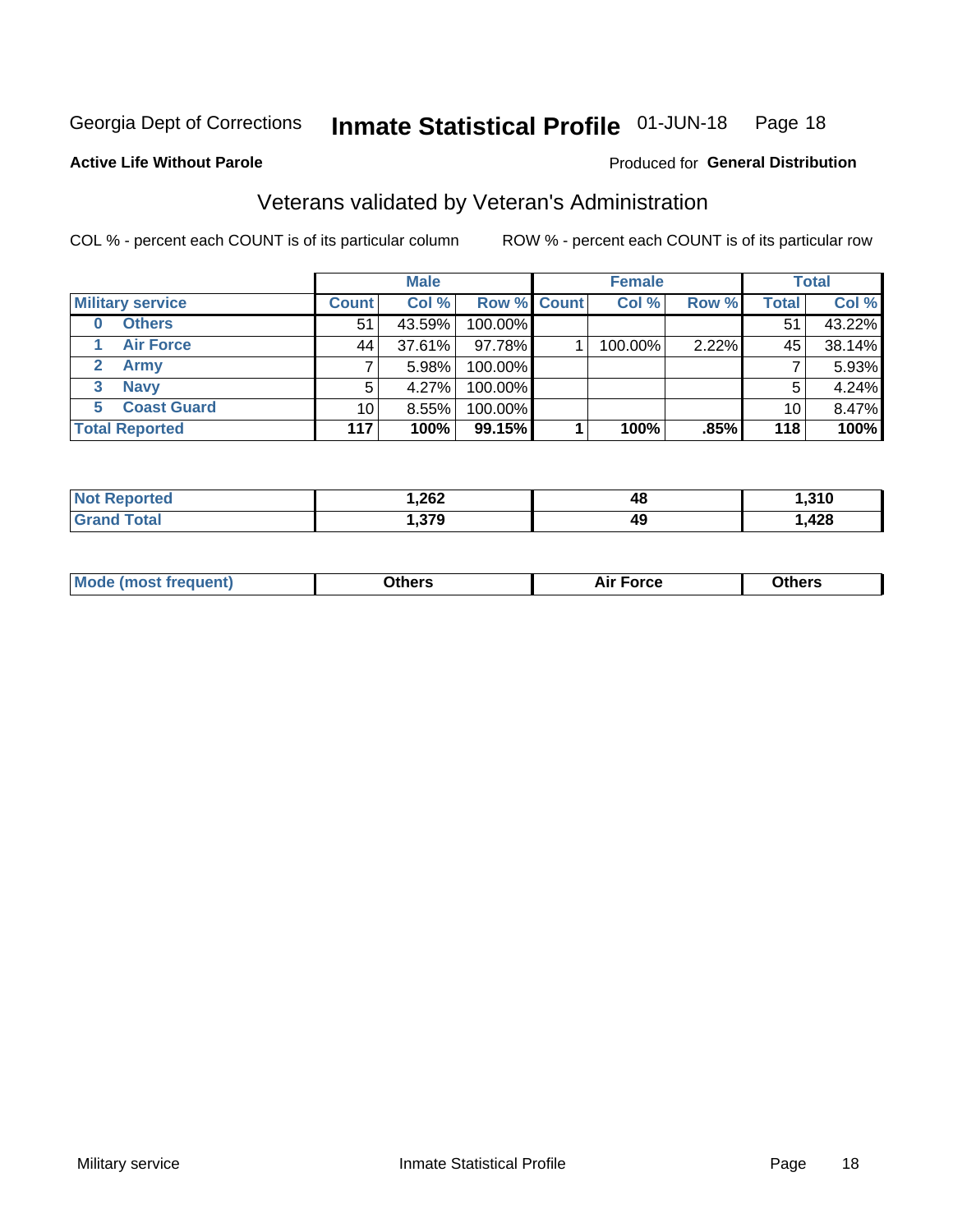#### Inmate Statistical Profile 01-JUN-18 Page 19

**Active Life Without Parole** 

Produced for General Distribution

# Type of admission to prison

COL % - percent each COUNT is of its particular column

|                                      |                 | <b>Male</b> |                    |    | <b>Female</b> |       |              | <b>Total</b> |
|--------------------------------------|-----------------|-------------|--------------------|----|---------------|-------|--------------|--------------|
| <b>Type of Admission</b>             | <b>Count</b>    | Col %       | <b>Row % Count</b> |    | Col %         | Row % | <b>Total</b> | Col %        |
| <b>New Sentence</b><br>52            | 1,309           | 94.92%      | 96.39%             | 49 | 100.00%       | 3.61% | 1,358        | 95.10%       |
| <b>Probation Rev Partial</b><br>53   | 5               | .36%        | 100.00%            |    |               |       | 5            | .35%         |
| <b>Probation Rev Remainder</b><br>54 | 12              | .87%        | 100.00%            |    |               |       | 12           | .84%         |
| <b>Parole Rev New Sentence</b><br>55 | 21              | 1.52%       | 100.00%            |    |               |       | 21           | 1.47%        |
| <b>Parole Rev No New</b><br>56       | 18              | 1.31%       | 100.00%            |    |               |       | 18           | 1.26%        |
| <b>Sentence</b>                      |                 |             |                    |    |               |       |              |              |
| <b>Life W/O Parole</b><br>70         | 13 <sub>1</sub> | .94%        | 100.00%            |    |               |       | 13           | .91%         |
| <b>Unknown</b><br>82                 |                 | $.07\%$     | 100.00%            |    |               |       |              | .07%         |
| <b>Total Reported</b>                | 1,379           | 100%        | 96.57%             | 49 | 100%          | 3.43% | 1,428        | 100%         |

| <b>Not Reported</b> |                 |          |       |
|---------------------|-----------------|----------|-------|
| <b>Grand Total</b>  | 27Q<br>7. J I J | лч<br>᠇. | 428،، |

| Mode (most frequent) | <b>New Sentence</b> | <b>New Sentence</b> | <b>New Sentence</b> |
|----------------------|---------------------|---------------------|---------------------|
|                      |                     |                     |                     |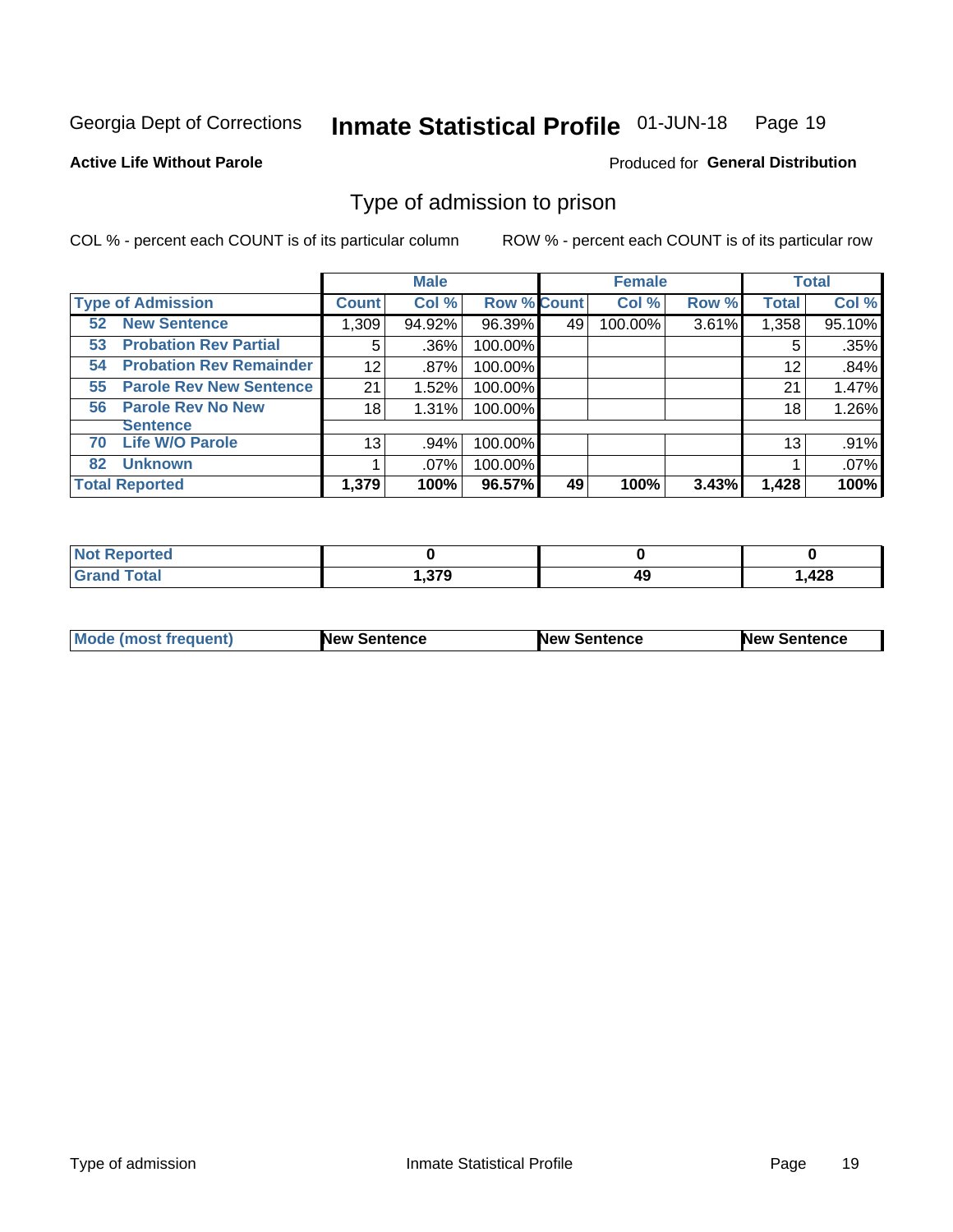#### Inmate Statistical Profile 01-JUN-18 Page 20

**Active Life Without Parole** 

Produced for General Distribution

# Current / last supervision level

COL % - percent each COUNT is of its particular column

|                        |              | <b>Male</b> |                    |    | <b>Female</b> |          |       | <b>Total</b> |
|------------------------|--------------|-------------|--------------------|----|---------------|----------|-------|--------------|
| <b>Security Status</b> | <b>Count</b> | Col%        | <b>Row % Count</b> |    | Col %         | Row %    | Total | Col %        |
| 4 Medium               | ົ            | .22%        | 100.00%            |    | .00%          |          |       | .21%         |
| 5 Close                | 1,375        | 99.78%      | 96.56%             | 49 | 100.00%       | 3.44%    | 1,424 | 99.79%       |
| <b>Total Reported</b>  | 1,378        | 100%        | 96.57%             | 49 | 100%          | $3.43\%$ | 1.427 | 100%         |

| <b>Still being diagnosed</b> |      |    |       |
|------------------------------|------|----|-------|
| <b>Not Reported</b>          |      |    |       |
| <b>Grand Total</b>           | .379 | 49 | 1,428 |

| <b>Mode (most frequent)</b> | Close | ∵lose | Close |
|-----------------------------|-------|-------|-------|
|                             |       |       |       |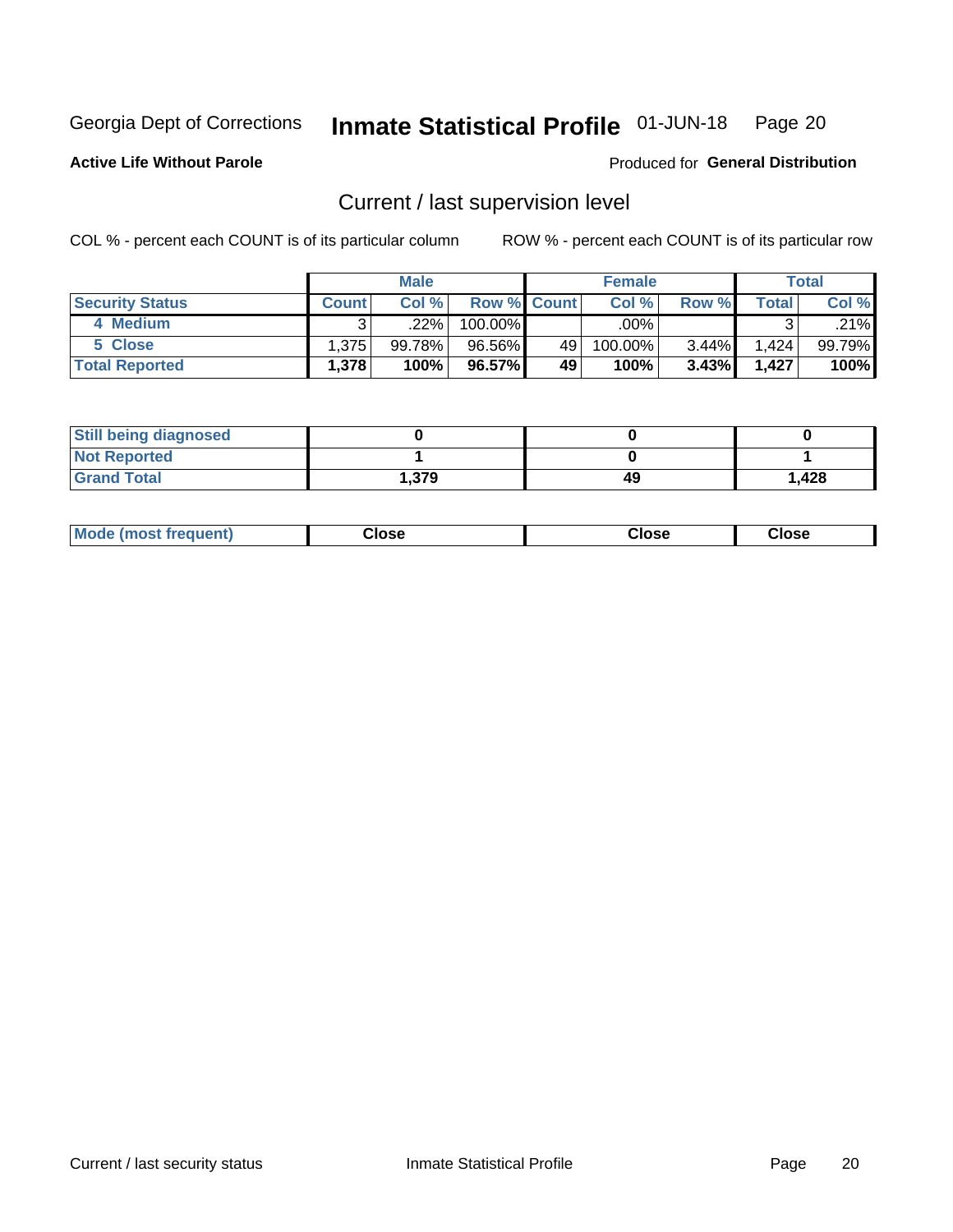#### Inmate Statistical Profile 01-JUN-18 Page 21

**Active Life Without Parole** 

Produced for General Distribution

# Current / last type of institution

COL % - percent each COUNT is of its particular column

|                            |              | <b>Male</b> |                    |    | <b>Female</b> |          |              | Total   |
|----------------------------|--------------|-------------|--------------------|----|---------------|----------|--------------|---------|
| <b>Type of Institution</b> | <b>Count</b> | Col %       | <b>Row % Count</b> |    | Col %         | Row %    | <b>Total</b> | Col %   |
| <b>State Prison</b>        | 1,379        | 100.00%     | 96.57%             | 49 | $100.00\%$    | $3.43\%$ | 1,428        | 100.00% |
| <b>Total Reported</b>      | 1,379        | 100%        | 96.57%             | 49 | 100%          | $3.43\%$ | 1.428        | 100%    |

| 'ted<br>$\sim$ |       |    |      |
|----------------|-------|----|------|
|                | - 270 | 49 | ,428 |

|  | <b>Mode (most frequent)</b> | State Prison | <b>State Prison</b> | <b>State Prison</b> |
|--|-----------------------------|--------------|---------------------|---------------------|
|--|-----------------------------|--------------|---------------------|---------------------|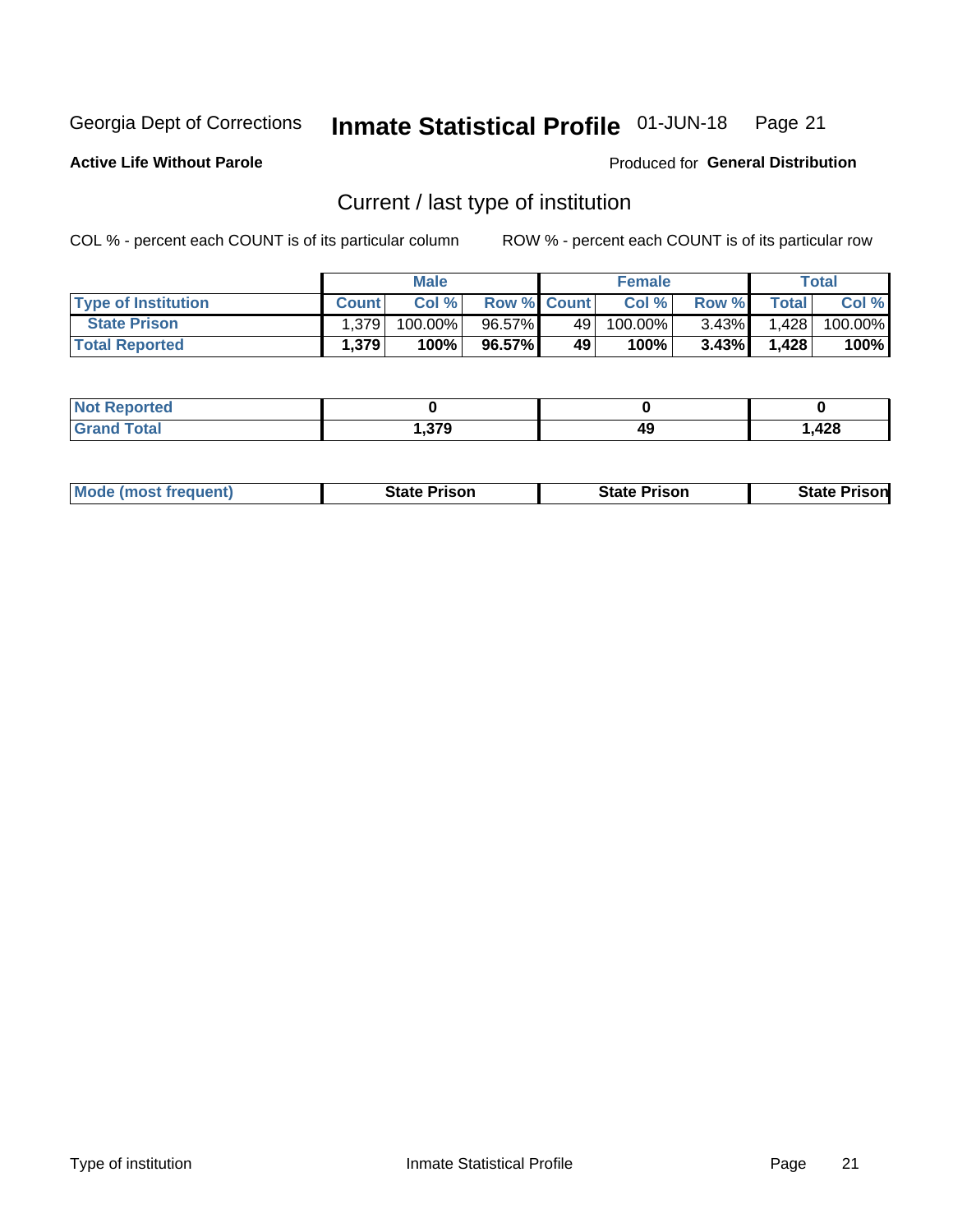#### Inmate Statistical Profile 01-JUN-18 Page 22

### **Active Life Without Parole**

### Produced for General Distribution

# Institution type - transitional centers

COL % - percent each COUNT is of its particular column

|                                                | Male  |                    | <b>Female</b> |                   | Total |
|------------------------------------------------|-------|--------------------|---------------|-------------------|-------|
| <b>Institution Type - Trans. Centers Count</b> | Col % | <b>Row % Count</b> |               | Col % Row % Total | Col % |
| <b>Total Reported</b>                          |       |                    |               |                   |       |

| <b>Reported</b><br><b>NOT</b><br>$\sim$            |  |  |
|----------------------------------------------------|--|--|
| $f$ $f \circ f \circ f$<br>$C = 1$<br><b>TULAI</b> |  |  |

| Mode (most frequent) | <b>Null</b> | <b>Null</b> | <b>Null</b> |
|----------------------|-------------|-------------|-------------|
|                      |             |             |             |
|                      |             |             |             |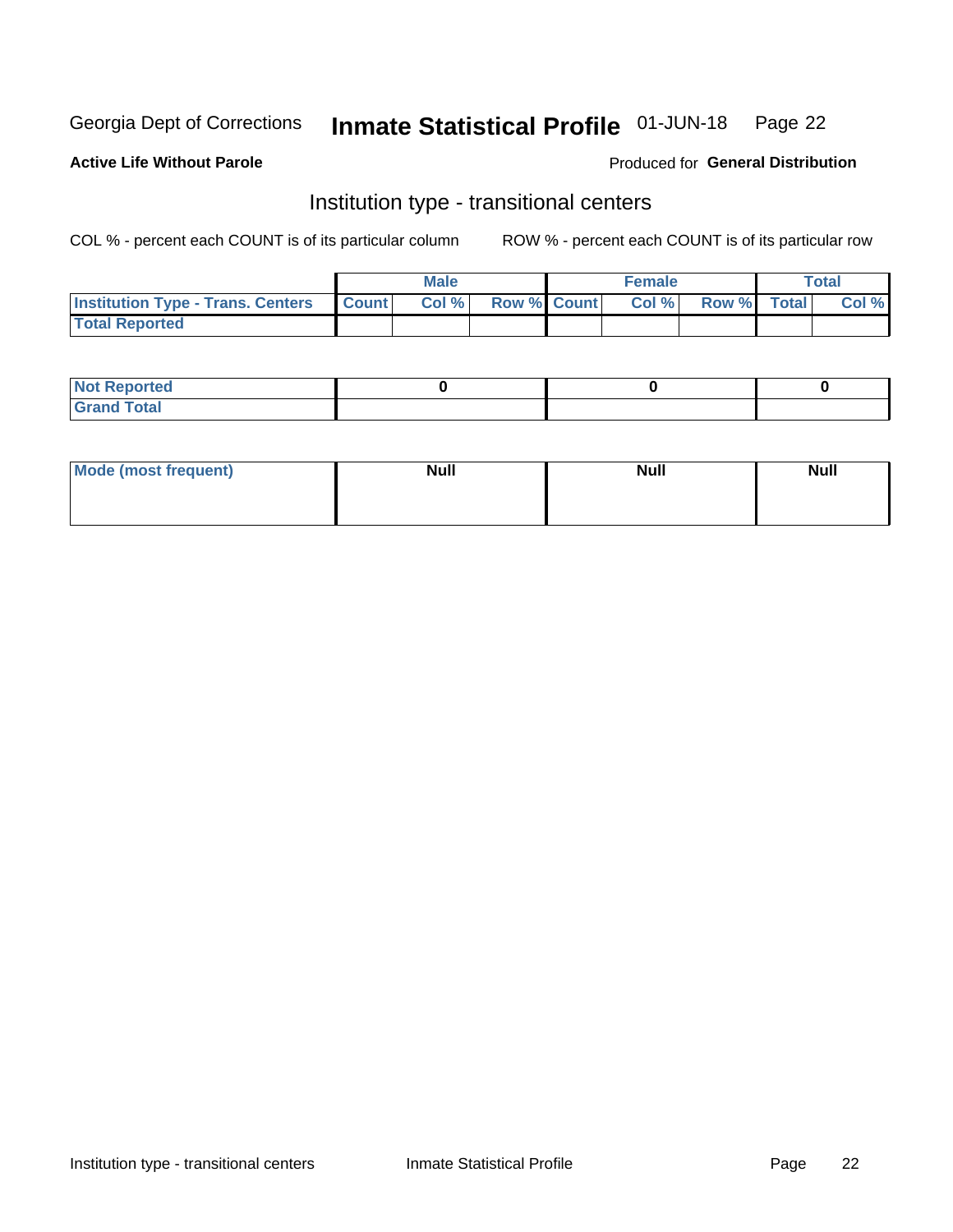#### Inmate Statistical Profile 01-JUN-18 Page 23

**Active Life Without Parole** 

Produced for General Distribution

# Institution type - county prisons

COL % - percent each COUNT is of its particular column

|                                                    | <b>Male</b> |  | <b>Female</b>            |             | <b>Total</b> |
|----------------------------------------------------|-------------|--|--------------------------|-------------|--------------|
| <b>Institution Type - County Prisons   Count  </b> | Col %       |  | <b>Row % Count Col %</b> | Row % Total | Col %        |
| <b>Total Reported</b>                              |             |  |                          |             |              |

| <b>Not Reported</b>   |  |  |
|-----------------------|--|--|
| <b>Total</b><br>Granc |  |  |

| Mode (most frequent) | <b>Null</b> | <b>Null</b><br><b>Null</b> |
|----------------------|-------------|----------------------------|
|                      |             |                            |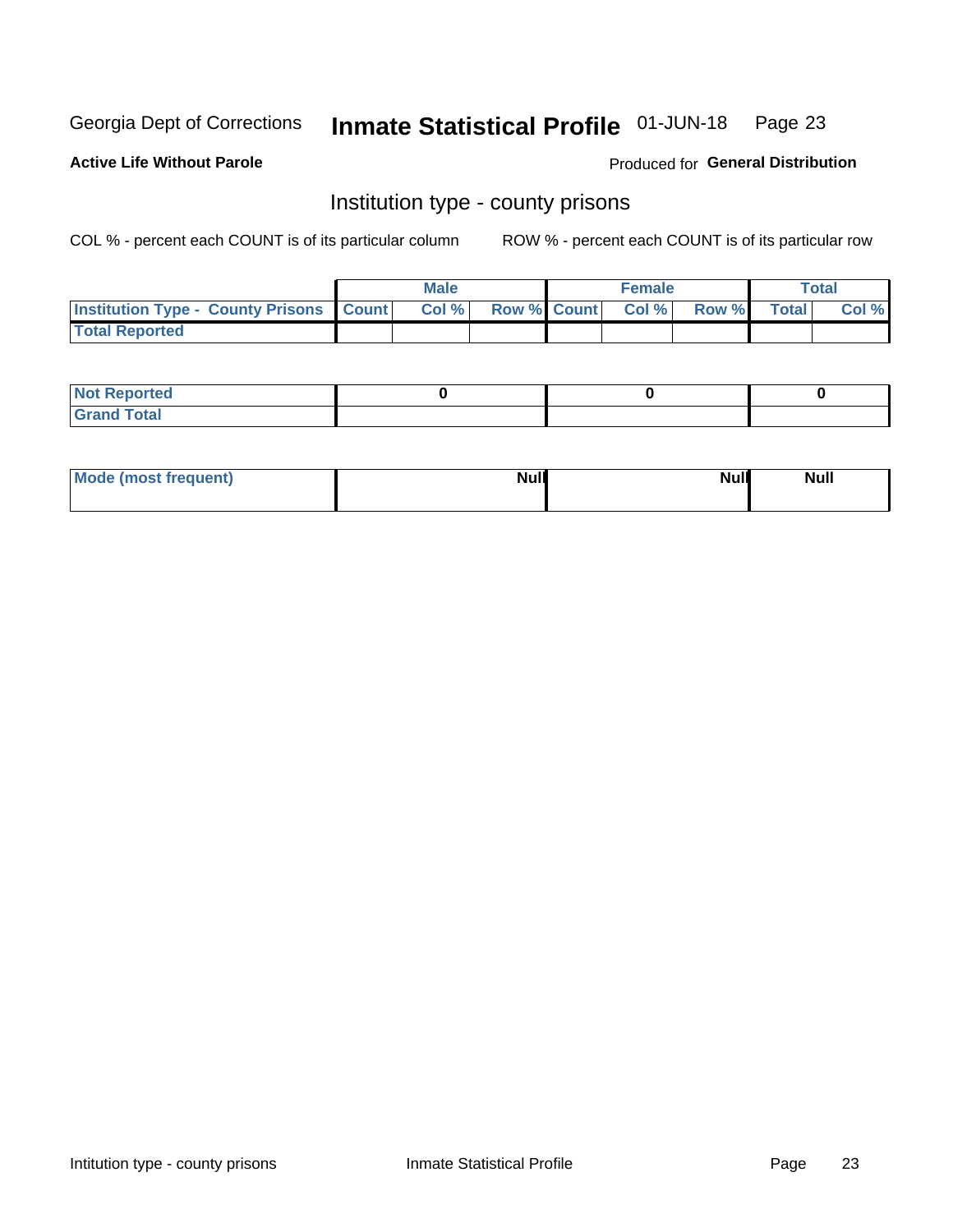#### Inmate Statistical Profile 01-JUN-18 Page 24

### **Active Life Without Parole**

### Produced for General Distribution

# Institution type - state prisons

COL % - percent each COUNT is of its particular column

|                                                    | <b>Male</b>               |        |                               | <b>Female</b> |        |                                     | <b>Total</b> |        |
|----------------------------------------------------|---------------------------|--------|-------------------------------|---------------|--------|-------------------------------------|--------------|--------|
| <b>Institution Type - State Prisons</b>            | <b>Count</b>              | Col %  | Row %                         | <b>Count</b>  | Col %  | Row %                               | <b>Total</b> | Col %  |
| <b>Arrendale State Prison</b>                      |                           |        |                               | 25            | 51.02% | 100.00%                             | 25           | 1.75%  |
| <b>Augusta State Med. Prison</b>                   | 61                        | 4.42%  | 100.00%                       |               |        |                                     | 61           | 4.27%  |
| <b>Baldwin State Prison</b>                        | 45                        | 3.26%  | 100.00%                       |               |        |                                     | 45           | 3.15%  |
| <b>Burruss Correctional Training</b><br><b>Ctr</b> | 1                         | .07%   | 100.00%                       |               |        |                                     |              | .07%   |
| <b>Central State Prison</b>                        | 4                         | .29%   | 100.00%                       |               |        |                                     | 4            | .28%   |
| <b>Coastal State Prison</b>                        | 4                         | .29%   | 100.00%                       |               |        |                                     | 4            | .28%   |
| <b>Ga Diag Class Prison</b>                        | 59                        | 4.28%  | 100.00%                       |               |        |                                     | 59           | 4.13%  |
| <b>Ga State Prison</b>                             | 37                        | 2.68%  | 100.00%                       |               |        |                                     | 37           | 2.59%  |
| <b>Hancock State Prison</b>                        | 155                       | 11.24% | 100.00%                       |               |        |                                     | 155          | 10.85% |
| <b>Hays State Prison</b>                           | 122                       | 8.85%  | 100.00%                       |               |        |                                     | 122          | 8.54%  |
| <b>Macon State Prison</b>                          | 275                       | 19.94% | 100.00%                       |               |        |                                     | 275          | 19.26% |
| <b>Phillips State Prison</b>                       | 23                        | 1.67%  | 100.00%                       |               |        |                                     | 23           | 1.61%  |
| <b>Pulaski State Prison</b>                        |                           |        |                               | 24            | 48.98% | 100.00%                             | 24           | 1.68%  |
| <b>Smith State Prison</b>                          | 179                       | 12.98% | 100.00%                       |               |        |                                     | 179          | 12.54% |
| <b>Telfair State Prison</b>                        | 186                       | 13.49% | 100.00%                       |               |        |                                     | 186          | 13.03% |
| <b>Valdosta State Prison</b>                       | 117                       | 8.48%  | 100.00%                       |               |        |                                     | 117          | 8.19%  |
| <b>Ware State Prison</b>                           | 110                       | 7.98%  | 100.00%                       |               |        |                                     | 110          | 7.70%  |
| <b>Wilcox State Prison</b>                         | 1                         | .07%   | 100.00%                       |               |        |                                     |              | .07%   |
| <b>Total Reported</b>                              | 1,379                     | 100%   | 96.57%                        | 49            | 100%   | 3.43%                               | 1,428        | 100%   |
| <b>Not Reported</b>                                | $\bf{0}$                  |        | 0                             |               |        | $\bf{0}$                            |              |        |
| <b>Grand Total</b>                                 |                           | 1,379  |                               | 49            |        |                                     |              | 1,428  |
| <b>Mode (most frequent)</b>                        | <b>Macon State Prison</b> |        | <b>Arrendale State Prison</b> |               |        | <b>Macon State</b><br><b>Prison</b> |              |        |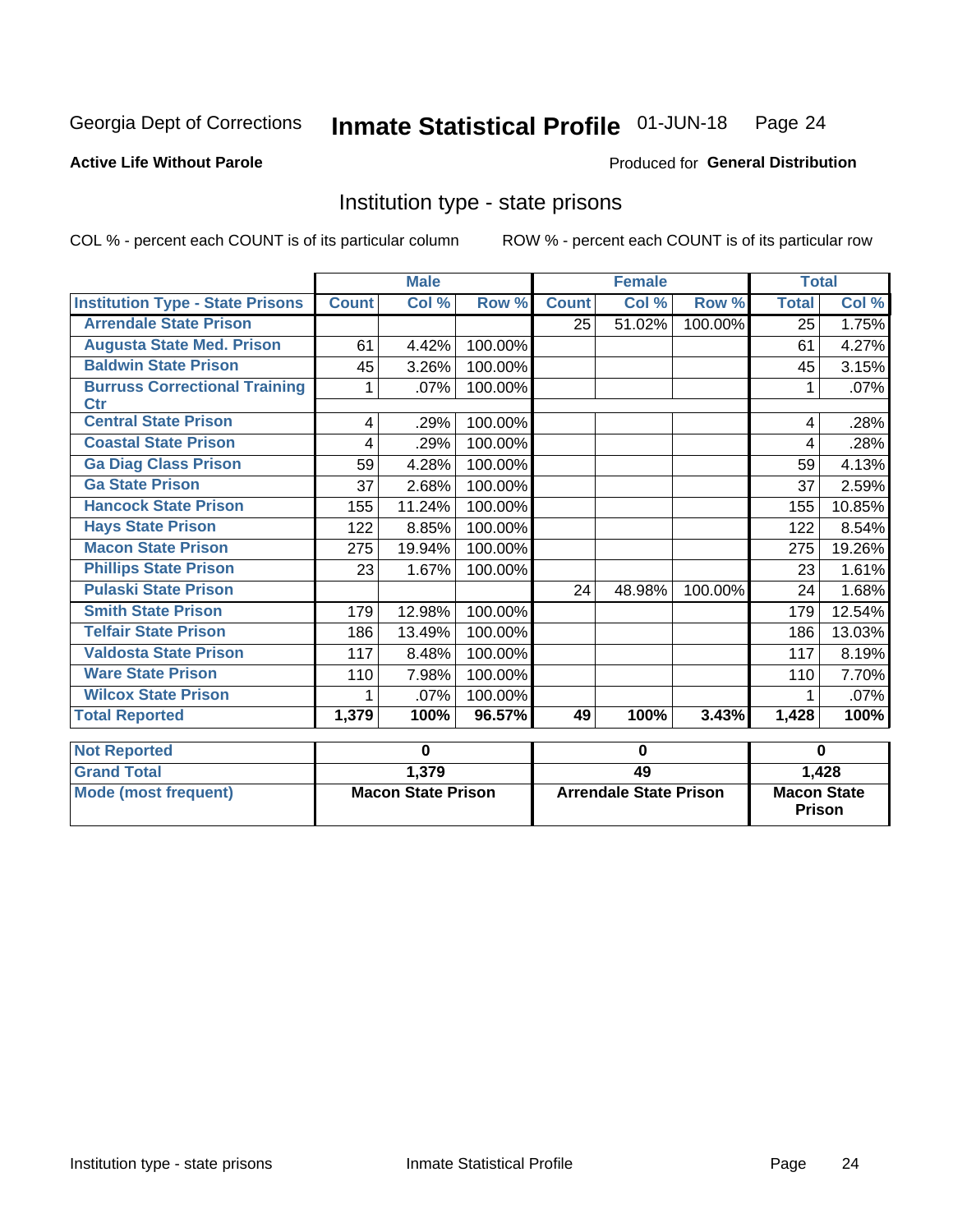#### Inmate Statistical Profile 01-JUN-18 Page 25

### **Active Life Without Parole**

### Produced for General Distribution

# Institution type - private prisons

COL % - percent each COUNT is of its particular column

|                                                 | <b>Male</b> |       |                    | <b>Female</b> |       |             | Total |       |
|-------------------------------------------------|-------------|-------|--------------------|---------------|-------|-------------|-------|-------|
| <b>Institution Type - Private Prisons Count</b> |             | Col % | <b>Row % Count</b> |               | Col % | Row % Total |       | Col % |
| <b>Total Reported</b>                           |             |       |                    |               |       |             |       |       |

| Not Reported           |  |  |
|------------------------|--|--|
| <b>Cotal</b><br>______ |  |  |

| <b>Mo</b><br>frequent) | <b>Null</b> | <b>Null</b> | . . I *<br><b>IVUII</b> |
|------------------------|-------------|-------------|-------------------------|
|                        |             |             |                         |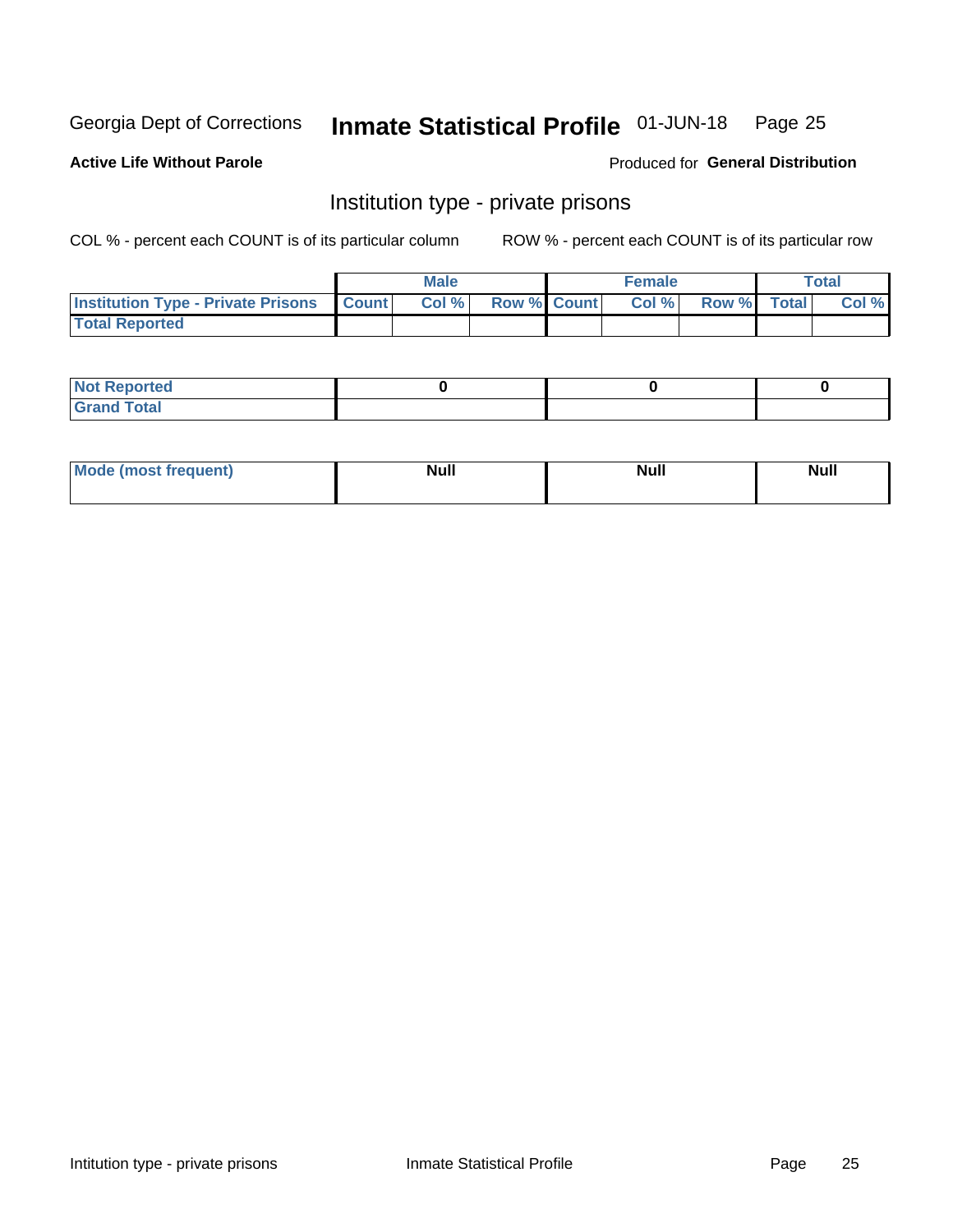#### Inmate Statistical Profile 01-JUN-18 Page 26

### **Active Life Without Parole**

### Produced for General Distribution

# Institution type - inmate boot camp

COL % - percent each COUNT is of its particular column

|                                      | <b>Male</b>     |       |              | <b>Female</b> |       |             | <b>Total</b> |       |
|--------------------------------------|-----------------|-------|--------------|---------------|-------|-------------|--------------|-------|
| <b>Institution Type - Boot Camps</b> | <b>I</b> Count⊥ | Col % | <b>Row %</b> | <b>Count</b>  | Col % | Row % Total |              | Col % |
| <b>Total Rported</b>                 |                 |       |              |               |       |             |              |       |

| <b>Not Reported</b>            |  |  |
|--------------------------------|--|--|
| <b>Total</b><br>C <sub>r</sub> |  |  |

| Mod<br>uamo | Nul.<br>$- - - - - -$ | <b>Null</b> | <br>uu.<br>------ |
|-------------|-----------------------|-------------|-------------------|
|             |                       |             |                   |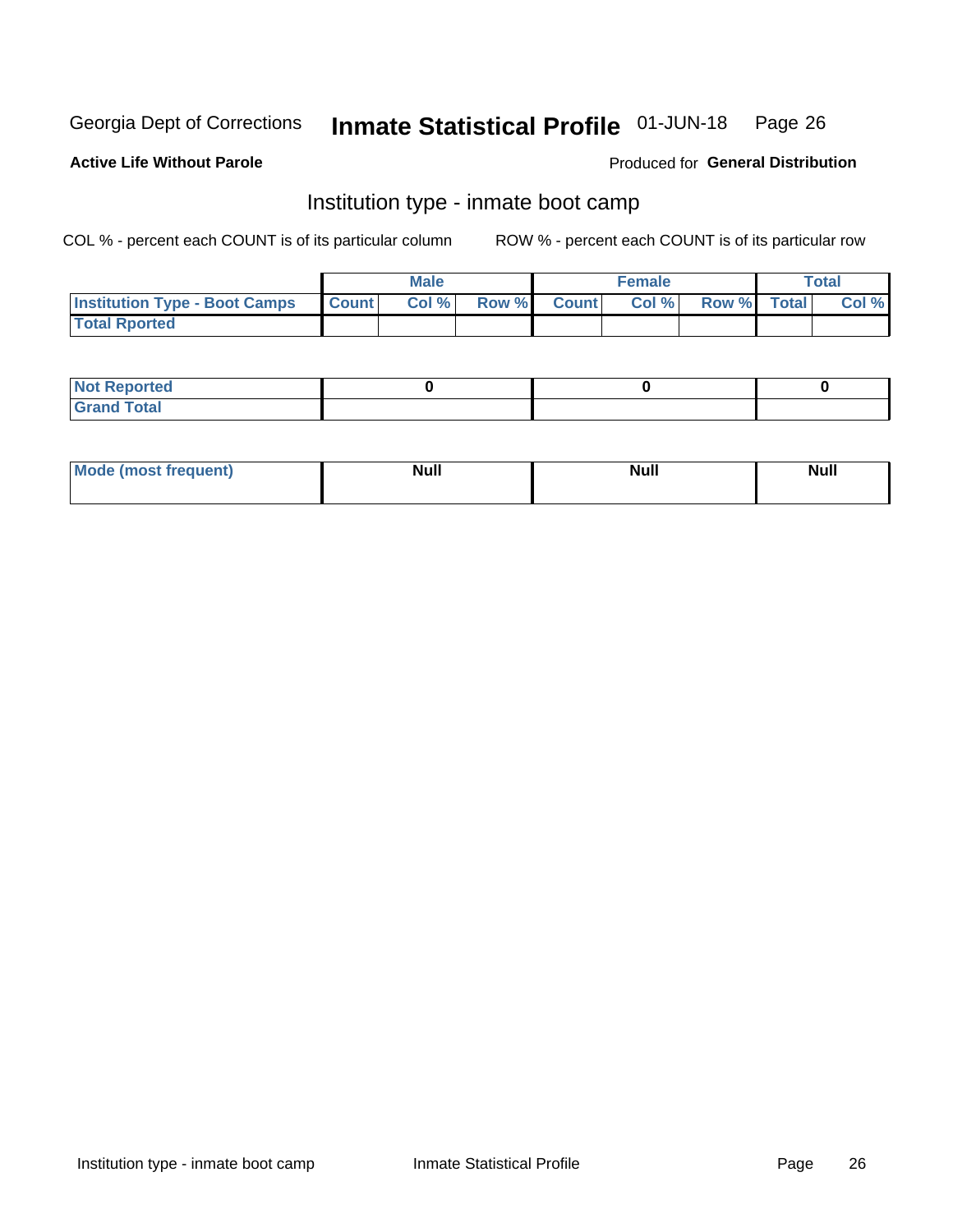#### Inmate Statistical Profile 01-JUN-18 Page 27

**Active Life Without Parole** 

Produced for General Distribution

# Number of disciplinary reports

COL % - percent each COUNT is of its particular column

|                                       | <b>Male</b>  |          |                    | <b>Female</b> |        |       | <b>Total</b> |        |
|---------------------------------------|--------------|----------|--------------------|---------------|--------|-------|--------------|--------|
| <b>Number of Disciplinary Reports</b> | <b>Count</b> | Col %    | <b>Row % Count</b> |               | Col %  | Row % | <b>Total</b> | Col %  |
|                                       | 383          | 27.77%   | 95.75%             | 17            | 34.69% | 4.25% | 400          | 28.01% |
|                                       | 185          | 13.42%   | 96.35%             | 7             | 14.29% | 3.65% | 192          | 13.45% |
| 2                                     | 125          | $9.06\%$ | 91.91%             | 11            | 22.45% | 8.09% | 136          | 9.52%  |
| 3                                     | 103          | 7.47%    | 97.17%             | 3             | 6.12%  | 2.83% | 106          | 7.42%  |
|                                       | 72           | 5.22%    | 96.00%             | 3             | 6.12%  | 4.00% | 75           | 5.25%  |
| 5                                     | 59           | 4.28%    | 98.33%             |               | 2.04%  | 1.67% | 60           | 4.20%  |
| <b>More Than 5</b>                    | 452          | 32.78%   | 98.47%             | 7             | 14.29% | 1.53% | 459          | 32.14% |
| <b>Total Reported</b>                 | 1,379        | 100%     | 96.57%             | 49            | 100%   | 3.43% | 1,428        | 100%   |

| prted<br>NOT      |                  |    |      |
|-------------------|------------------|----|------|
| <sup>-</sup> otal | 370<br>. . J I J | 49 | ,428 |

| Mean (average)         | 6.96 | 4.18 | 6.86 |
|------------------------|------|------|------|
| <b>Median (middle)</b> |      |      |      |
| Mode (most frequent)   |      |      |      |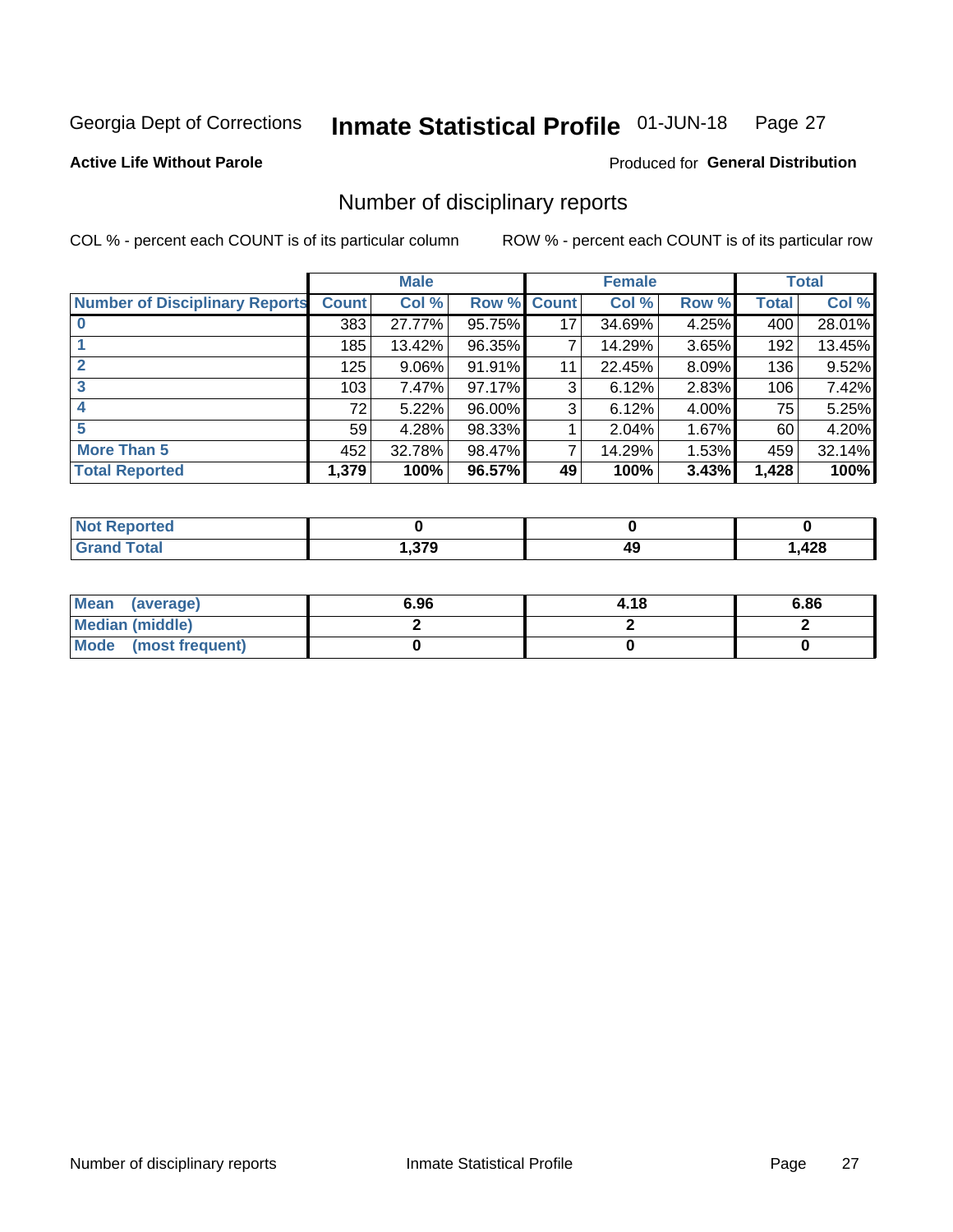#### Inmate Statistical Profile 01-JUN-18 Page 28

### **Active Life Without Parole**

### Produced for General Distribution

# Number of transfers

COL % - percent each COUNT is of its particular column

|                            |         | <b>Male</b> |        |              | <b>Female</b> |        |              | <b>Total</b> |
|----------------------------|---------|-------------|--------|--------------|---------------|--------|--------------|--------------|
| <b>Number of Transfers</b> | Count l | Col %       | Row %  | <b>Count</b> | Col %         | Row %  | <b>Total</b> | Col %        |
|                            | 38      | 2.76%       | 82.61% | 8            | 16.33%        | 17.39% | 46           | 3.22%        |
|                            | 371     | 26.90%      | 94.64% | 21           | 42.86%        | 5.36%  | 392          | 27.45%       |
| 2                          | 203     | 14.72%      | 94.86% | 11           | 22.45%        | 5.14%  | 214          | 14.99%       |
| 3                          | 140     | 10.15%      | 97.90% | 3            | 6.12%         | 2.10%  | 143          | 10.01%       |
|                            | 94      | 6.82%       | 98.95% |              | 2.04%         | 1.05%  | 95           | 6.65%        |
| 5                          | 65      | 4.71%       | 98.48% |              | 2.04%         | 1.52%  | 66           | 4.62%        |
| <b>More Than 5</b>         | 468     | 33.94%      | 99.15% | 4            | 8.16%         | 0.85%  | 472          | 33.05%       |
| <b>Total Reported</b>      | 1,379   | 100%        | 96.57% | 49           | 100%          | 3.43%  | 1,428        | 100%         |

| тео<br>NO    |          |    |      |
|--------------|----------|----|------|
| <b>Total</b> | 370<br>u | 49 | ,428 |

| Mean (average)         | 5.81 | 1.84 | 5.68 |
|------------------------|------|------|------|
| <b>Median (middle)</b> |      |      |      |
| Mode (most frequent)   |      |      |      |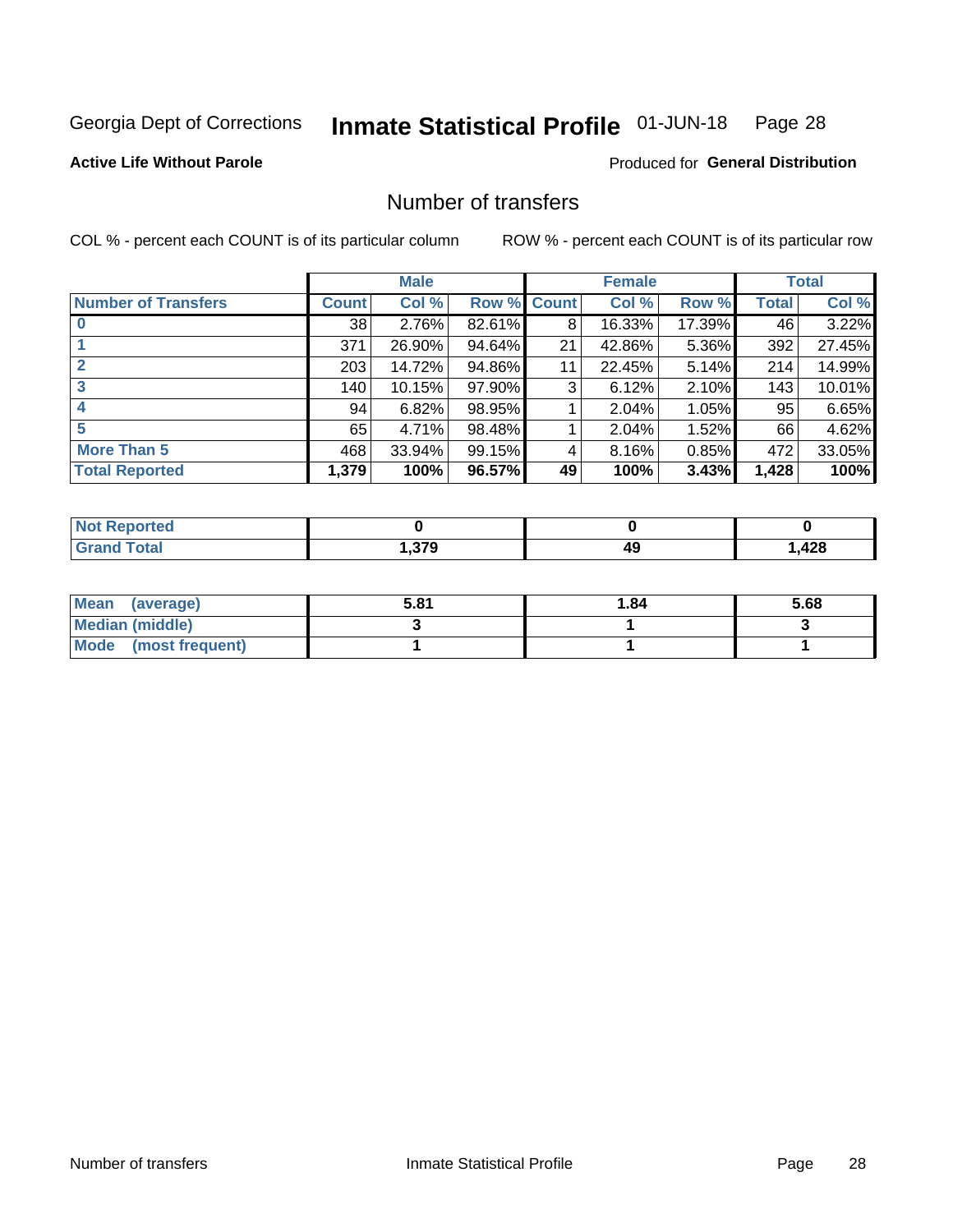#### Inmate Statistical Profile 01-JUN-18 Page 29

**Active Life Without Parole** 

Produced for General Distribution

# Number of escapes

COL % - percent each COUNT is of its particular column

|                          | <b>Male</b>  |          |                    | <b>Female</b> |         |          | Total |        |
|--------------------------|--------------|----------|--------------------|---------------|---------|----------|-------|--------|
| <b>Number of Escapes</b> | <b>Count</b> | Col %    | <b>Row % Count</b> |               | Col %   | Row %    | Total | Col %  |
|                          | 1,376        | 99.78%   | 96.56%             | 49            | 100.00% | $3.44\%$ | 1,425 | 99.79% |
|                          |              | $0.07\%$ | $100.00\%$         |               |         |          |       | 0.07%  |
|                          |              | 0.15%    | $100.00\%$         |               |         |          |       | 0.14%  |
| <b>Total Reported</b>    | 1,379        | 100%     | 96.57%             | 49            | 100%    | 3.43%    | 1,428 | 100%   |

| <b>Reported</b><br>NOT |      |    |      |
|------------------------|------|----|------|
| Total                  | .379 | 49 | ,428 |

| Mean (average)       |  |  |
|----------------------|--|--|
| Median (middle)      |  |  |
| Mode (most frequent) |  |  |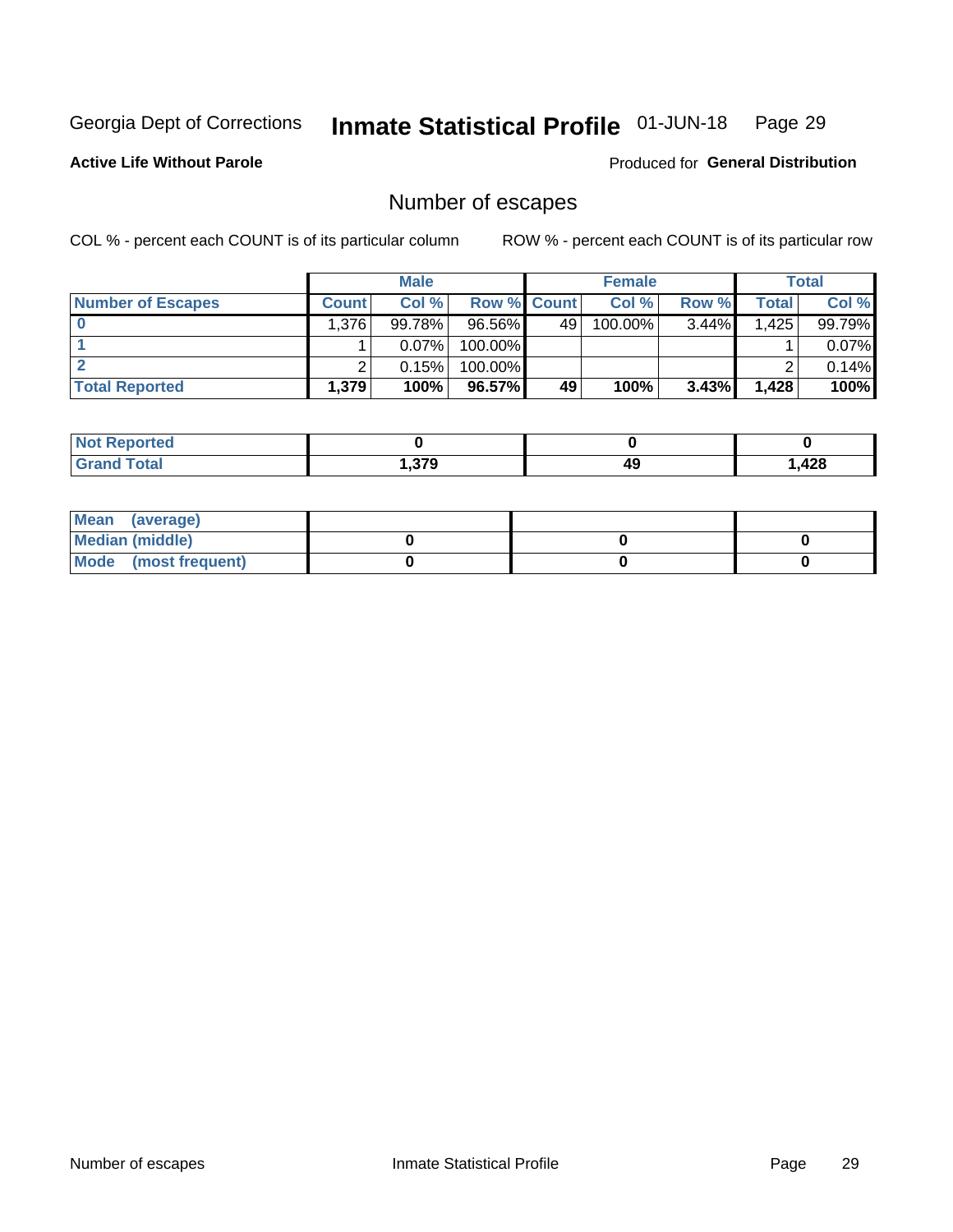### **Active Life Without Parole**

### **Produced for General Distribution**

# Time served in current (or last) institution

COL % - percent each COUNT is of its particular column

|                            |              | <b>Male</b> |         |                | <b>Female</b> |        |              | <b>Total</b> |
|----------------------------|--------------|-------------|---------|----------------|---------------|--------|--------------|--------------|
| <b>Time In Institution</b> | <b>Count</b> | Col %       | Row %   | <b>Count</b>   | Col %         | Row %  | <b>Total</b> | Col %        |
| 0 to 3 months              | 173          | 12.55%      | 97.74%  | 4              | 8.16%         | 2.26%  | 177          | 12.39%       |
| <b>3.01 to 6 months</b>    | 135          | 9.79%       | 99.26%  | 1              | 2.04%         | 0.74%  | 136          | 9.52%        |
| 6.01 to 9 months           | 96           | 6.96%       | 97.96%  | $\overline{2}$ | 4.08%         | 2.04%  | 98           | 6.86%        |
| 9.01 to 12 months          | 98           | 7.11%       | 98.00%  | $\overline{2}$ | 4.08%         | 2.00%  | 100          | 7.00%        |
| 12.01 to 18 months         | 139          | 10.08%      | 98.58%  | $\overline{2}$ | 4.08%         | 1.42%  | 141          | 9.87%        |
| <b>18.01 to 24 months</b>  | 126          | 9.14%       | 96.18%  | 5              | 10.20%        | 3.82%  | 131          | 9.17%        |
| $2.01$ to 3 years          | 174          | 12.62%      | 93.05%  | 13             | 26.53%        | 6.95%  | 187          | 13.10%       |
| $3.01$ to 4 years          | 109          | 7.90%       | 94.78%  | 6              | 12.24%        | 5.22%  | 115          | 8.05%        |
| 4.01 to 5 years            | 83           | 6.02%       | 95.40%  | 4              | 8.16%         | 4.60%  | 87           | 6.09%        |
| 5.01 to 6 years            | 70           | 5.08%       | 97.22%  | 2              | 4.08%         | 2.78%  | 72           | 5.04%        |
| 6.01 to 7 years            | 42           | 3.05%       | 100.00% |                |               |        | 42           | 2.94%        |
| 7.01 to 8 years            | 33           | 2.39%       | 82.50%  | 7              | 14.29%        | 17.50% | 40           | 2.80%        |
| 8.01 to 9 years            | 22           | 1.60%       | 100.00% |                |               |        | 22           | 1.54%        |
| 9.01 to 10 years           | 20           | 1.45%       | 100.00% |                |               |        | 20           | 1.40%        |
| Over 10 years              | 59           | 4.28%       | 98.33%  | 1              | 2.04%         | 1.67%  | 60           | 4.20%        |
| <b>Total Reported</b>      | 1,379        | 100%        | 96.57%  | 49             | 100%          | 3.43%  | 1,428        | 100%         |

| <b>Not Reported</b> |                        |    |      |
|---------------------|------------------------|----|------|
| <b>Grand Total</b>  | 270<br><b>ت ا ب.</b> ا | 49 | ,428 |

| <b>Mean</b><br>(average) | 33 months | 39 months | 34 months |
|--------------------------|-----------|-----------|-----------|
| Median (middle)          | 20 months | 31 months | 20 months |
| Mode (most frequent)     | 0 months  | 3 months  | 1 months  |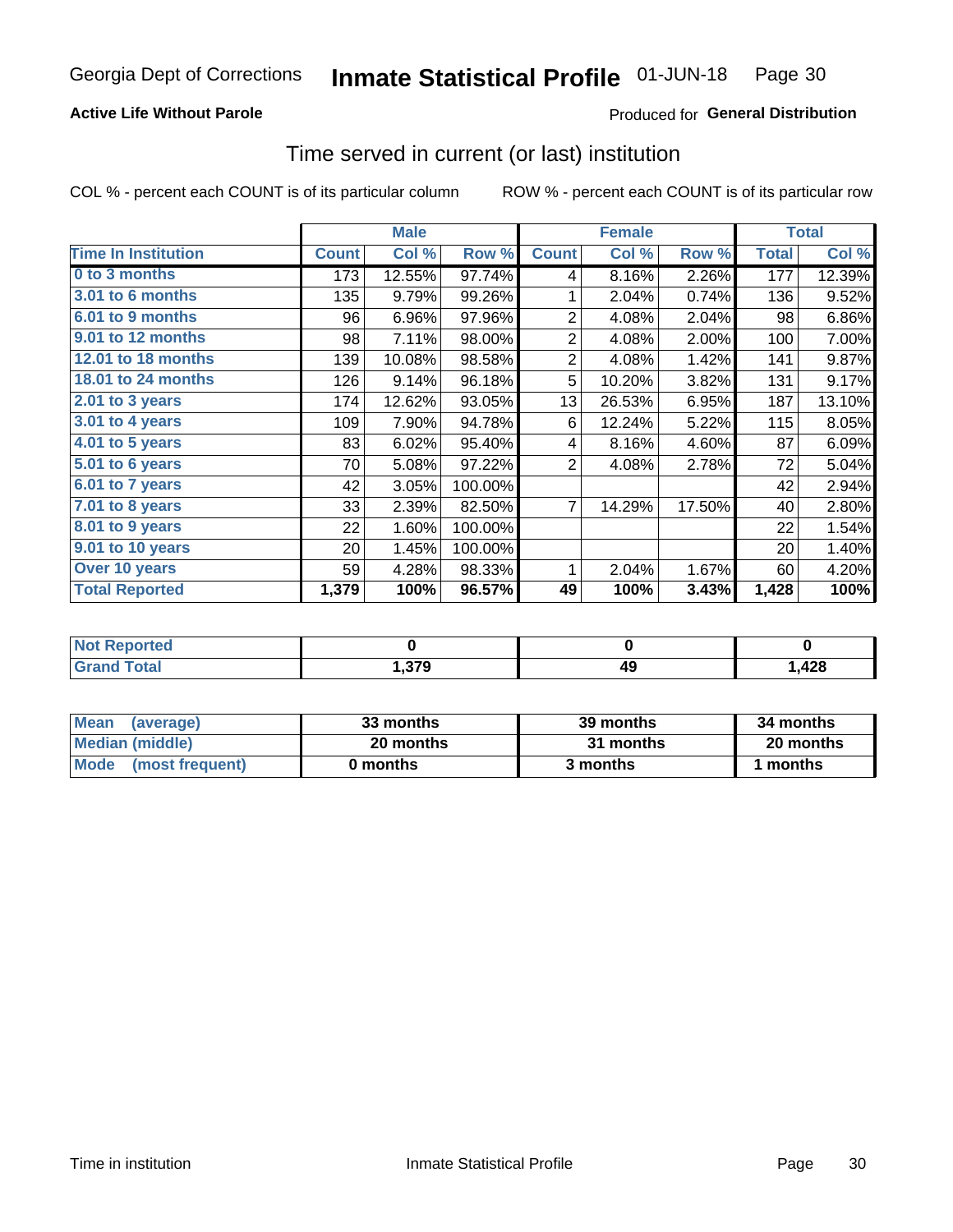#### Inmate Statistical Profile 01-JUN-18 Page 31

### **Active Life Without Parole**

### Produced for General Distribution

# Highest grade level attained

COL % - percent each COUNT is of its particular column

|                              |                | <b>Male</b> |         |                 | <b>Female</b> |        |                | <b>Total</b> |
|------------------------------|----------------|-------------|---------|-----------------|---------------|--------|----------------|--------------|
| <b>Grade Level</b>           | <b>Count</b>   | Col %       | Row %   | <b>Count</b>    | Col %         | Row %  | <b>Total</b>   | Col %        |
| No school at all             | 2              | 0.19%       | 100.00% |                 |               |        | $\overline{2}$ | 0.18%        |
| <b>Grade 1</b>               | 1              | 0.09%       | 100.00% |                 |               |        | 1              | 0.09%        |
| <b>Grade 2</b>               | 1              | 0.09%       | 100.00% |                 |               |        | 1              | 0.09%        |
| <b>Grade 3</b>               | $\overline{2}$ | 0.19%       | 100.00% |                 |               |        | $\overline{2}$ | 0.18%        |
| <b>Grade 4</b>               | 3              | 0.28%       | 100.00% |                 |               |        | 3              | 0.28%        |
| <b>Grade 5</b>               | 1              | 0.09%       | 100.00% |                 |               |        | 1              | 0.09%        |
| Grade 6                      | 9              | 0.85%       | 100.00% |                 |               |        | 9              | 0.83%        |
| <b>Grade 7</b>               | 36             | 3.39%       | 100.00% |                 |               |        | 36             | 3.31%        |
| Grade 8                      | 72             | 6.78%       | 98.63%  | 1               | 4.00%         | 1.37%  | 73             | 6.72%        |
| Grade 9                      | 134            | 12.62%      | 97.81%  | 3               | 12.00%        | 2.19%  | 137            | 12.60%       |
| Grade 10                     | 202            | 19.02%      | 97.12%  | 6               | 24.00%        | 2.88%  | 208            | 19.14%       |
| Grade 11                     | 181            | 17.04%      | 98.37%  | 3               | 12.00%        | 1.63%  | 184            | 16.93%       |
| <b>Grade 12 or GED</b>       | 271            | 25.52%      | 97.48%  | $\overline{7}$  | 28.00%        | 2.52%  | 278            | 25.57%       |
| Some tech school             | 14             | 1.32%       | 93.33%  | 1               | 4.00%         | 6.67%  | 15             | 1.38%        |
| <b>Completed tech school</b> | 15             | 1.41%       | 100.00% |                 |               |        | 15             | 1.38%        |
| College, 1 year              | 37             | 3.48%       | 97.37%  | 1               | 4.00%         | 2.63%  | 38             | 3.50%        |
| College, 2 year              | 39             | 3.67%       | 97.50%  | 1               | 4.00%         | 2.50%  | 40             | 3.68%        |
| College, 3 year              | 17             | 1.60%       | 100.00% |                 |               |        | 17             | 1.56%        |
| <b>Bachelor's degree</b>     | 18             | 1.69%       | 100.00% |                 |               |        | 18             | 1.66%        |
| <b>Master's degree</b>       | 4              | 0.38%       | 80.00%  | 1               | 4.00%         | 20.00% | 5              | 0.46%        |
| Ph.D. degree                 | 1              | 0.09%       | 50.00%  | 1               | 4.00%         | 50.00% | $\overline{2}$ | 0.18%        |
| Law degree                   | $\overline{2}$ | 0.19%       | 100.00% |                 |               |        | $\overline{2}$ | 0.18%        |
| <b>Total Reported</b>        | 1,062          | 100%        | 97.70%  | $\overline{25}$ | 100%          | 2.30%  | 1,087          | 100%         |

| rtec<br>NO  | 247<br>, , ,         |    | 341  |
|-------------|----------------------|----|------|
| <b>Utal</b> | <b>270</b><br>I.JI J | 49 | ,428 |

| <b>Mean</b><br>(average) | 10.80           | 11.6            | 10.82           |
|--------------------------|-----------------|-----------------|-----------------|
| Median (middle)          | Grade 11        | Grade 11        | Grade 11        |
| Mode<br>(most frequent)  | Grade 12 or GED | Grade 12 or GED | Grade 12 or GED |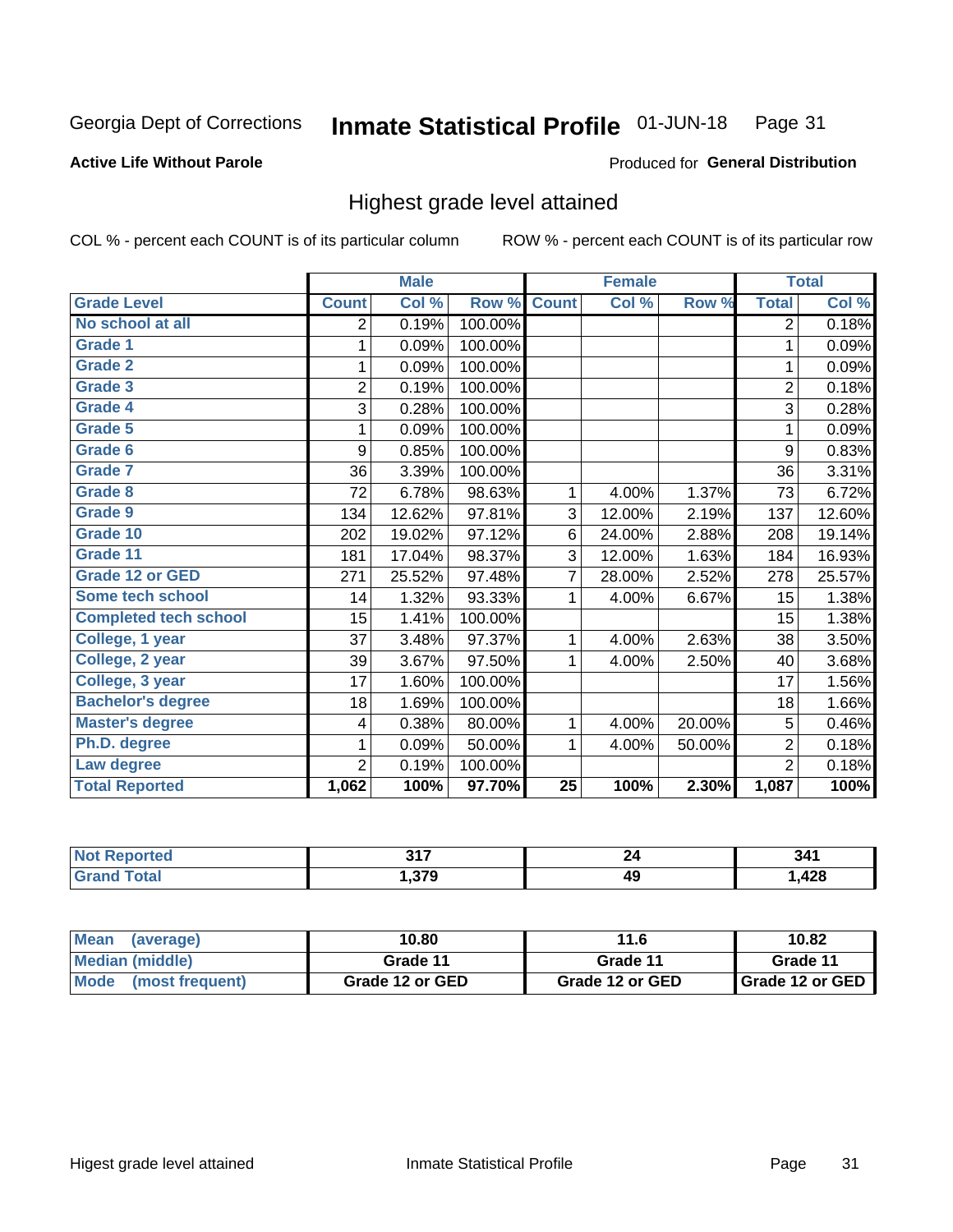#### Inmate Statistical Profile 01-JUN-18 Page 32

### **Active Life Without Parole**

### Produced for General Distribution

# Culture fair IQ scores

COL % - percent each COUNT is of its particular column

|                       |              | <b>Male</b> |                    |                | <b>Female</b> |          |              | <b>Total</b> |
|-----------------------|--------------|-------------|--------------------|----------------|---------------|----------|--------------|--------------|
| <b>IQ Scores</b>      | <b>Count</b> | Col %       | <b>Row % Count</b> |                | Col %         | Row %    | <b>Total</b> | Col %        |
| $60 - 69$             | 41           | 3.47%       | 97.62%             |                | 2.63%         | 2.38%    | 42           | 3.44%        |
| $70 - 79$             | 91           | 7.70%       | 96.81%             | 3              | 7.89%         | 3.19%    | 94           | 7.70%        |
| $80 - 89$             | 163          | 13.79%      | 96.45%             | 6              | 15.79%        | $3.55\%$ | 169          | 13.85%       |
| $90 - 99$             | 305          | 25.80%      | 95.02%             | 16             | 42.11%        | 4.98%    | 321          | 26.31%       |
| $100 - 109$           | 323          | 27.33%      | 98.18%             | 6              | 15.79%        | 1.82%    | 329          | 26.97%       |
| $110 - 119$           | 215          | 18.19%      | 98.62%             | 3              | 7.89%         | $1.38\%$ | 218          | 17.87%       |
| $120 - 129$           | 42           | 3.55%       | 95.45%             | $\overline{2}$ | 5.26%         | 4.55%    | 44           | 3.61%        |
| $130 - 139$           | 2            | 0.17%       | 66.67%             | 1              | 2.63%         | 33.33%   | 3            | 0.25%        |
| <b>Total Reported</b> | 1,182        | 100%        | 96.89%             | 38             | 100%          | 3.11%    | 1,220        | 100%         |

| <b>Not Reported</b>  | 181   |    | 188   |
|----------------------|-------|----|-------|
| Not Valid (under 60) | 4 C   |    | 20    |
| <b>Grand Total</b>   | .379. | 49 | 1,428 |

| Mean<br>(average)      | 98 |    | 98 |
|------------------------|----|----|----|
| <b>Median (middle)</b> | 99 | 94 | 99 |
| Mode (most frequent)   | 99 |    | 99 |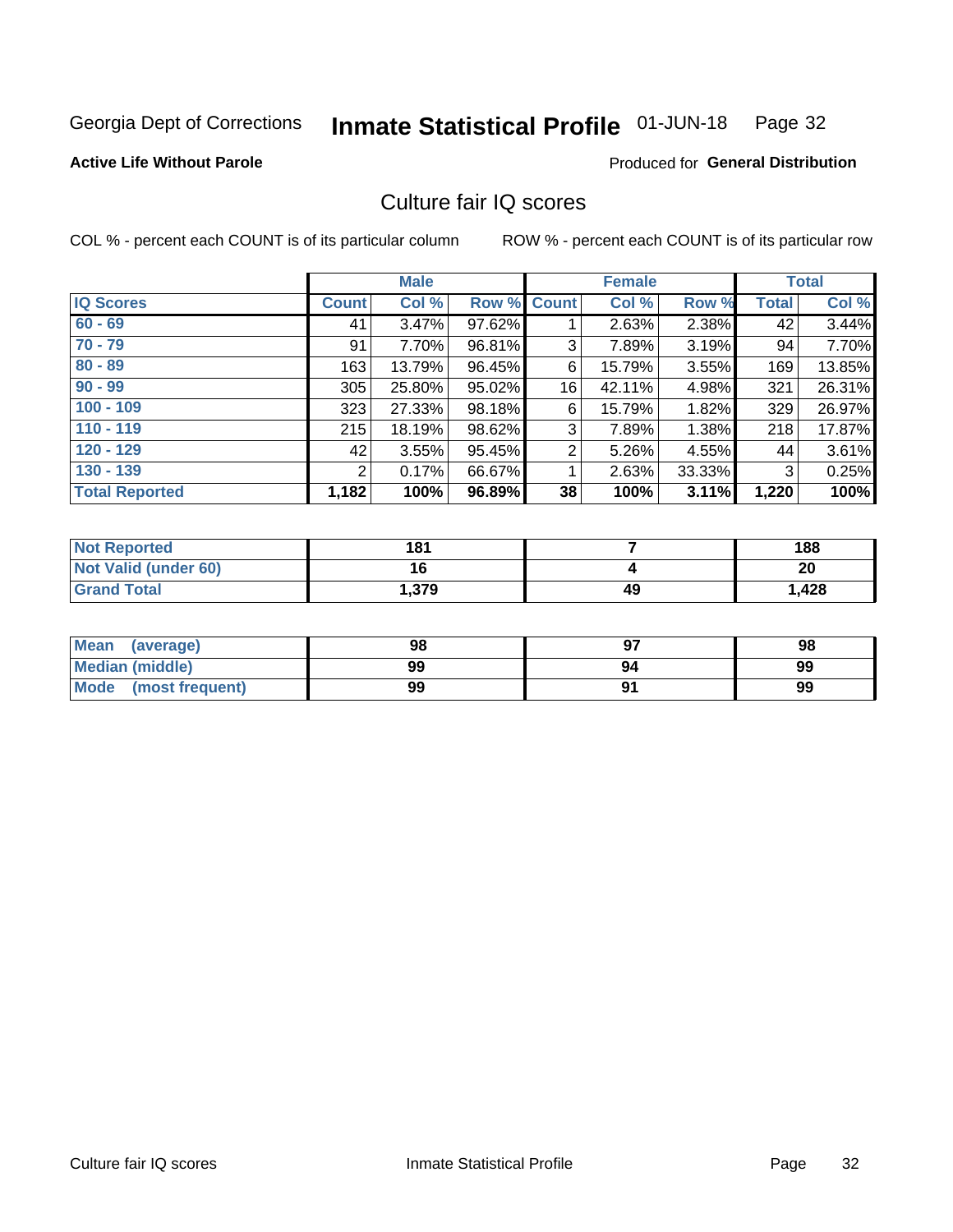#### Inmate Statistical Profile 01-JUN-18 Page 33

Produced for General Distribution

### **Active Life Without Parole**

# Wide Range Achievement Test (WRAT) reading score

COL % - percent each COUNT is of its particular column

|                           |              | <b>Male</b> |         |                | <b>Female</b> |       |              | <b>Total</b> |
|---------------------------|--------------|-------------|---------|----------------|---------------|-------|--------------|--------------|
| <b>WRAT Reading Score</b> | <b>Count</b> | Col %       | Row %   | <b>Count</b>   | Col %         | Row % | <b>Total</b> | Col %        |
| $0.1$ to $0.9$            | 26           | 2.08%       | 100.00% |                |               |       | 26           | 2.01%        |
| 1.0 to 1.9                | 19           | 1.52%       | 100.00% |                |               |       | 19           | 1.47%        |
| 2.0 to 2.9                | 43           | 3.43%       | 95.56%  | $\overline{2}$ | 4.76%         | 4.44% | 45           | 3.47%        |
| 3.0 to 3.9                | 76           | 6.07%       | 96.20%  | 3              | 7.14%         | 3.80% | 79           | 6.10%        |
| 4.0 to 4.9                | 100          | 7.98%       | 96.15%  | 4              | 9.52%         | 3.85% | 104          | 8.03%        |
| 5.0 to 5.9                | 122          | 9.74%       | 98.39%  | $\overline{2}$ | 4.76%         | 1.61% | 124          | 9.58%        |
| 6.0 to 6.9                | 108          | 8.62%       | 98.18%  | $\overline{2}$ | 4.76%         | 1.82% | 110          | 8.49%        |
| 7.0 to 7.9                | 32           | 2.55%       | 100.00% |                |               |       | 32           | 2.47%        |
| 8.0 to 8.9                | 97           | 7.74%       | 97.98%  | 2              | 4.76%         | 2.02% | 99           | 7.64%        |
| 9.0 to 9.9                | 70           | 5.59%       | 97.22%  | $\overline{2}$ | 4.76%         | 2.78% | 72           | 5.56%        |
| 10.0 to 10.9              | 70           | 5.59%       | 98.59%  | 1              | 2.38%         | 1.41% | 71           | 5.48%        |
| 11.0 to 11.9              | 128          | 10.22%      | 95.52%  | 6              | 14.29%        | 4.48% | 134          | 10.35%       |
| 12.0 to 12.9              | 308          | 24.58%      | 95.36%  | 15             | 35.71%        | 4.64% | 323          | 24.94%       |
| 13                        | 54           | 4.31%       | 94.74%  | 3              | 7.14%         | 5.26% | 57           | 4.40%        |
| <b>Total Reported</b>     | 1,253        | 100%        | 96.76%  | 42             | 100%          | 3.24% | 1,295        | 100%         |
|                           |              |             |         |                |               |       |              |              |

| <b>Not Reported</b>   | 126   |    | .<br>טטו |
|-----------------------|-------|----|----------|
| <b>Total</b><br>Grand | 1,379 | 49 | ,428     |

| <b>Mean</b><br>(average)       | 8.61       | 9.6  | 8.64 |
|--------------------------------|------------|------|------|
| <b>Median (middle)</b>         | י ה<br>J.Z | 14   | 9.2  |
| <b>Mode</b><br>(most frequent) | 12.9       | 12.9 | 12.9 |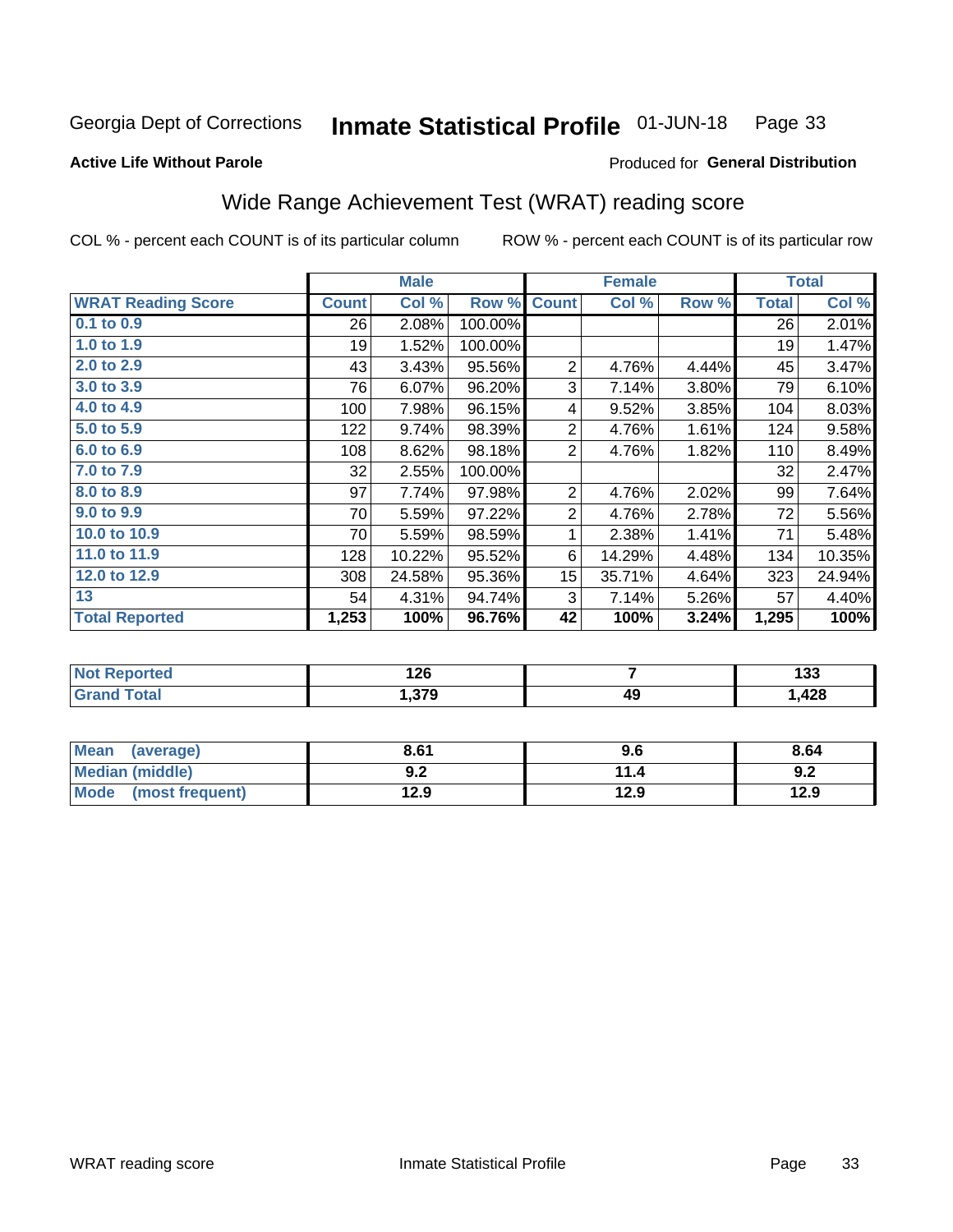#### Inmate Statistical Profile 01-JUN-18 Page 34

**Active Life Without Parole** 

### **Produced for General Distribution**

# Wide Range Achievement Test (WRAT) math score

COL % - percent each COUNT is of its particular column

|                              |              | <b>Male</b> |         |                | <b>Female</b> |        |              | <b>Total</b> |
|------------------------------|--------------|-------------|---------|----------------|---------------|--------|--------------|--------------|
| <b>WRAT Mathematic Score</b> | <b>Count</b> | Col %       | Row %   | <b>Count</b>   | Col %         | Row %  | <b>Total</b> | Col %        |
| 0.1 to 0.9                   | 2            | 0.16%       | 100.00% |                |               |        | 2            | 0.15%        |
| 1.0 to 1.9                   | 8            | 0.64%       | 100.00% |                |               |        | 8            | 0.62%        |
| 2.0 to 2.9                   | $30$         | 2.39%       | 96.77%  | 1              | 2.38%         | 3.23%  | 31           | 2.39%        |
| 3.0 to 3.9                   | 68           | 5.43%       | 97.14%  | $\overline{2}$ | 4.76%         | 2.86%  | 70           | 5.41%        |
| 4.0 to 4.9                   | 141          | 11.25%      | 97.24%  | 4              | 9.52%         | 2.76%  | 145          | 11.20%       |
| 5.0 to 5.9                   | 176          | 14.05%      | 98.32%  | 3              | 7.14%         | 1.68%  | 179          | 13.82%       |
| 6.0 to 6.9                   | 273          | 21.79%      | 97.15%  | 8              | 19.05%        | 2.85%  | 281          | 21.70%       |
| 7.0 to 7.9                   | 114          | 9.10%       | 96.61%  | 4              | 9.52%         | 3.39%  | 118          | 9.11%        |
| 8.0 to 8.9                   | 127          | 10.14%      | 97.69%  | 3              | 7.14%         | 2.31%  | 130          | 10.04%       |
| 9.0 to 9.9                   | 95           | 7.58%       | 95.00%  | 5              | 11.90%        | 5.00%  | 100          | 7.72%        |
| 10.0 to 10.9                 | 27           | 2.15%       | 100.00% |                |               |        | 27           | 2.08%        |
| 11.0 to 11.9                 | 47           | 3.75%       | 97.92%  | 1              | 2.38%         | 2.08%  | 48           | 3.71%        |
| 12.0 to 12.9                 | 138          | 11.01%      | 93.24%  | 10             | 23.81%        | 6.76%  | 148          | 11.43%       |
| 13                           | 7            | 0.56%       | 87.50%  | 1              | 2.38%         | 12.50% | 8            | 0.62%        |
| <b>Total Reported</b>        | 1,253        | 100%        | 96.76%  | 42             | 100%          | 3.24%  | 1,295        | 100%         |

| Reported<br><b>NOT</b><br>$\sim$ | מר ו<br>140 |    | . מ<br>195 |
|----------------------------------|-------------|----|------------|
| <b>otal</b>                      | .379        | 49 | .,428      |

| <b>Mean</b><br>(average) | 7.36 | 8.34 | 7.39 |
|--------------------------|------|------|------|
| <b>Median (middle)</b>   | 6.9  | 7. J | 6.9  |
| Mode (most frequent)     | 12.9 | 12.9 | 12.9 |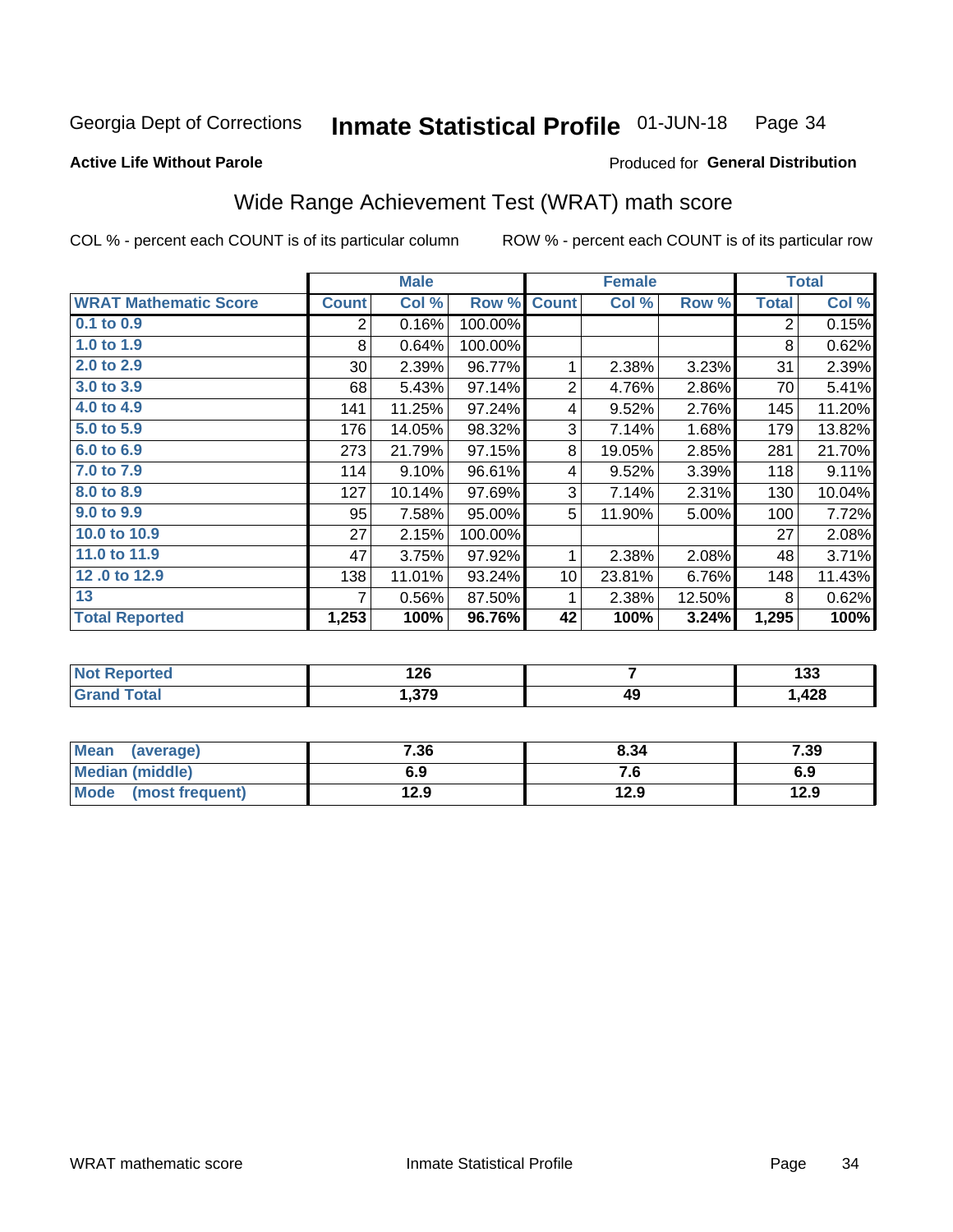#### **Inmate Statistical Profile 01-JUN-18** Page 35

### **Active Life Without Parole**

### Produced for General Distribution

# Wide Range Achievement Test (WRAT) spelling score

COL % - percent each COUNT is of its particular column

|                            |              | <b>Male</b> |         |                | <b>Female</b> |       | <b>Total</b> |        |
|----------------------------|--------------|-------------|---------|----------------|---------------|-------|--------------|--------|
| <b>WRAT Spelling Score</b> | <b>Count</b> | Col %       | Row %   | <b>Count</b>   | Col %         | Row % | <b>Total</b> | Col %  |
| 0.1 to 0.9                 | 21           | 1.68%       | 100.00% |                |               |       | 21           | 1.62%  |
| 1.0 to $1.9$               | 37           | 2.96%       | 100.00% |                |               |       | 37           | 2.86%  |
| 2.0 to 2.9                 | 51           | 4.08%       | 96.23%  | $\overline{2}$ | 4.76%         | 3.77% | 53           | 4.10%  |
| 3.0 to 3.9                 | 74           | 5.92%       | 97.37%  | $\overline{2}$ | 4.76%         | 2.63% | 76           | 5.88%  |
| 4.0 to 4.9                 | 75           | 6.00%       | 97.40%  | $\overline{2}$ | 4.76%         | 2.60% | 77           | 5.96%  |
| 5.0 to 5.9                 | 138          | 11.03%      | 99.28%  | 1              | 2.38%         | 0.72% | 139          | 10.75% |
| 6.0 to 6.9                 | 112          | 8.95%       | 99.12%  | 1              | 2.38%         | 0.88% | 113          | 8.74%  |
| 7.0 to 7.9                 | 110          | 8.79%       | 97.35%  | 3              | 7.14%         | 2.65% | 113          | 8.74%  |
| 8.0 to 8.9                 | 110          | 8.79%       | 97.35%  | 3              | 7.14%         | 2.65% | 113          | 8.74%  |
| 9.0 to 9.9                 | 68           | 5.44%       | 100.00% |                |               |       | 68           | 5.26%  |
| 10.0 to 10.9               | 62           | 4.96%       | 100.00% |                |               |       | 62           | 4.80%  |
| 11.0 to 11.9               | 90           | 7.19%       | 93.75%  | 6              | 14.29%        | 6.25% | 96           | 7.42%  |
| 12.0 to 12.9               | 274          | 21.90%      | 92.88%  | 21             | 50.00%        | 7.12% | 295          | 22.82% |
| 13                         | 29           | 2.32%       | 96.67%  | 1              | 2.38%         | 3.33% | 30           | 2.32%  |
| <b>Total Reported</b>      | 1,251        | 100%        | 96.75%  | 42             | 100%          | 3.25% | 1,293        | 100.0% |
|                            |              |             |         |                |               |       |              |        |
| <b>Not Reported</b>        |              | 128         |         | $\overline{7}$ |               |       | 135          |        |
| <b>Grand Total</b>         |              | 1,379       |         |                | 49            |       |              | 1,428  |

| <b>Mean</b><br>(average)       | 0. I 1 | 10.24       | 8.24 |
|--------------------------------|--------|-------------|------|
| Median (middle)                | o. J   | 122<br>12.J | ი.ა  |
| <b>Mode</b><br>(most frequent) | 12.9   | 12.9        | 12.9 |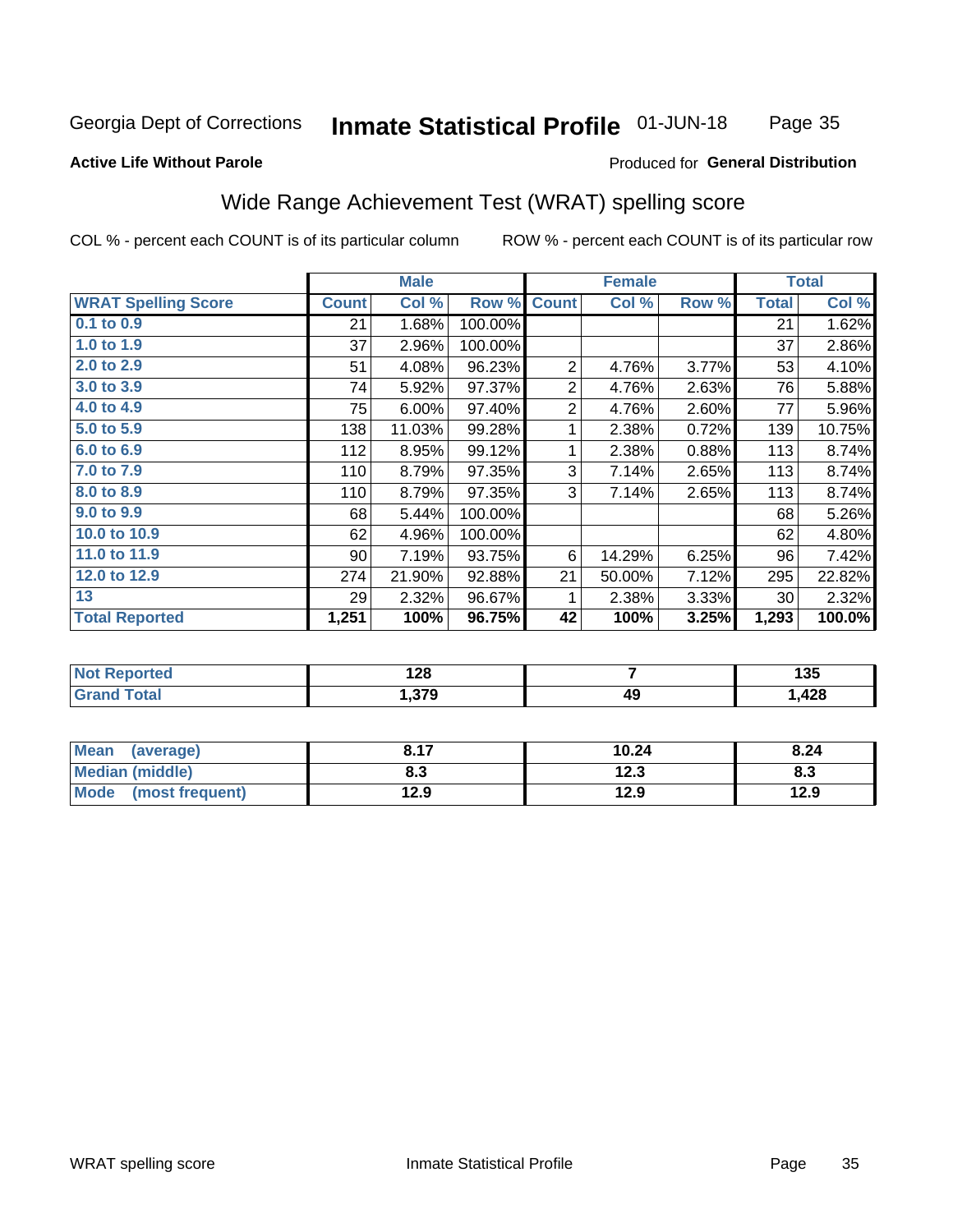#### Inmate Statistical Profile 01-JUN-18 Page 36

### **Active Life Without Parole**

### **Produced for General Distribution**

# Current / last mental health treatment level

COL % - percent each COUNT is of its particular column

|                                    |              | <b>Male</b> |         |              | <b>Female</b> |       |                 | <b>Total</b> |
|------------------------------------|--------------|-------------|---------|--------------|---------------|-------|-----------------|--------------|
| <b>Mental Health Treatment Lev</b> | <b>Count</b> | Col %       | Row %   | <b>Count</b> | Col %         | Row % | <b>Total</b>    | Col %        |
| 1 No problem at current time       | 253          | 42.03%      | 95.47%  | 12           | 28.57%        | 4.53% | 265             | 41.15%       |
| 2 Receiving outpatient             | 268          | 44.52%      | 90.54%  | 28           | 66.67%        | 9.46% | 296             | 45.96%       |
| <b>Treatment</b>                   |              |             |         |              |               |       |                 |              |
| 3 Inpatient, moderate              | 68           | 11.30%      | 97.14%  | 2            | 4.76%         | 2.86% | 70              | 10.87%       |
| <b>Treatment</b>                   |              |             |         |              |               |       |                 |              |
| 4 Inpatient, intensive             | 13           | 2.16%       | 100.00% |              |               |       | 13 <sub>1</sub> | 2.02%        |
| Treatment                          |              |             |         |              |               |       |                 |              |
| <b>Total Evaluated</b>             | 602          | 100%        | 93.48%  | 42           | 100%          | 6.52% | 644             | 100%         |

| Never had MH evaluation | ---            |    | 784  |
|-------------------------|----------------|----|------|
| Total                   | . 276<br>1.913 | 49 | ,428 |

| <b>Median (middle)</b>         | <b>Receiving outpatient</b><br>treatment | <b>Receiving outpatient</b><br>treatment | <b>Receiving</b><br>outpatient<br>treatment |  |
|--------------------------------|------------------------------------------|------------------------------------------|---------------------------------------------|--|
| <b>Mode</b><br>(most frequent) | <b>Receiving outpatient</b><br>treatment | <b>Receiving outpatient</b><br>treatment | <b>Receiving</b><br>outpatient<br>treatment |  |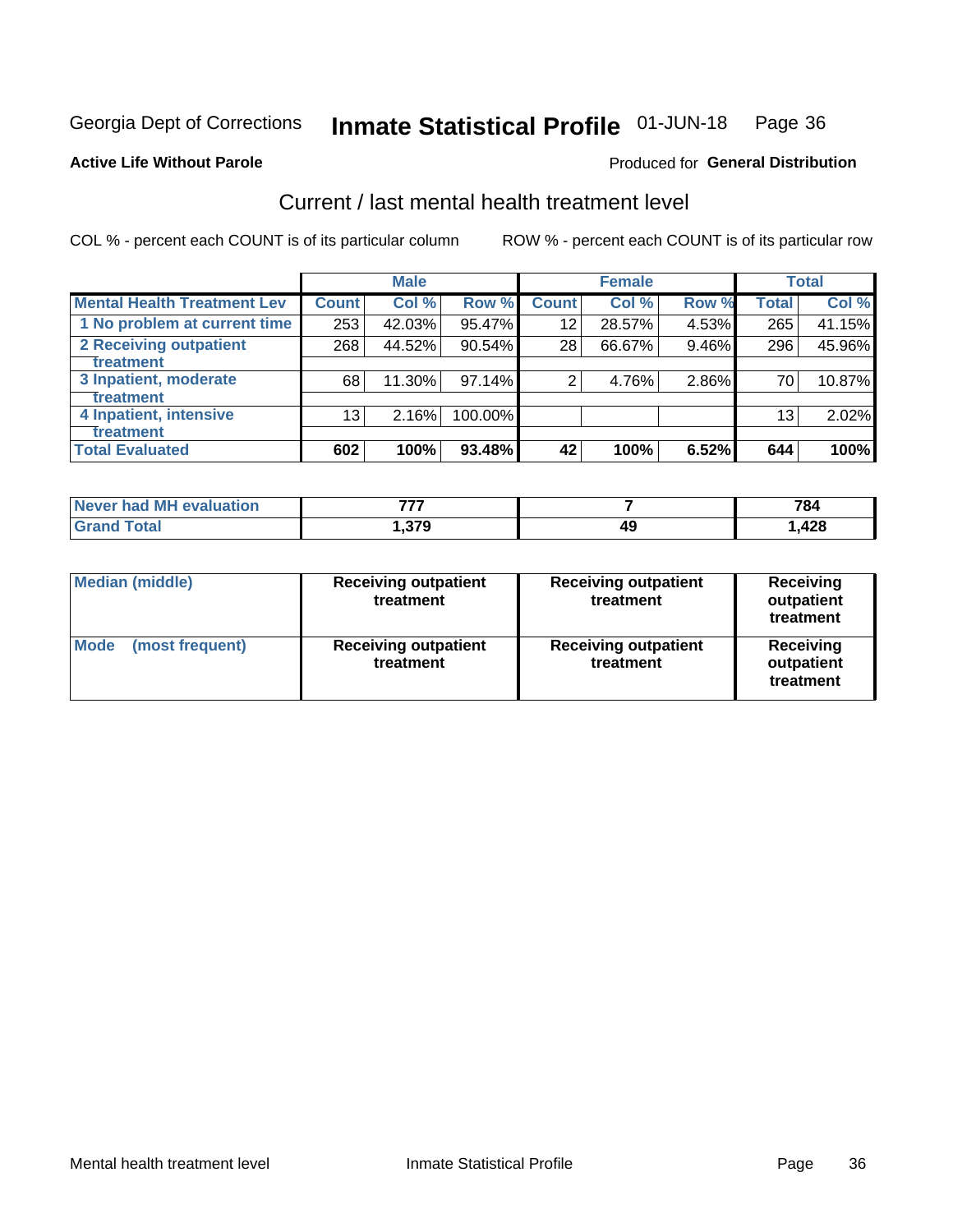#### **Inmate Statistical Profile 01-JUN-18** Page 37

### **Active Life Without Parole**

### Produced for General Distribution

# PULHESDWIT medical scale - 'P' overall condition ('P'hysical)

COL % - percent each COUNT is of its particular column

|                                  |              | <b>Male</b> |             |    | <b>Female</b> |       |              | <b>Total</b> |
|----------------------------------|--------------|-------------|-------------|----|---------------|-------|--------------|--------------|
| 'P' Overall Condition            | <b>Count</b> | Col %       | Row % Count |    | Col %         | Row % | <b>Total</b> | Col %        |
| 1 No medical illness             | 947          | 75.28%      | 97.43%      | 25 | 51.02%        | 2.57% | 972          | 74.37%       |
| 2 Well-controlled chronic        | 286          | 22.73%      | 92.56%      | 23 | 46.94%        | 7.44% | 309          | 23.64%       |
| <b>illness</b>                   |              |             |             |    |               |       |              |              |
| 3 Poorly-controlled chronic      | 24           | 1.91%       | 96.00%      |    | 2.04%         | 4.00% | 25           | 1.91%        |
| <b>illness</b>                   |              |             |             |    |               |       |              |              |
| 4 Significant problems requiring |              | 0.08%       | 100.00%     |    |               |       |              | 0.08%        |
| special housing                  |              |             |             |    |               |       |              |              |
| <b>Total Reported</b>            | 1,258        | 100%        | 96.25%      | 49 | 100%          | 3.75% | 1,307        | 100%         |

| нею    | . .       |    |     |
|--------|-----------|----|-----|
| ______ | היה<br>-- | 49 | 428 |

| <b>Mode</b> | (most frequent) | 1 No medical illness | 1 No medical illness | 1 No medical<br>illness |
|-------------|-----------------|----------------------|----------------------|-------------------------|
|-------------|-----------------|----------------------|----------------------|-------------------------|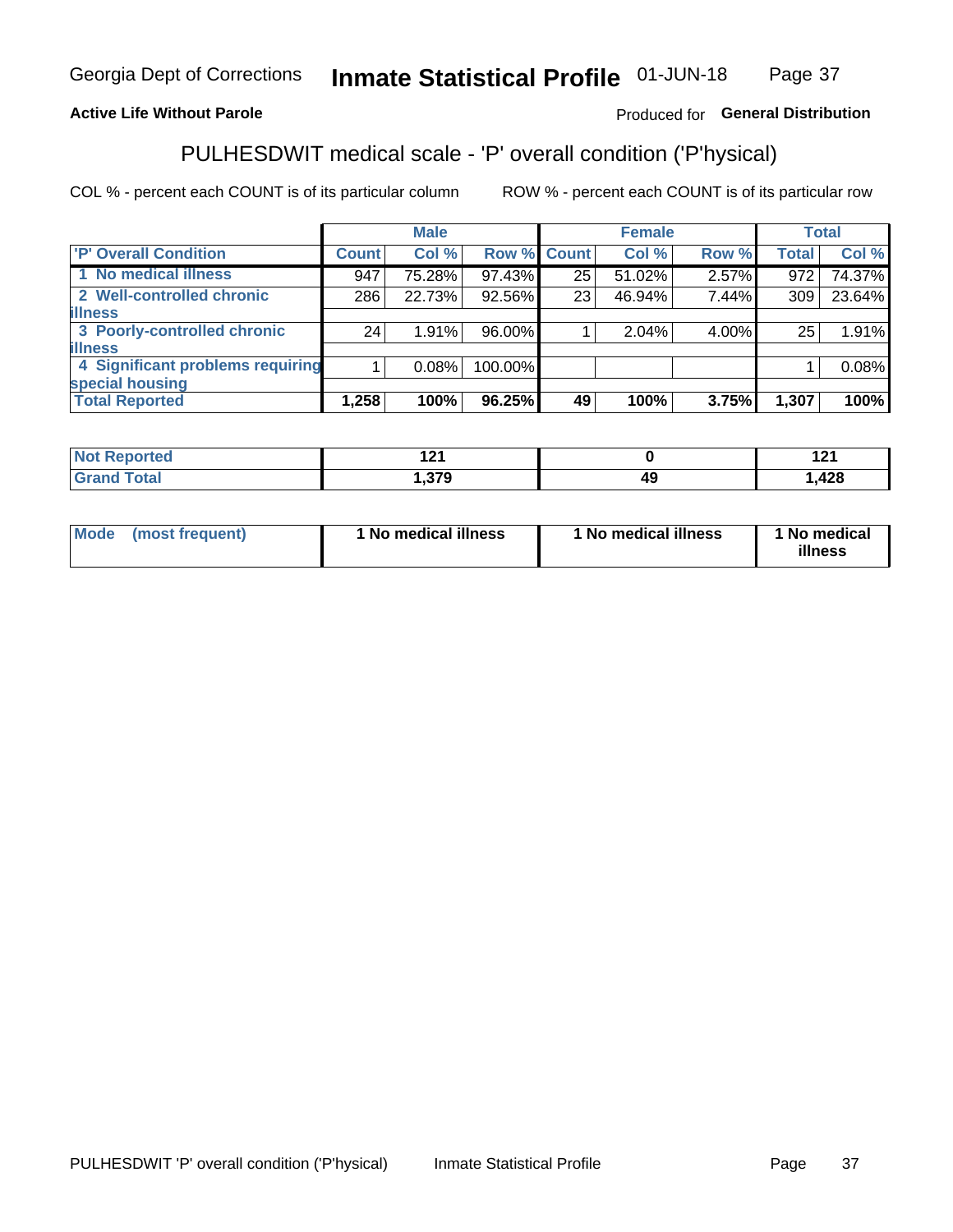### **Active Life Without Parole**

### Produced for General Distribution

# PULHESDWIT medical scale - 'U' upper body

COL % - percent each COUNT is of its particular column

|                              |              | <b>Male</b> |         |              | <b>Female</b> |       |              | <b>Total</b> |
|------------------------------|--------------|-------------|---------|--------------|---------------|-------|--------------|--------------|
| <b>'U' Upper Body</b>        | <b>Count</b> | Col %       | Row %   | <b>Count</b> | Col %         | Row % | <b>Total</b> | Col %        |
| 1 Upper bones, joints,       | 1,193        | 94.91%      | 96.37%  | 45           | 91.84%        | 3.63% | 1,238        | 94.79%       |
| muscles all OK               |              |             |         |              |               |       |              |              |
| 2 One or both arms minimally | 56           | 4.46%       | 93.33%  | 4            | 8.16%         | 6.67% | 60           | 4.59%        |
| limited                      |              |             |         |              |               |       |              |              |
| 3 One or both arms           |              | 0.56%       | 100.00% |              |               |       |              | 0.54%        |
| <b>moderately limited</b>    |              |             |         |              |               |       |              |              |
| 4 One arm disabled,          |              | 0.08%       | 100.00% |              |               |       |              | 0.08%        |
| paralyzed, or amputated      |              |             |         |              |               |       |              |              |
| <b>Total Reported</b>        | 1,257        | 100%        | 96.25%  | 49           | 100%          | 3.75% | 1,306        | 100%         |

| <b>Not Reported</b> | ៱៱៱<br>$\overline{1}$ |    | . הו<br>17 L |
|---------------------|-----------------------|----|--------------|
| <b>Total</b>        | 270                   | AС | ,428         |
| ا الله ا            | . J I J               | ᠇  |              |

|  | Mode (most frequent) | 1 Upper bones, joints,<br>muscles all OK | 1 Upper bones, joints,<br>muscles all OK | 1 Upper bones,<br>ljoints, muscles all<br>ΟK |
|--|----------------------|------------------------------------------|------------------------------------------|----------------------------------------------|
|--|----------------------|------------------------------------------|------------------------------------------|----------------------------------------------|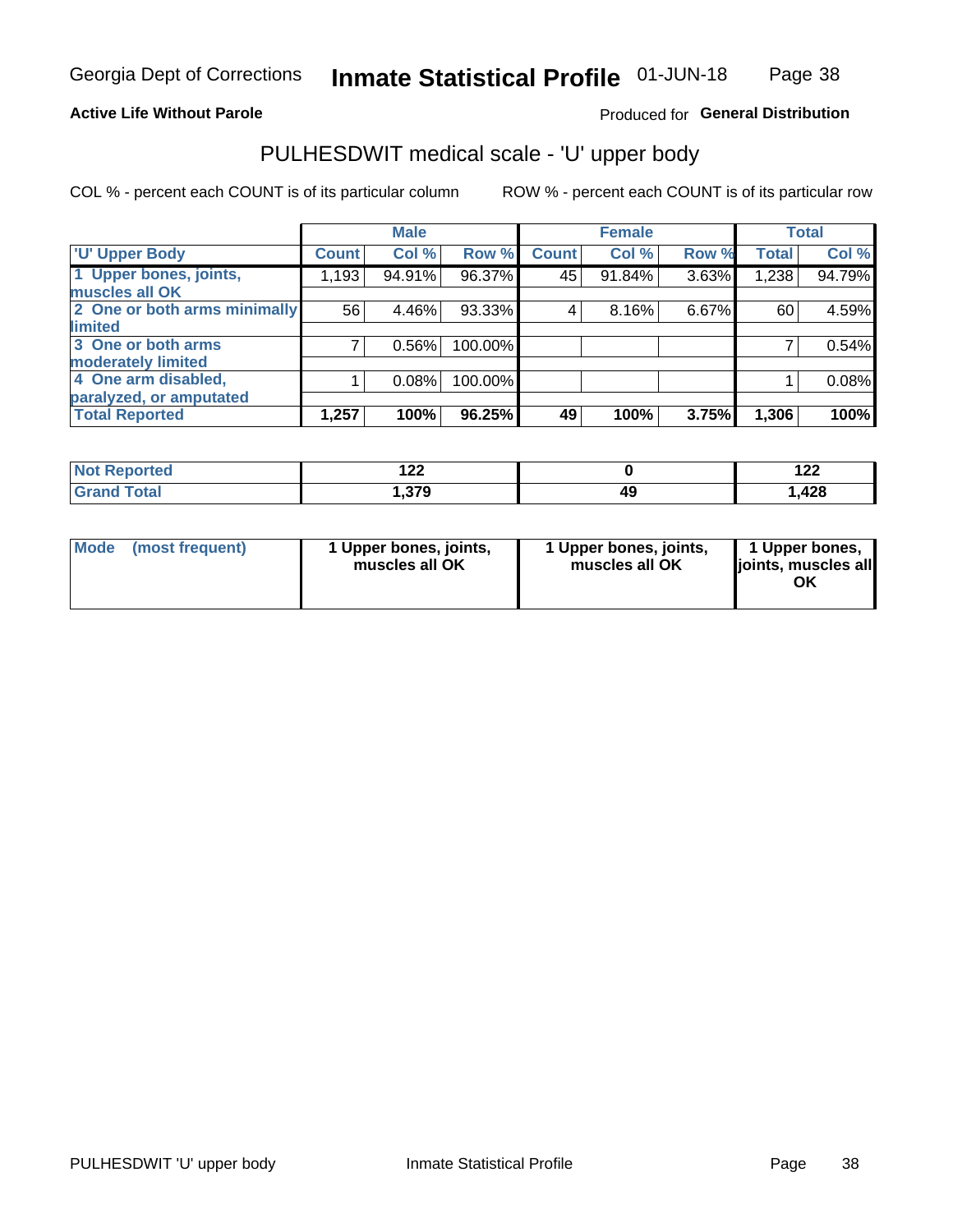### **Active Life Without Parole**

### Produced for General Distribution

# PULHESDWIT medical scale - 'L' lower body

COL % - percent each COUNT is of its particular column

|                                |              | <b>Male</b> |         |              | <b>Female</b> |       |              | <b>Total</b> |
|--------------------------------|--------------|-------------|---------|--------------|---------------|-------|--------------|--------------|
| 'L' Lower Body                 | <b>Count</b> | Col %       | Row %   | <b>Count</b> | Col %         | Row % | <b>Total</b> | Col %        |
| 1 Lower bones, joints,         | 1,098        | 87.35%      | 96.49%  | 40           | 81.63%        | 3.51% | 1,138        | 87.14%       |
| muscles all OK                 |              |             |         |              |               |       |              |              |
| 2 One or both legs minimally   | 141          | 11.22%      | 94.63%  | 8            | 16.33%        | 5.37% | 149          | 11.41%       |
| limited                        |              |             |         |              |               |       |              |              |
| 3 One or both legs             | $15\,$       | 1.19%       | 93.75%  |              | 2.04%         | 6.25% | 16           | 1.23%        |
| moderately limited             |              |             |         |              |               |       |              |              |
| 4 One leg disabled, paralyzed, | 3            | 0.24%       | 100.00% |              |               |       | 3            | 0.23%        |
| or amputated                   |              |             |         |              |               |       |              |              |
| <b>Total Reported</b>          | 1,257        | 100%        | 96.25%  | 49           | 100%          | 3.75% | 1,306        | 100.0%       |

| <b>Not Reported</b> | ៱៱៱<br>$\overline{1}$ |    | . הו<br>17 L |
|---------------------|-----------------------|----|--------------|
| <b>Total</b>        | 270                   | AС | ,428         |
| ا الله ا            | . J I J               | ᠇  |              |

| Mode | (most frequent) | 1 Lower bones, joints,<br>muscles all OK | 1 Lower bones, joints,<br>muscles all OK | 1 Lower bones,<br>ljoints, muscles all<br>OK |
|------|-----------------|------------------------------------------|------------------------------------------|----------------------------------------------|
|------|-----------------|------------------------------------------|------------------------------------------|----------------------------------------------|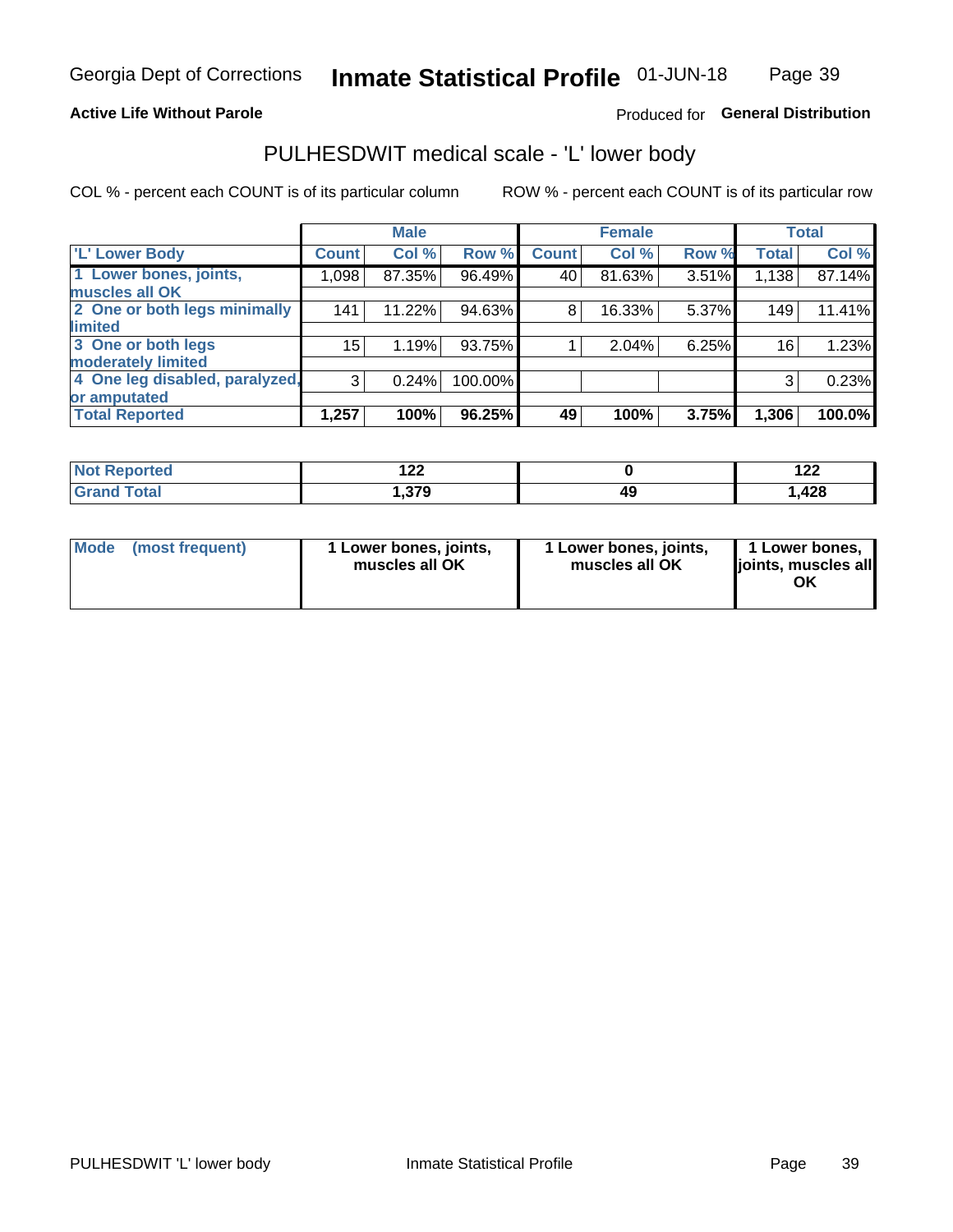### **Active Life Without Parole**

Produced for General Distribution

# PULHESDWIT medical scale - 'H' hearing

COL % - percent each COUNT is of its particular column

|                                                               |              | <b>Male</b> |             |    | <b>Female</b> |       | <b>Total</b> |        |
|---------------------------------------------------------------|--------------|-------------|-------------|----|---------------|-------|--------------|--------|
| <b>H'</b> Hearing                                             | <b>Count</b> | Col%        | Row % Count |    | Col%          | Row % | <b>Total</b> | Col %  |
| 1 Normal hearing both ears                                    | 1.241        | 98.81%      | 96.20%      | 49 | 100.00%       | 3.80% | 1,290        | 98.85% |
| 2 Some loss in one ear with<br>other OK, or mild loss in both | 10           | $0.80\%$    | 100.00%     |    |               |       | 10           | 0.77%  |
| 3 Total loss in one ear with<br>mild loss in other            | 5            | 0.40%       | 100.00%     |    |               |       |              | 0.38%  |
| <b>Total Reported</b>                                         | 1,256        | 100%        | 96.25%      | 49 | 100%          | 3.75% | 1,305        | 100%   |

| <b>Not</b><br>Reported | ^^^<br>נ⊾ ו<br>$\sim$ |    | 1 つつ<br>ט∡ו |
|------------------------|-----------------------|----|-------------|
| <b>otal</b>            | 270<br>3 ، 7 ، 7      | 49 | .,428       |

| Mode (most frequent) | 1 Normal hearing both ears 1 Normal hearing both ears 1 Normal hearing | both ears |
|----------------------|------------------------------------------------------------------------|-----------|
|                      |                                                                        |           |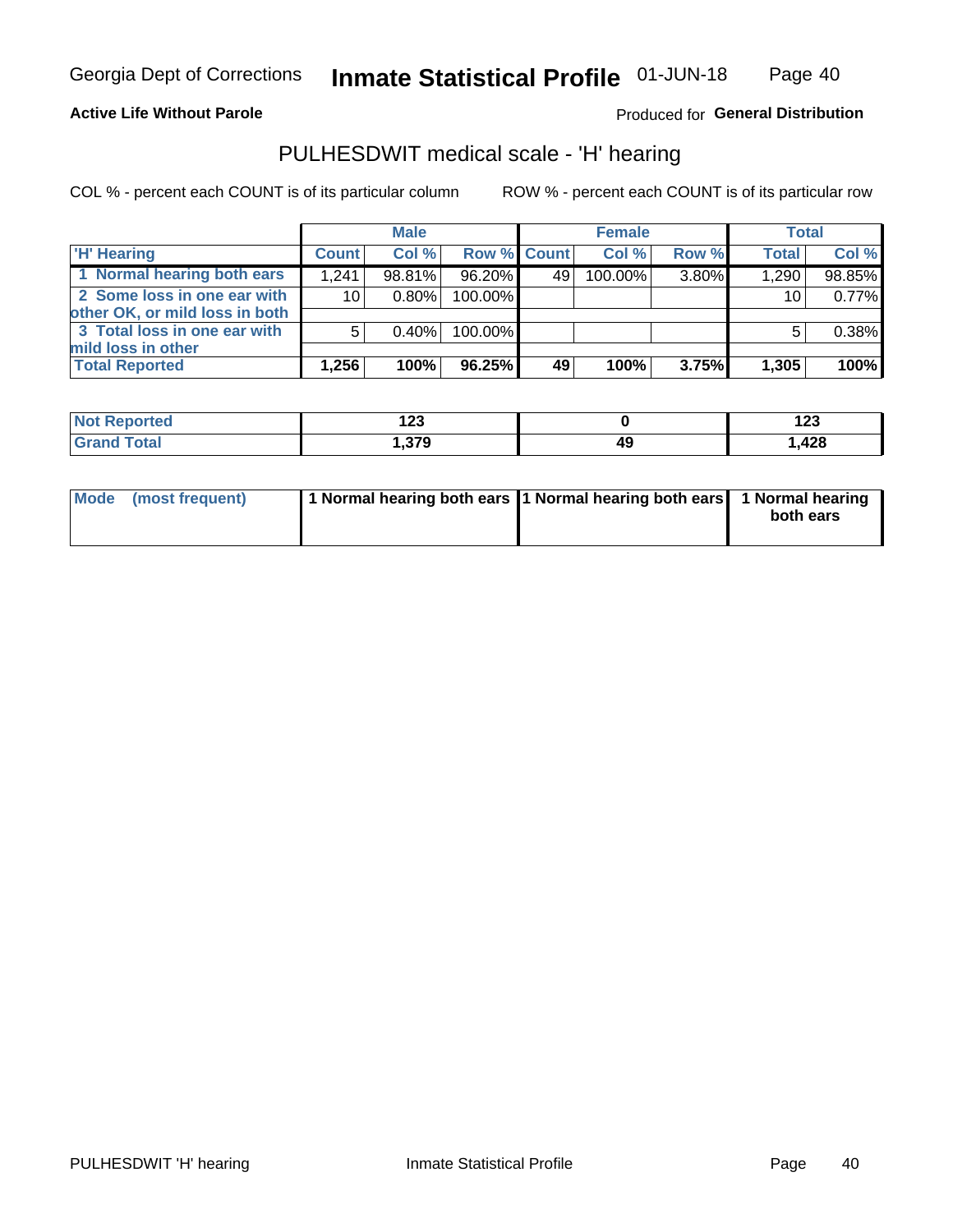### **Active Life Without Parole**

### Produced for General Distribution

# PULHESDWIT medical scale - 'E' vision

COL % - percent each COUNT is of its particular column

|                                |                 | <b>Male</b> |             |    | <b>Female</b> |       |              | <b>Total</b> |
|--------------------------------|-----------------|-------------|-------------|----|---------------|-------|--------------|--------------|
| <b>E' Vision</b>               | <b>Count</b>    | Col %       | Row % Count |    | Col %         | Row % | <b>Total</b> | Col %        |
| 1 Correctable to 20/40 in both | 933             | 76.73%      | 97.49%      | 24 | 53.33%        | 2.51% | 957          | 75.89%       |
| eyes                           |                 |             |             |    |               |       |              |              |
| 2 Correctable to 20/70 in one  | 259             | 21.30%      | 92.83%      | 20 | 44.44%        | 7.17% | 279          | 22.13%       |
| eye, may be blind in other     |                 |             |             |    |               |       |              |              |
| 3 Correctable to 20/200 in one | 20 <sub>1</sub> | 1.64%       | $95.24\%$   |    | 2.22%         | 4.76% | 21           | 1.67%        |
| eye, may be blind in other     |                 |             |             |    |               |       |              |              |
| 4 One eye not correctable to   | 4               | 0.33%       | 100.00%     |    |               |       | 4            | 0.32%        |
| 20/200, other may be blind     |                 |             |             |    |               |       |              |              |
| <b>Total Reported</b>          | 1,216           | 100%        | $96.43\%$   | 45 | 100%          | 3.57% | 1,261        | 100.0%       |

| <b>Not Reported</b> | 1 C D<br>. v j |    | 167<br>197 |
|---------------------|----------------|----|------------|
| <b>Total</b>        | 270            | 49 | 120        |
| Grand               | . שונ          |    | ,440       |

| Mode (most frequent) | 1 Correctable to 20/40 in both<br>eves | 1 Correctable to 20/40 in   1 Correctable to<br>both eves | 20/40 in both eyes |
|----------------------|----------------------------------------|-----------------------------------------------------------|--------------------|
|                      |                                        |                                                           |                    |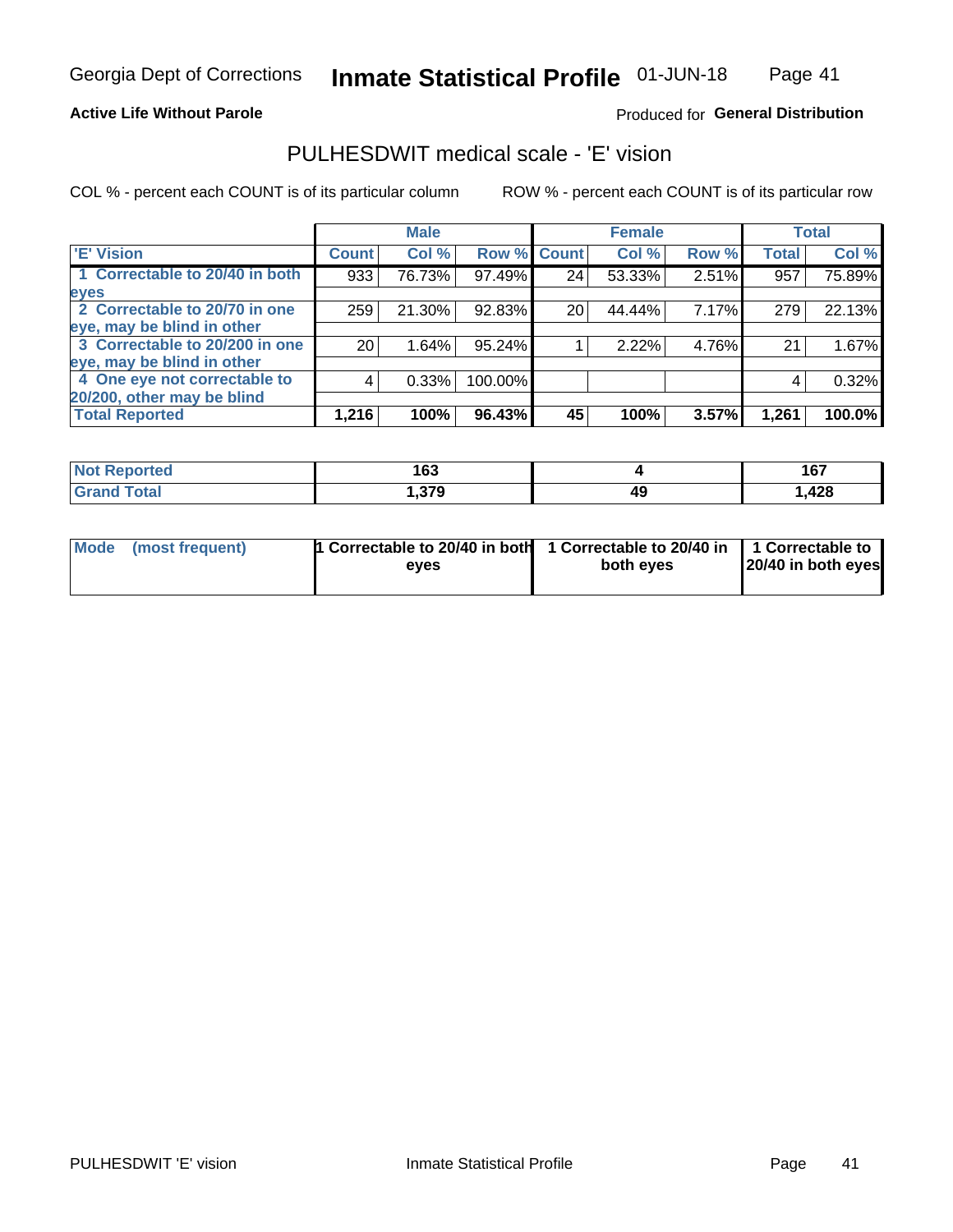### **Active Life Without Parole**

### Produced for General Distribution

# PULHESDWIT medical scale - 'S' pSychiatric

COL % - percent each COUNT is of its particular column

|                                 |              | <b>Male</b> |         |             | <b>Female</b> |        |              | <b>Total</b> |
|---------------------------------|--------------|-------------|---------|-------------|---------------|--------|--------------|--------------|
| 'S' pSychiatric                 | <b>Count</b> | Col %       |         | Row % Count | Col %         | Row %  | <b>Total</b> | Col %        |
| 1 No impairment or disorders    | 1,060        | 82.23%      | 98.97%  | 11          | 30.56%        | 1.03%  | 1,071        | 80.83%       |
| 2 Stable, or in remission, or   | 169          | 13.11%      | 87.56%  | 24          | 66.67%        | 12.44% | 193          | 14.57%       |
| mild impairment or retardation  |              |             |         |             |               |        |              |              |
| 3 Requires moderate inpatient   | 49           | $3.80\%$    | 98.00%  |             | 2.78%         | 2.00%  | 50           | 3.77%        |
| <b>treatment</b>                |              |             |         |             |               |        |              |              |
| 4 Requires intensive inpatient  | 9            | 0.70%       | 100.00% |             |               |        | 9            | 0.68%        |
| <b>treatment</b>                |              |             |         |             |               |        |              |              |
| 5 Requires Crisis Stabilization | 2            | 0.16%       | 100.00% |             |               |        | 2            | 0.15%        |
| Unit (CSU) inpatient care       |              |             |         |             |               |        |              |              |
| <b>Total Reported</b>           | 1,289        | 100%        | 97.28%  | 36          | 100%          | 2.72%  | 1,325        | 100%         |

| <b>Reported</b><br><b>Not</b> | ึฃ   | יי | 103   |
|-------------------------------|------|----|-------|
| <b>Total</b>                  | ,379 | 49 | 428،، |

| Mode (most frequent) | <b>1 No impairment or disorders</b> 2 Stable, or in remission, 11 No impairment or |                       |           |
|----------------------|------------------------------------------------------------------------------------|-----------------------|-----------|
|                      |                                                                                    | or mild impairment or | disorders |
|                      |                                                                                    | retardation           |           |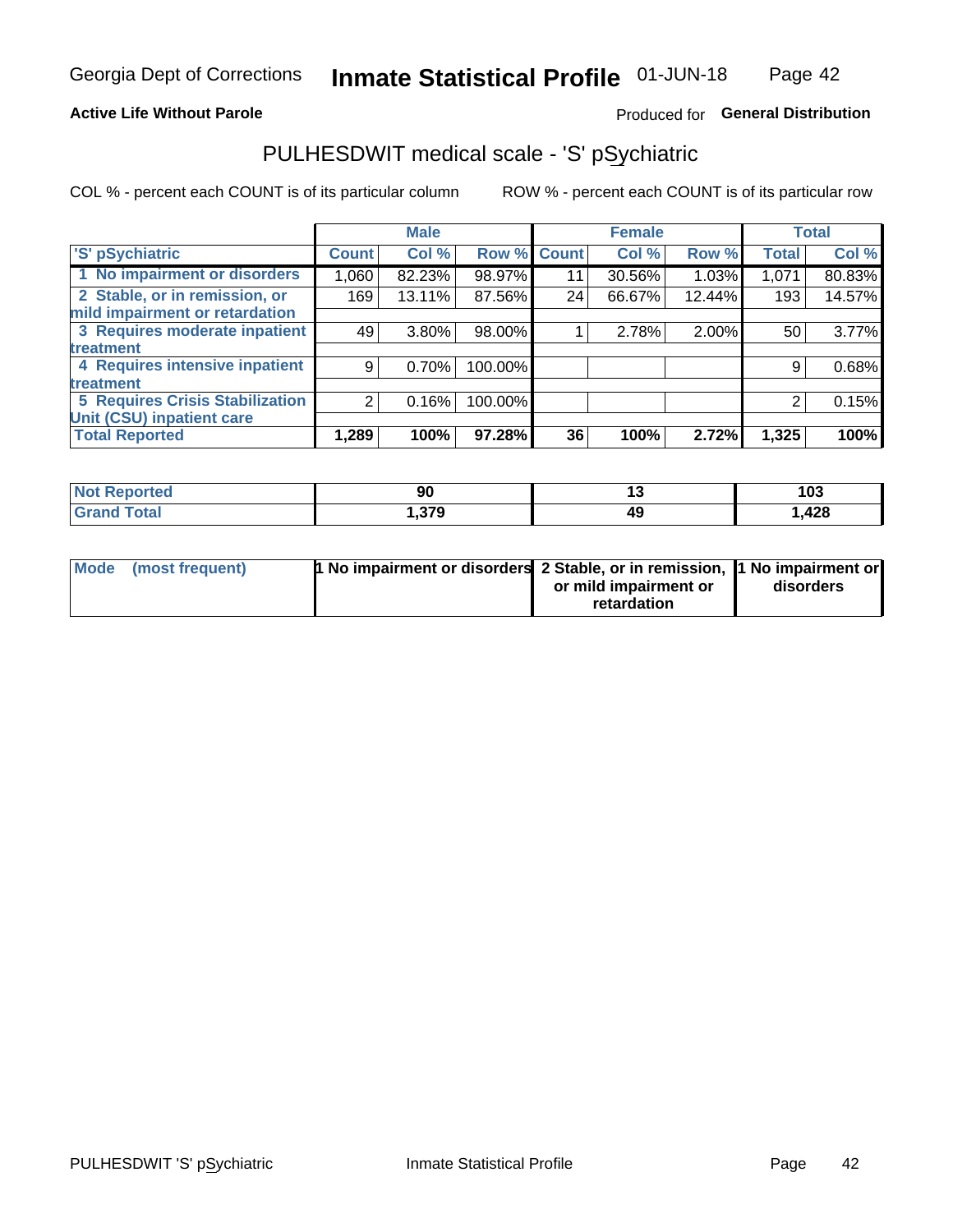### **Active Life Without Parole**

### Produced for General Distribution

# PULHESDWIT medical scale - 'D' dental

COL % - percent each COUNT is of its particular column

|                                 |              | <b>Male</b> |         |              | <b>Female</b> |       |              | <b>Total</b> |
|---------------------------------|--------------|-------------|---------|--------------|---------------|-------|--------------|--------------|
| <b>D'</b> Dental                | <b>Count</b> | Col %       | Row %   | <b>Count</b> | Col %         | Row % | <b>Total</b> | Col %        |
| 1 Minimal routine dental health | 884          | 74.10%      | 95.77%  | 39           | 88.64%        | 4.23% | 923          | 74.62%       |
| <b>needs</b>                    |              |             |         |              |               |       |              |              |
| 2 Moderate cavities and/or gum  | 262          | 21.96%      | 98.87%  | 3            | 6.82%         | 1.13% | 265          | 21.42%       |
| disease                         |              |             |         |              |               |       |              |              |
| 3 Extensive gum disease         | 46           | 3.86%       | 95.83%  |              | 4.55%         | 4.17% | 48           | 3.88%        |
| and/or widespread decay         |              |             |         |              |               |       |              |              |
| 4 Urgent need for dental        |              | 0.08%       | 100.00% |              |               |       |              | 0.08%        |
| <b>services</b>                 |              |             |         |              |               |       |              |              |
| <b>Total Reported</b>           | 1,193        | 100%        | 96.44%  | 44           | 100%          | 3.56% | 1,237        | 100%         |

| <b>Not Reported</b> | 186          |    | ۰۵۰<br>IJ   |
|---------------------|--------------|----|-------------|
| Total               | 270<br>. היה | 49 | 100<br>,420 |

| <b>Mode</b> | (most frequent) | <b>Minimal routine dental</b><br>health needs | 1 Minimal routine dental   1 Minimal routine  <br>health needs | dental health<br>needs |
|-------------|-----------------|-----------------------------------------------|----------------------------------------------------------------|------------------------|
|-------------|-----------------|-----------------------------------------------|----------------------------------------------------------------|------------------------|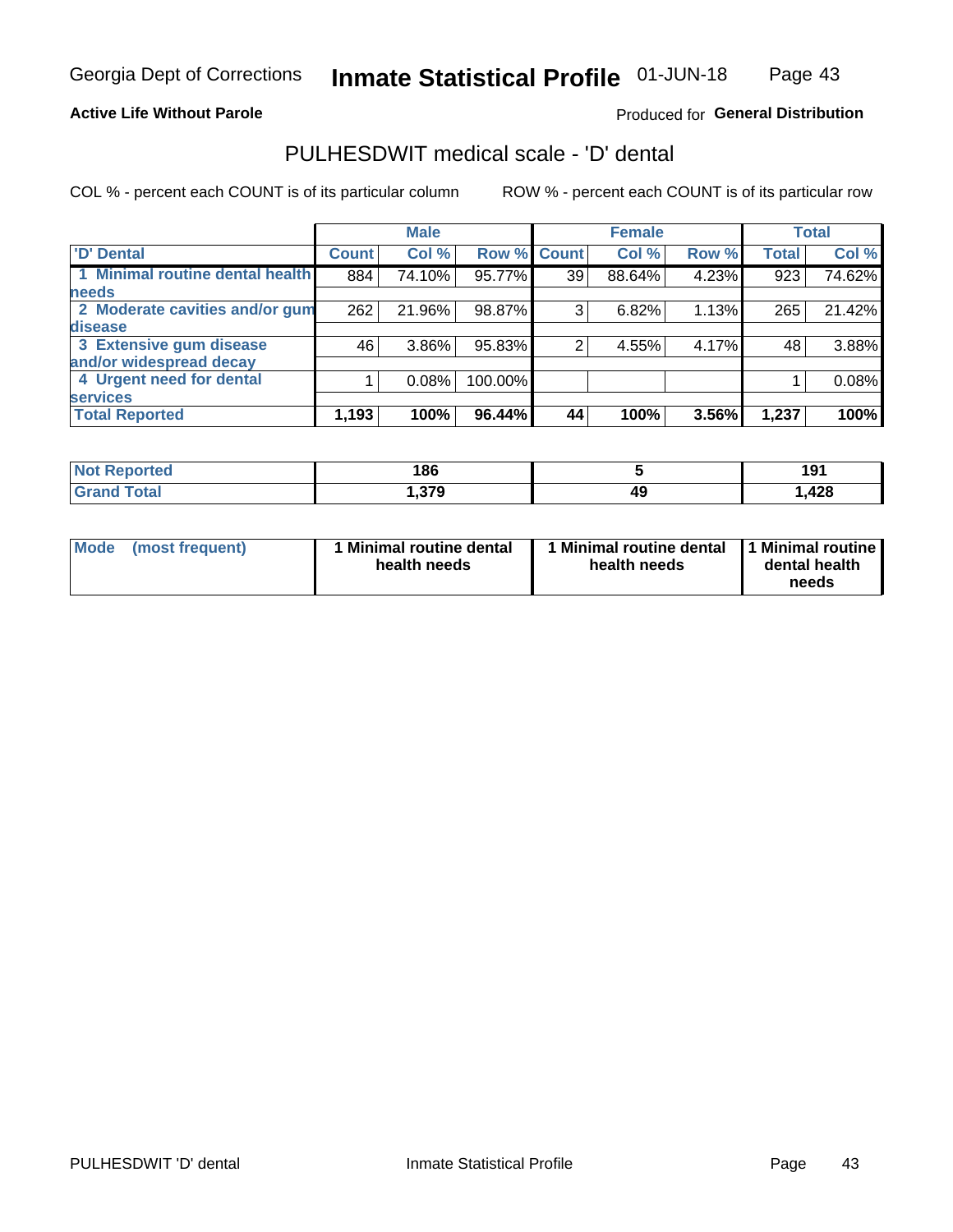### **Active Life Without Parole**

### Produced for General Distribution

# PULHESDWIT medical scale - 'W' work ability

COL % - percent each COUNT is of its particular column

|                                 |              | <b>Male</b> |         |             | <b>Female</b> |       |              | <b>Total</b> |
|---------------------------------|--------------|-------------|---------|-------------|---------------|-------|--------------|--------------|
| <b>W' work ability</b>          | <b>Count</b> | Col %       |         | Row % Count | Col %         | Row % | <b>Total</b> | Col %        |
| 1 Unrestricted work or activity | 1,053        | 83.77%      | 96.96%  | 33          | 67.35%        | 3.04% | 1,086        | 83.15%       |
| 2 Minor restrictions on type of | 160          | 12.73%      | 90.91%  | 16          | 32.65%        | 9.09% | 176          | 13.48%       |
| <b>work</b>                     |              |             |         |             |               |       |              |              |
| 3 Moderate restrictions on type | 27           | 2.15%       | 100.00% |             |               |       | 27           | 2.07%        |
| lof work                        |              |             |         |             |               |       |              |              |
| 4 Major restrictions on type of | 14           | 1.11%       | 100.00% |             |               |       | 14           | 1.07%        |
| <b>work</b>                     |              |             |         |             |               |       |              |              |
| 5 Cannot work under any         | 3            | 0.24%       | 100.00% |             |               |       | 3            | 0.23%        |
| <b>circumstances</b>            |              |             |         |             |               |       |              |              |
| <b>Total Reported</b>           | 1,257        | 100%        | 96.25%  | 49          | 100%          | 3.75% | 1,306        | 100%         |

| <b>orted</b> | י ה<br>175             |    | 10C<br>175 |
|--------------|------------------------|----|------------|
| <b>Total</b> | <b>270</b><br>I .J I J | 45 | ,428       |

| Mode (most frequent) | 1 Unrestricted work or | 1 Unrestricted work or | 1 Unrestricted   |
|----------------------|------------------------|------------------------|------------------|
|                      | activity               | activity               | work or activity |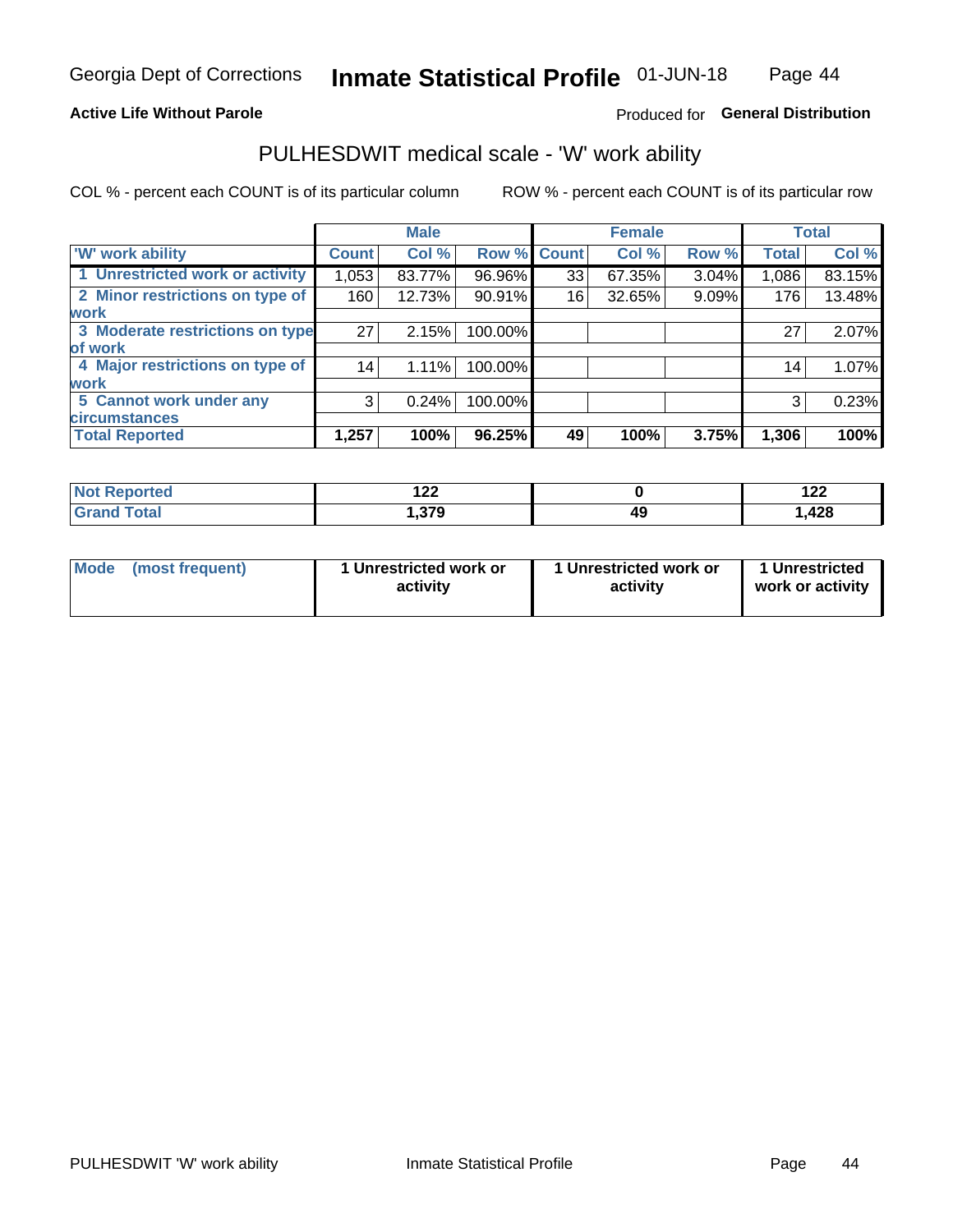### **Active Life Without Parole**

### Produced for General Distribution

# PULHESDWIT medical scale - 'I' impairment

COL % - percent each COUNT is of its particular column ROW % - percent each COUNT is of its particular row

|                                   |              | <b>Male</b> |             |    | <b>Female</b> |       |              | <b>Total</b> |
|-----------------------------------|--------------|-------------|-------------|----|---------------|-------|--------------|--------------|
| <b>T' Impairment</b>              | <b>Count</b> | Col %       | Row % Count |    | Col %         | Row % | <b>Total</b> | Col %        |
| 1 No impairments or               | ,241         | 98.81%      | 96.20%      | 49 | 100.00%       | 3.80% | 1,290        | 98.85%       |
| disabilities                      |              |             |             |    |               |       |              |              |
| 2 Wheelchair-bound but            |              | 0.56%       | 100.00%     |    |               |       |              | 0.54%        |
| otherwise OK                      |              |             |             |    |               |       |              |              |
| <b>3 Needs low-level Assisted</b> | 4            | 0.32%       | 100.00%     |    |               |       | 4            | 0.31%        |
| Living (level I)                  |              |             |             |    |               |       |              |              |
| 4 Needs moderate Assisted         | 2            | 0.16%       | 100.00%     |    |               |       | 2            | 0.15%        |
| Living (level II)                 |              |             |             |    |               |       |              |              |
| <b>5 Needs maximal Assisted</b>   | 2            | 0.16%       | 100.00%     |    |               |       | 2            | 0.15%        |
| <b>Living (level III)</b>         |              |             |             |    |               |       |              |              |
| <b>Total Reported</b>             | 1,256        | 100%        | 96.25%      | 49 | 100%          | 3.75% | 1,305        | 100%         |

| ام کامن ک    | ה הו         |            | 100    |
|--------------|--------------|------------|--------|
| meo          | 14J          |            | 14J    |
| <b>Total</b> | 270<br>.JI J | 40<br>- 17 | 428, ، |

| Mode | (most frequent) | 1 No impairments or<br>disabilities | 1 No impairments or<br>disabilities | 1 No impairments<br>or disabilities |
|------|-----------------|-------------------------------------|-------------------------------------|-------------------------------------|
|------|-----------------|-------------------------------------|-------------------------------------|-------------------------------------|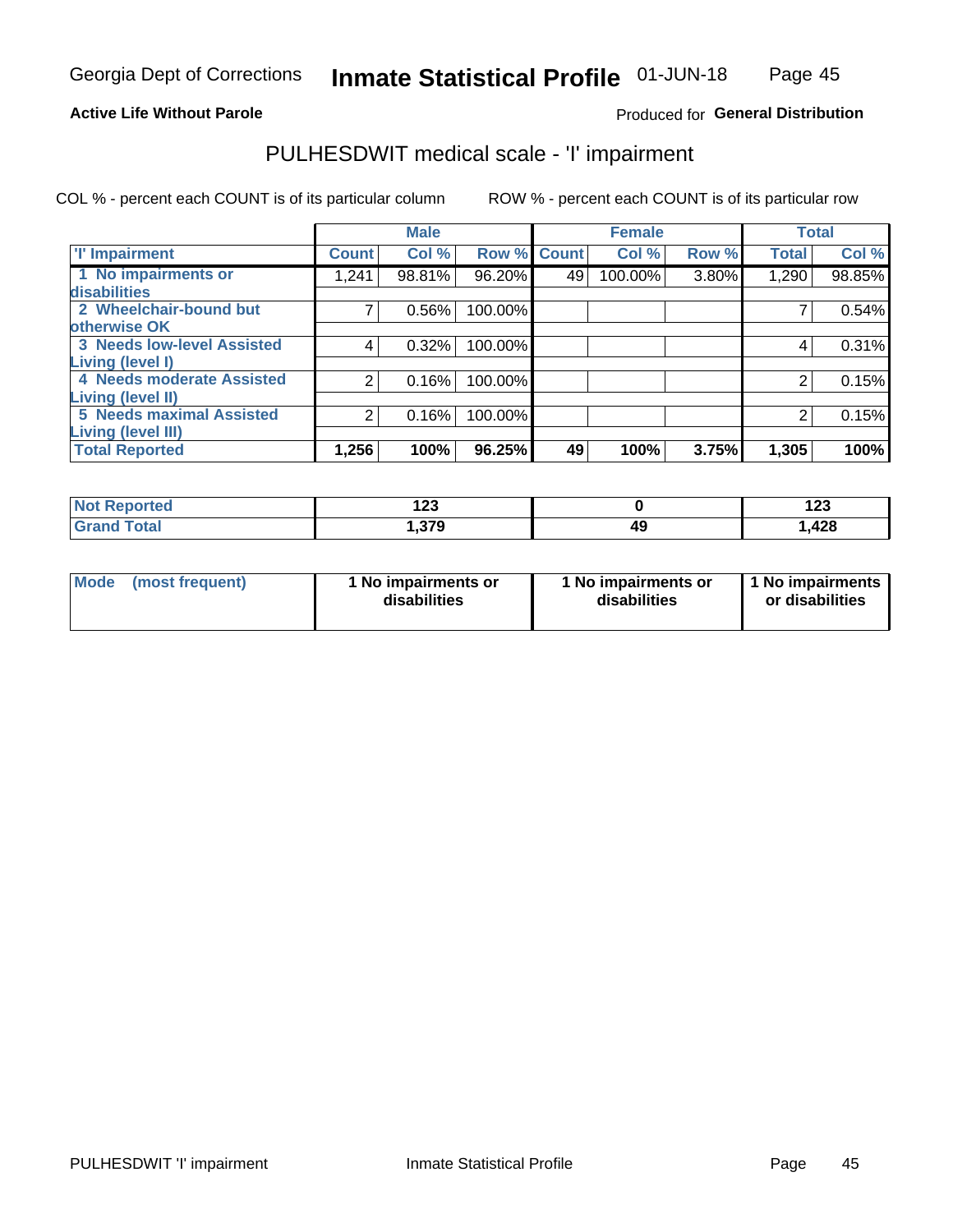### **Active Life Without Parole**

### Produced fo General Distribution

# PULHESDWIT medical scale - 'T' transportability

COL % - percent each COUNT is of its particular column

|                             |              | <b>Male</b> |             |    | <b>Female</b> |       |              | <b>Total</b> |
|-----------------------------|--------------|-------------|-------------|----|---------------|-------|--------------|--------------|
| <b>TT</b> Transportability  | <b>Count</b> | Col %       | Row % Count |    | Col %         | Row % | <b>Total</b> | Col %        |
| 1 Can be transported in any | 1,256        | 99.45%      | 96.25%      | 49 | 100.00%       | 3.75% | 1,305        | 99.47%       |
| ordinary approved vehicle   |              |             |             |    |               |       |              |              |
| 2 Wheelchair-bound, not     |              | 0.24%       | 100.00%     |    |               |       |              | 0.23%        |
| needing special vehicle     |              |             |             |    |               |       |              |              |
| 5 Requires ambulance        |              | 0.32%       | 100.00%     |    |               |       |              | $0.30\%$     |
| transport                   |              |             |             |    |               |       |              |              |
| <b>Total Reported</b>       | 263. ا       | 100%        | 96.27%      | 49 | 100%          | 3.73% | 1,312        | 100%         |

| <b>eported</b> | 11 C<br>- 1 v |    | 116   |
|----------------|---------------|----|-------|
| <b>otal</b>    | 270<br>.ა / ა | 49 | 428،، |

| Mode (most frequent) | 1 Can be transported in any 1 Can be transported in any | ordinary approved vehicle   ordinary approved vehicle   transported in any | 1 Can be<br>ordinary approved<br>vehicle |
|----------------------|---------------------------------------------------------|----------------------------------------------------------------------------|------------------------------------------|
|                      |                                                         |                                                                            |                                          |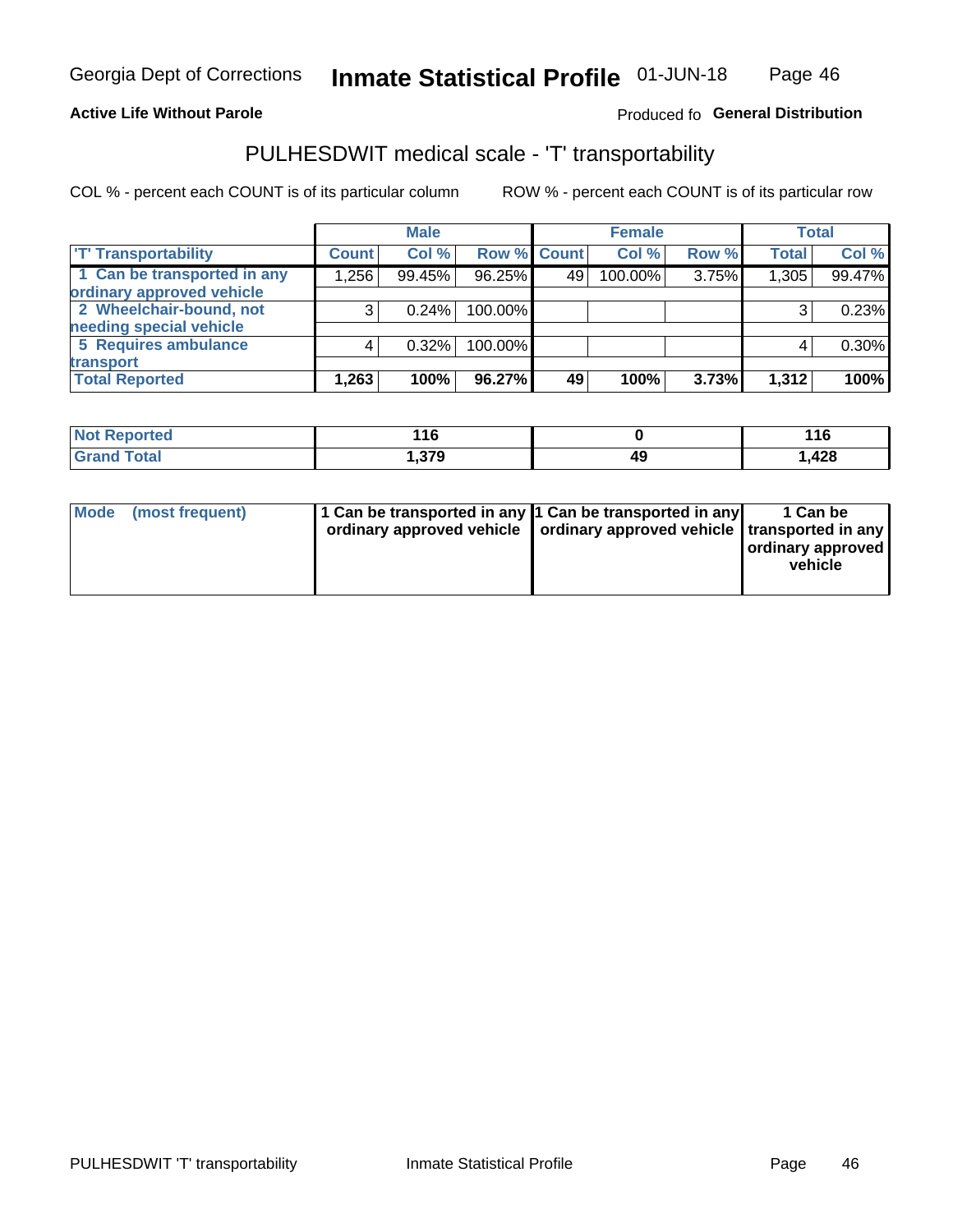#### Inmate Statistical Profile 01-JUN-18 Page 47

### **Active Life Without Parole**

### Produced for General Distribution

# Number of prior Georgia incarcerations

COL % - percent each COUNT is of its particular column

|                                       |                 | <b>Male</b> |                    |    | <b>Female</b> |       |       | <b>Total</b> |
|---------------------------------------|-----------------|-------------|--------------------|----|---------------|-------|-------|--------------|
| <b>Num of Prior GA Incarcerations</b> | <b>Count</b>    | Col %       | <b>Row % Count</b> |    | Col %         | Row % | Total | Col %        |
|                                       | 697             | 50.54%      | 94.70%             | 39 | 79.59%        | 5.30% | 736   | 51.54%       |
|                                       | 274             | 19.87%      | 98.21%             | 5  | 10.20%        | 1.79% | 279   | 19.54%       |
|                                       | 171             | 12.40%      | 98.84%             | 2  | 4.08%         | 1.16% | 173   | 12.11%       |
| 3                                     | 111             | 8.05%       | 98.23%             | 2  | 4.08%         | 1.77% | 113   | 7.91%        |
| 4                                     | 60              | 4.35%       | 100.00%            |    |               |       | 60    | 4.20%        |
| 5                                     | 36              | 2.61%       | 100.00%            |    |               |       | 36    | 2.52%        |
| <b>More Than 5</b>                    | 30 <sup>°</sup> | 2.18%       | 96.77%             |    | 2.04%         | 3.23% | 31    | 2.17%        |
| <b>Total Reported</b>                 | 1,379           | 100%        | 96.57%             | 49 | 100%          | 3.43% | 1,428 | 100%         |

| orted<br>N       |        |        |
|------------------|--------|--------|
| <b>otal</b>      | $\sim$ | ,00    |
| $\mathbf{v}$ and | ,, ,   | 544, . |

| Mean (average)       | 1.14 | .45 | 444 |
|----------------------|------|-----|-----|
| Median (middle)      |      |     |     |
| Mode (most frequent) |      |     |     |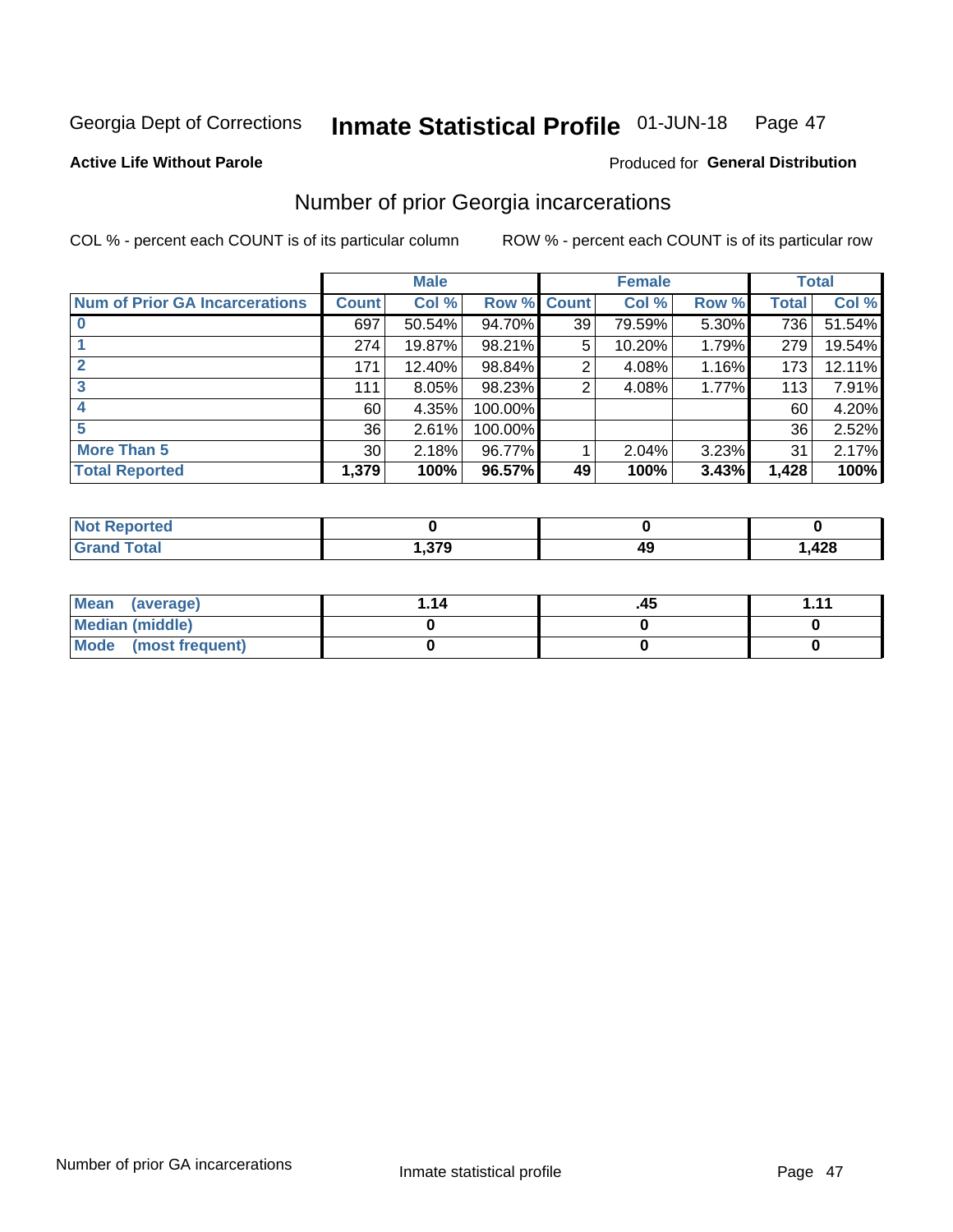#### **Inmate Statistical Profile 01-JUN-18** Page 48

**Active Life Without Parole** 

**Produced for General Distribution** 

### Prison sentence in years

COL % - percent each COUNT is of its particular column

ROW % - percent each COUNT is of its particular row

|                                 |              | <b>Male</b> |                    |    | <b>Female</b> |          |                    | <b>Total</b> |
|---------------------------------|--------------|-------------|--------------------|----|---------------|----------|--------------------|--------------|
| <b>Prison Sentence In Years</b> | <b>Count</b> | Col %       | <b>Row % Count</b> |    | Col %         | Row %    | Total <sub>1</sub> | Col %        |
| Life Without Parole             | 1,376        | 99.78%      | 96.56%             | 49 | 100.00%       | $3.44\%$ | 1.425              | 99.79%       |
| <b>Death</b>                    |              | 0.15%       | 100.00%            |    |               |          |                    | 0.14%        |
| <b>Youthful Offenders</b>       |              | $0.07\%$    | 100.00%            |    |               |          |                    | 0.07%        |
| <b>Total Reported</b>           | 1,379        | 100%        | 96.57%             | 49 | 100%          | $3.43\%$ | 1.428              | 100%         |

| Reported     |                |    |      |
|--------------|----------------|----|------|
| <b>Total</b> | 270<br>1.J I J | 49 | ,428 |

### **Determinate (numeric) sentences only**

**Mean** (average)

All sentences (including determinate), with life, life without parole, and death sentences figured at 45 years

| <b>Me</b><br>me<br>-------- | ᠇<br>$\sim$ | $\sim$ | $\sim$ |
|-----------------------------|-------------|--------|--------|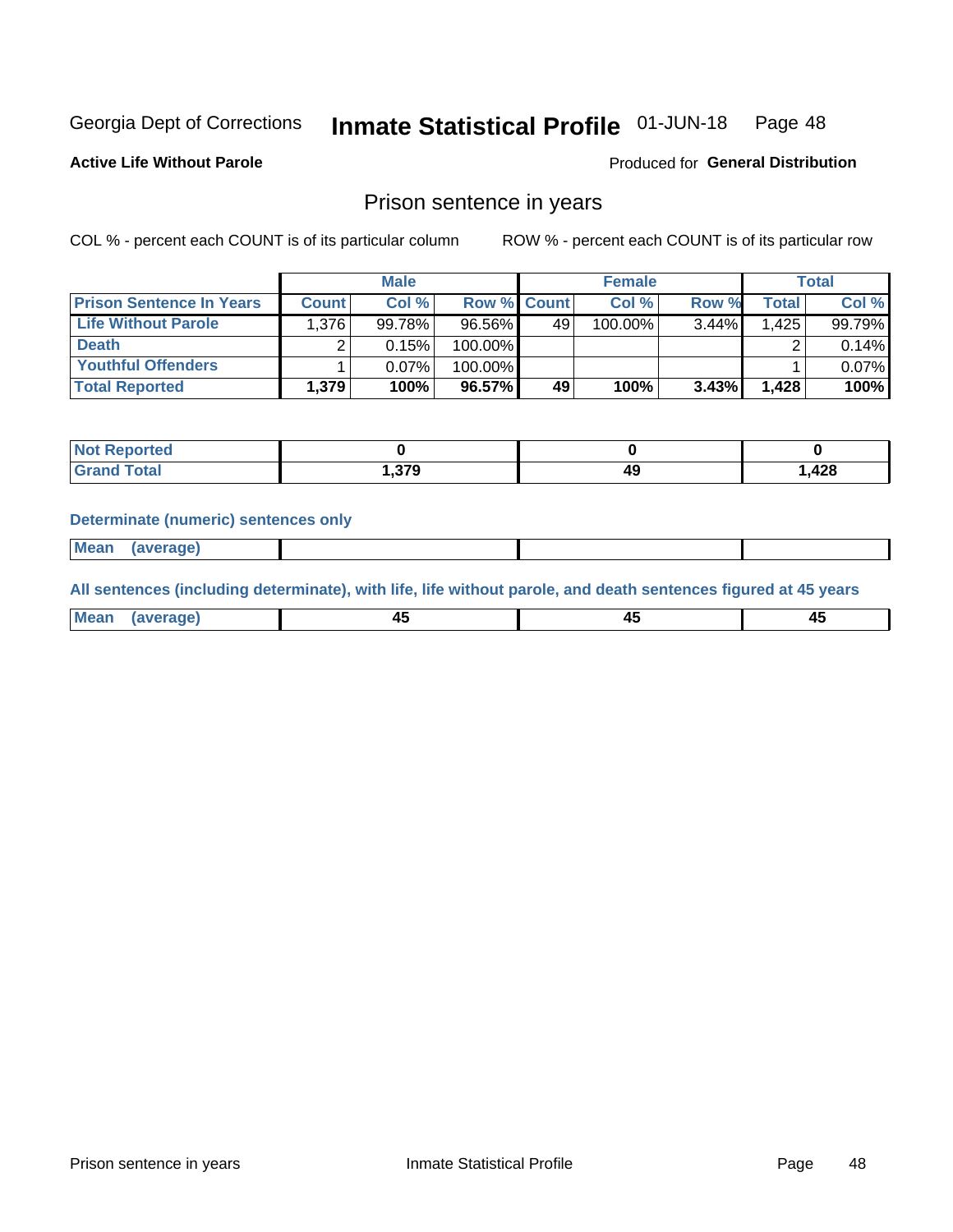#### **Georgia Dept of Corrections** Inmate Statistical Profile 01-JUN-18 Page 49

### **Active Life Without Parole**

### **Produced for General Distribution**

# Primary offense, broken out into felonies vs misdemeanors

COL % - percent each COUNT is of its particular column

|                                  |              | <b>Male</b> |                    |    | <b>Female</b> |          |                    | Total   |
|----------------------------------|--------------|-------------|--------------------|----|---------------|----------|--------------------|---------|
| <b>Felonies and Misdemeanors</b> | <b>Count</b> | Col%        | <b>Row % Count</b> |    | Col%          | Row %    | Total <sub>1</sub> | Col %   |
| <b>Felonies</b>                  | 1,372        | $100.00\%$  | $96.69\%$          | 47 | $100.00\%$    | $3.31\%$ | 1.419              | 100.00% |
| <b>Total Reported</b>            | .372         | $100\%$     | 96.69%             | 47 | 100%          | 3.31%    | 1.419              | 100%    |

| <b>Not Reported</b> |            |       |        |
|---------------------|------------|-------|--------|
| <b>Total</b>        | <b>270</b> | $-27$ | 428, ا |
| <b>Grand</b>        | I .J I J   |       |        |

| <b>Mode</b><br>frequent)<br>nies<br>≧ (most tr.<br>. | onies<br>. | lonies<br>ею<br>____ |
|------------------------------------------------------|------------|----------------------|
|------------------------------------------------------|------------|----------------------|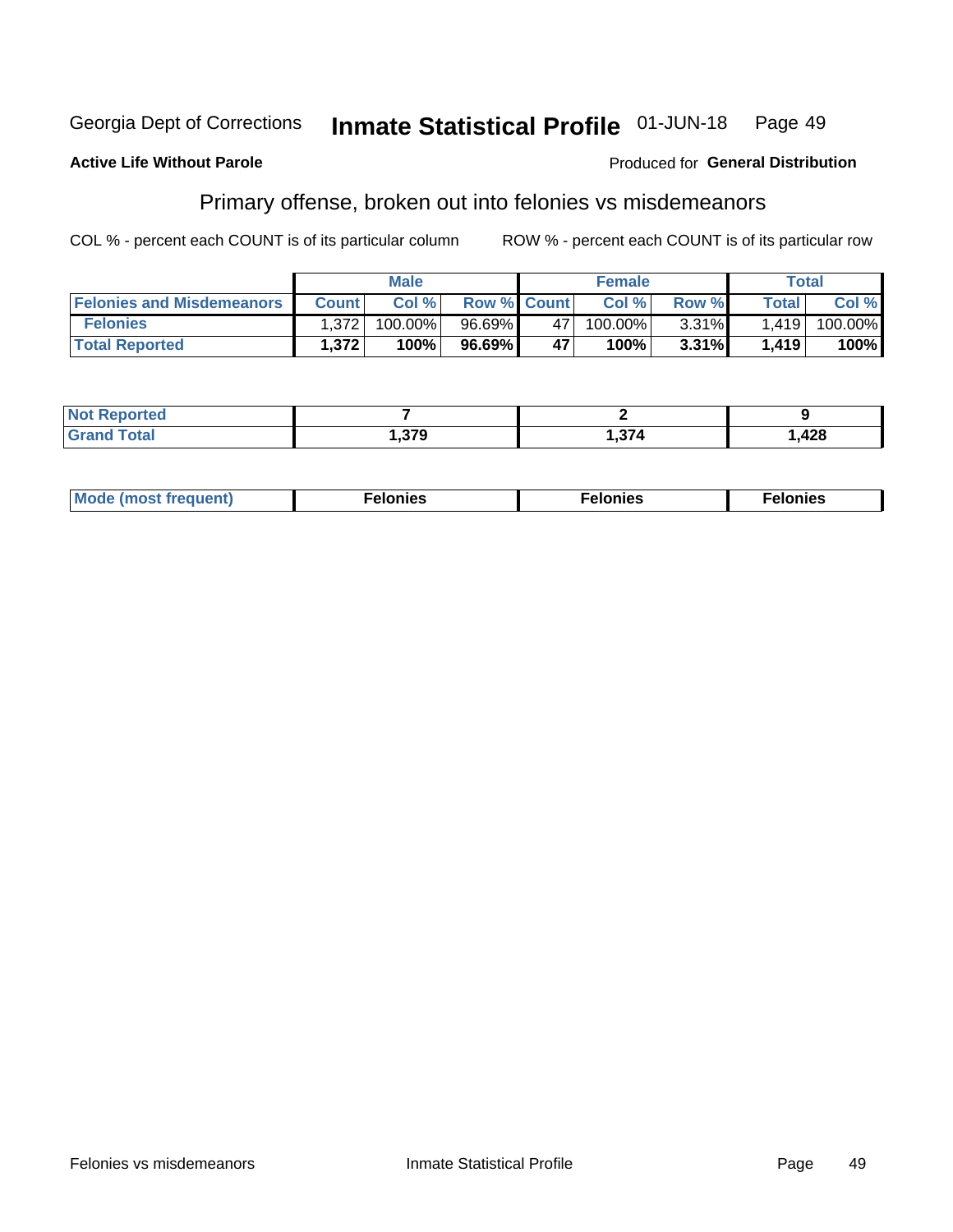#### Inmate Statistical Profile 01-JUN-18 Page 50

### **Active Life Without Parole**

### Produced for General Distribution

# Primary offense, broken out into six broad crime categories

COL % - percent each COUNT is of its particular column

|                         |                   | <b>Male</b> |         |             | <b>Female</b> |       |              | <b>Total</b> |
|-------------------------|-------------------|-------------|---------|-------------|---------------|-------|--------------|--------------|
| <b>Crime Categories</b> | <b>Count</b>      | Col %       |         | Row % Count | Col %         | Row % | <b>Total</b> | Col %        |
| <b>Violent</b>          | .193 <sup>1</sup> | 86.51%      | 96.13%  | 48          | $97.96\%$     | 3.87% | 1.241        | 86.90%       |
| <b>Sex Crime</b>        | 178               | 12.91%      | 99.44%  |             | 2.04%         | .56%  | 179          | 12.54%       |
| <b>Drug</b><br>4        | 6                 | .44%        | 100.00% |             | .00%          |       | 6            | .42%         |
| <b>Other</b><br>6       | ົ                 | .15%        | 100.00% |             | .00%          |       |              | .14%         |
| <b>Total Reported</b>   | 1,379             | 100%        | 96.57%  | 49          | 100%          | 3.43% | 1,428        | 100%         |

| للمراجع بالنور<br>ortea<br>NOT RADO<br>$\sim$ |     |    |       |  |  |
|-----------------------------------------------|-----|----|-------|--|--|
| $T0+0'$                                       | 270 | 49 | 1,428 |  |  |

| <b>Mode (most frequent)</b> | <br>'iolent | Violent | --<br><b>Violent</b> |
|-----------------------------|-------------|---------|----------------------|
|                             |             |         |                      |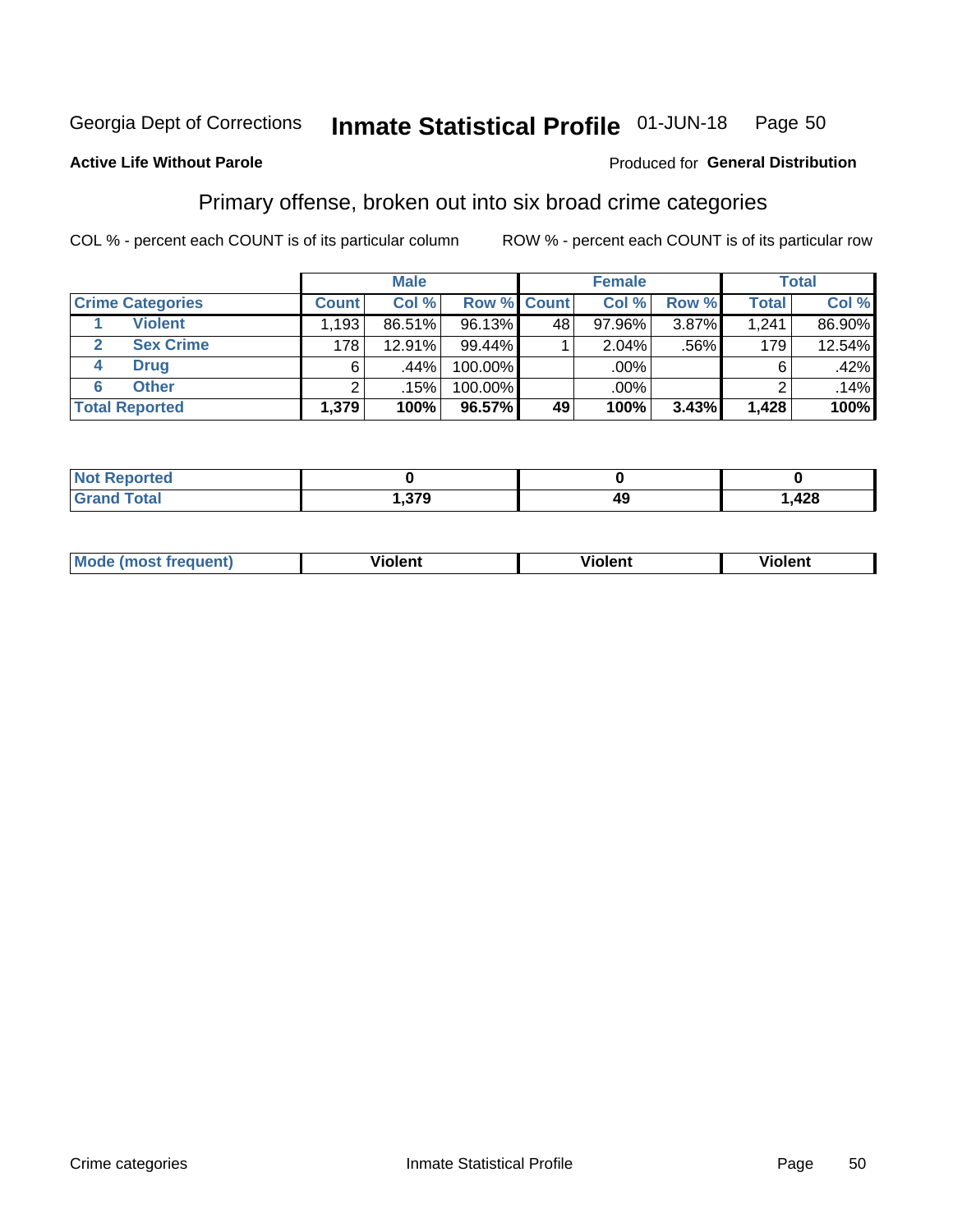#### Inmate Statistical Profile 01-JUN-18 Page 51

### **Active Life Without Parole**

### Produced for General Distribution

# Primary offense, detailed offense code

COL % - percent each COUNT is of its particular column

|                                         |                | <b>Male</b>                |         |              | <b>Female</b> |       |                | <b>Total</b> |
|-----------------------------------------|----------------|----------------------------|---------|--------------|---------------|-------|----------------|--------------|
| <b>Primary Offense</b>                  | <b>Count</b>   | $\overline{\text{Col }^9}$ | Row %   | <b>Count</b> | Col %         | Row % | <b>Total</b>   | Col %        |
| <b>Agg Sex Battery Atmpt (2099)</b>     |                | .07%                       | 100.00% |              |               |       |                | $.07\%$      |
| <b>Aggrav Battery (1305)</b>            |                | .07%                       | 100.00% |              |               |       | 1              | .07%         |
| <b>Aggrav Child Molestation (2021)</b>  | 27             | 1.96%                      | 100.00% |              |               |       | 27             | 1.89%        |
| <b>Aggrav Sexual Battery (2009)</b>     | 6              | .44%                       | 100.00% |              |               |       | 6              | .42%         |
| <b>Aggrav Sodomy (2003)</b>             | 9              | .65%                       | 100.00% |              |               |       | 9              | .63%         |
| <b>Armed Robbery (1902)</b>             | 150            | 10.88%                     | 99.34%  | 1            | 2.04%         | .66%  | 151            | 10.57%       |
| <b>Child Molestation (2019)</b>         | 5              | .36%                       | 100.00% |              |               |       | 5              | .35%         |
| <b>False Imprisonment (1308)</b>        |                | .07%                       | 100.00% |              |               |       |                | .07%         |
| <b>Hijacking Motor Vehicle (1911)</b>   |                | .07%                       | 100.00% |              |               |       |                | .07%         |
| Kidnapping (1311)                       | 92             | 6.67%                      | 100.00% |              |               |       | 92             | 6.44%        |
| <b>Murder (1101)</b>                    | 946            | 68.60%                     | 95.27%  | 47           | 95.92%        | 4.73% | 993            | 69.54%       |
| <b>Poss Firearm Convct Felon</b>        | 2              | .15%                       | 100.00% |              |               |       | 2              | .14%         |
| (2914)                                  |                |                            |         |              |               |       |                |              |
| Poss Of Cocaine (4022)                  |                | .07%                       | 100.00% |              |               |       | 1              | .07%         |
| <b>Poss Of Firearm Dur Crime</b>        |                | .07%                       | 100.00% |              |               |       | 1              | .07%         |
| (2910)<br><b>Rape (2001)</b>            |                |                            |         |              |               |       |                |              |
|                                         | 130            | 9.43%                      | 99.24%  |              | 2.04%         | .76%  | 131            | 9.17%        |
| S/D Cont Sub Public (4017)              |                | .07%                       | 100.00% |              |               |       |                | .07%         |
| S/D Cont Sub School (4018)              |                | .07%                       | 100.00% |              |               |       | 1              | .07%         |
| <b>Traf Cocaine 401+ Gm (4103)</b>      | $\overline{2}$ | .15%                       | 100.00% |              |               |       | $\overline{2}$ | .14%         |
| <b>Traf Methamph 28-199 Gm</b>          | 1              | .07%                       | 100.00% |              |               |       | 1              | .07%         |
| (4140)                                  |                |                            |         |              |               |       |                |              |
| <b>Traffick Sexual Servitude (1331)</b> |                | .07%                       | 100.00% |              |               |       |                | .07%         |
| <b>Total Rported</b>                    | 1,379          | 100%                       | 96.57%  | 49           | 100%          | 3.43% | 1,428          | 100%         |

| ™teu |     |    |        |
|------|-----|----|--------|
|      | הדה | 43 | 428، ، |

| Mode (most frequent) | 1101 Murder | 1101 Murder | 1101 Murder |
|----------------------|-------------|-------------|-------------|
|                      |             |             |             |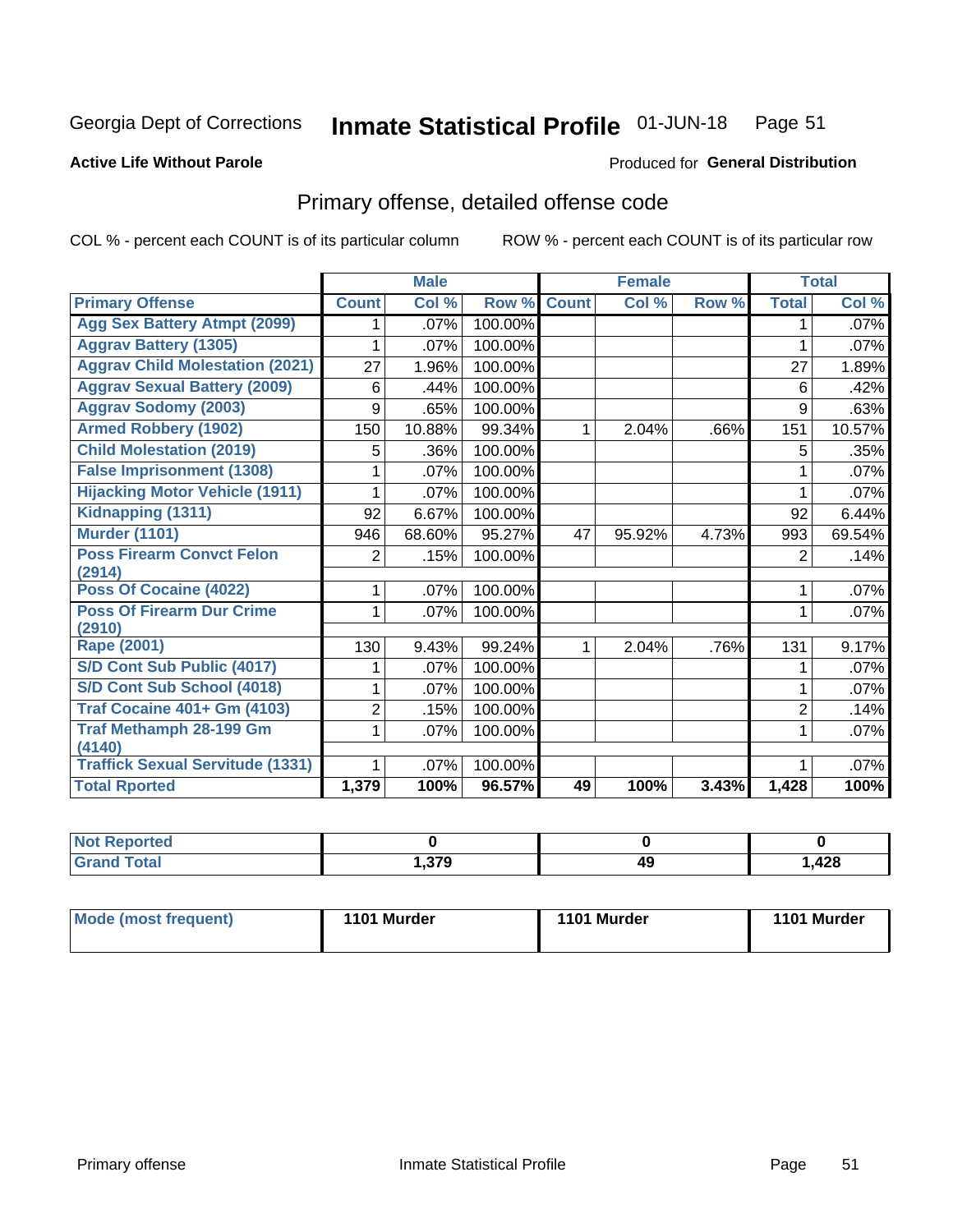#### Inmate Statistical Profile 01-JUN-18 Page 52

### **Active Life Without Parole**

### **Produced for General Distribution**

# County of conviction of primary offense

COL % - percent each COUNT is of its particular column

|     |                             |                | <b>Male</b> |         |                | <b>Female</b> |        |                | <b>Total</b> |
|-----|-----------------------------|----------------|-------------|---------|----------------|---------------|--------|----------------|--------------|
|     | <b>County of Conviction</b> | <b>Count</b>   | Col %       | Row %   | <b>Count</b>   | Col %         | Row %  | <b>Total</b>   | Col %        |
| 000 | <b>Unknown</b>              | 7              | .51%        | 77.78%  | $\overline{2}$ | 4.08%         | 22.22% | 9              | .63%         |
| 001 | <b>Appling County</b>       | 4              | .29%        | 100.00% |                |               |        | 4              | .28%         |
| 002 | <b>Atkinson County</b>      | 3              | .22%        | 100.00% |                |               |        | 3              | .21%         |
| 003 | <b>Bacon County</b>         | 4              | .29%        | 100.00% |                |               |        | 4              | .28%         |
| 004 | <b>Baker County</b>         | $\mathbf{1}$   | .07%        | 100.00% |                |               |        | 1              | .07%         |
| 005 | <b>Baldwin County</b>       | 4              | .29%        | 100.00% |                |               |        | 4              | .28%         |
| 006 | <b>Banks County</b>         | 3              | .22%        | 100.00% |                |               |        | 3              | .21%         |
| 007 | <b>Barrow County</b>        | $\overline{7}$ | .51%        | 100.00% |                |               |        | 7              | .49%         |
| 008 | <b>Bartow County</b>        | 7              | .51%        | 87.50%  | 1              | 2.04%         | 12.50% | 8              | .56%         |
| 009 | <b>Ben Hill County</b>      | 8              | .58%        | 100.00% |                |               |        | 8              | .56%         |
| 010 | <b>Berrien County</b>       | $\overline{c}$ | .15%        | 100.00% |                |               |        | $\overline{2}$ | .14%         |
| 011 | <b>Bibb County</b>          | 41             | 2.97%       | 95.35%  | $\overline{2}$ | 4.08%         | 4.65%  | 43             | 3.01%        |
| 012 | <b>Bleckley County</b>      | $\mathbf{1}$   | .07%        | 100.00% |                |               |        | $\mathbf{1}$   | .07%         |
| 013 | <b>Brantley County</b>      | $\mathbf{1}$   | .07%        | 100.00% |                |               |        | $\mathbf{1}$   | .07%         |
| 014 | <b>Brooks County</b>        | $\overline{c}$ | .15%        | 100.00% |                |               |        | $\overline{2}$ | .14%         |
| 015 | <b>Bryan County</b>         | $\mathbf{1}$   | .07%        | 100.00% |                |               |        | $\mathbf{1}$   | .07%         |
| 016 | <b>Bulloch County</b>       | 6              | .44%        | 85.71%  | 1              | 2.04%         | 14.29% | $\overline{7}$ | .49%         |
| 017 | <b>Burke County</b>         | 12             | .87%        | 100.00% |                |               |        | 12             | .84%         |
| 018 | <b>Butts County</b>         | 5              | .36%        | 100.00% |                |               |        | 5              | .35%         |
| 020 | <b>Camden County</b>        | 6              | .44%        | 100.00% |                |               |        | 6              | .42%         |
| 021 | <b>Candler County</b>       | 3              | .22%        | 100.00% |                |               |        | 3              | .21%         |
| 022 | <b>Carroll County</b>       | 5              | .36%        | 100.00% |                |               |        | 5              | .35%         |
| 023 | <b>Catoosa County</b>       | $\overline{4}$ | .29%        | 80.00%  | 1              | 2.04%         | 20.00% | 5              | .35%         |
| 025 | <b>Chatham County</b>       | 55             | 3.99%       | 98.21%  | 1              | 2.04%         | 1.79%  | 56             | 3.92%        |
| 027 | <b>Chattooga County</b>     | $\overline{c}$ | .15%        | 100.00% |                |               |        | $\overline{2}$ | .14%         |
| 028 | <b>Cherokee County</b>      | 5              | .36%        | 100.00% |                |               |        | 5              | .35%         |
| 029 | <b>Clarke County</b>        | 22             | 1.60%       | 95.65%  | 1              | 2.04%         | 4.35%  | 23             | 1.61%        |
| 030 | <b>Clay County</b>          | 1              | .07%        | 100.00% |                |               |        | 1              | .07%         |
| 031 | <b>Clayton County</b>       | 66             | 4.79%       | 92.96%  | 5              | 10.20%        | 7.04%  | 71             | 4.97%        |
| 032 | <b>Clinch County</b>        | $\mathbf{1}$   | .07%        | 100.00% |                |               |        | $\mathbf{1}$   | .07%         |
| 033 | <b>Cobb County</b>          | 67             | 4.86%       | 97.10%  | $\overline{2}$ | 4.08%         | 2.90%  | 69             | 4.83%        |
| 034 | <b>Coffee County</b>        | 8              | .58%        | 100.00% |                |               |        | 8              | .56%         |
| 035 | <b>Colquitt County</b>      | 2              | .15%        | 100.00% |                |               |        | $\overline{2}$ | .14%         |
| 036 | <b>Columbia County</b>      | 9              | .65%        | 81.82%  | $\overline{2}$ | 4.08%         | 18.18% | 11             | .77%         |
| 037 | <b>Cook County</b>          | 5              | .36%        | 100.00% |                |               |        | 5              | .35%         |
| 038 | <b>Coweta County</b>        | 9              | .65%        | 100.00% |                |               |        | 9              | .63%         |
| 040 | <b>Crisp County</b>         | 6              | .44%        | 100.00% |                |               |        | 6              | .42%         |
| 041 | <b>Dade County</b>          | 1              | .07%        | 100.00% |                |               |        | 1              | .07%         |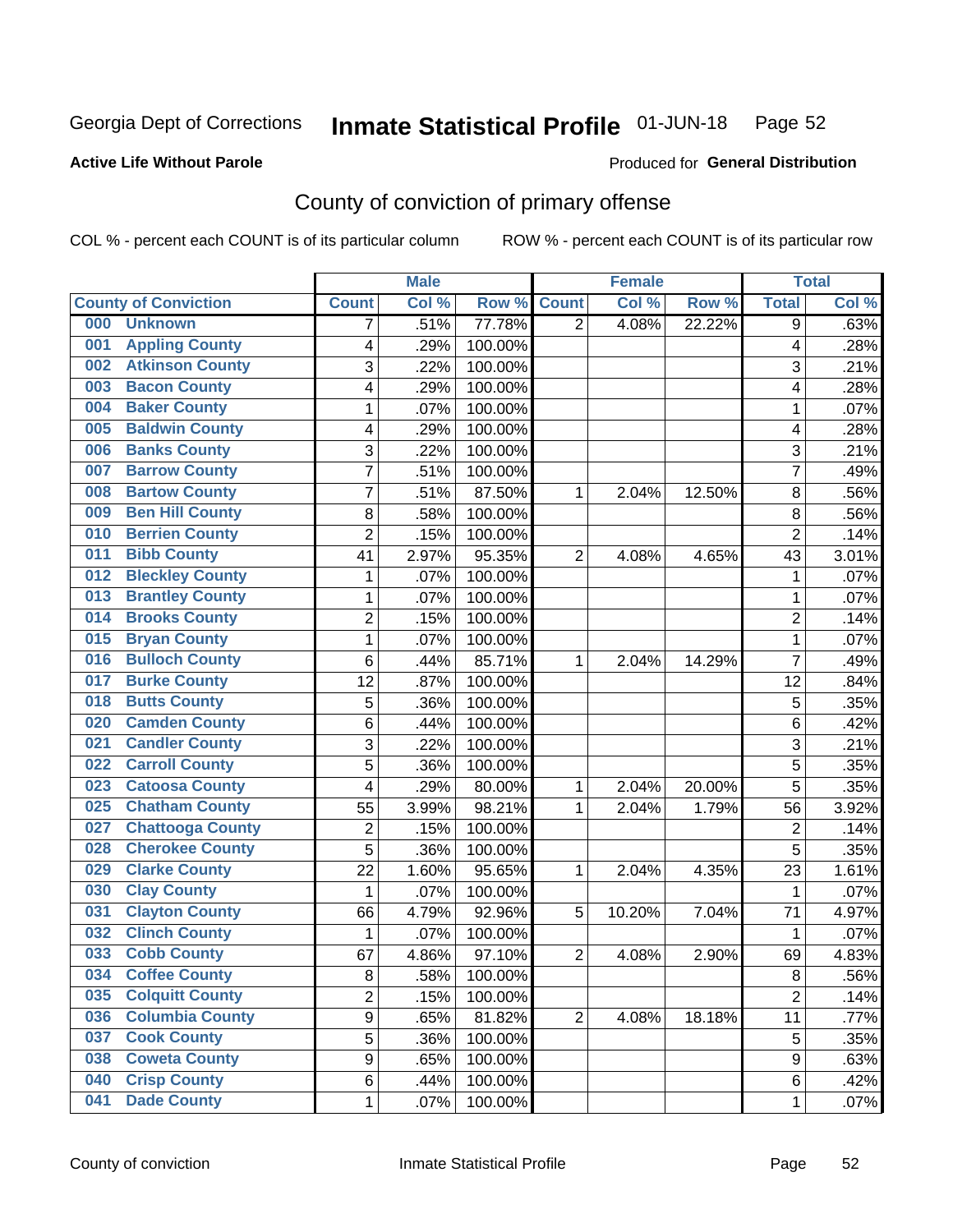#### Inmate Statistical Profile 01-JUN-18 Page 53

### **Active Life Without Parole**

### Produced for General Distribution

# County of conviction of primary offense

COL % - percent each COUNT is of its particular column

|                                 |                  | <b>Male</b>            |                  |                | <b>Female</b> |        |                | <b>Total</b> |
|---------------------------------|------------------|------------------------|------------------|----------------|---------------|--------|----------------|--------------|
| <b>County of Conviction</b>     | <b>Count</b>     | Col %                  | Row <sup>%</sup> | <b>Count</b>   | Col %         | Row %  | <b>Total</b>   | Col %        |
| <b>Dawson County</b><br>042     | 2                | .15%                   | 100.00%          |                |               |        | 2              | .14%         |
| <b>Decatur County</b><br>043    | 5                | .36%                   | 100.00%          |                |               |        | 5              | .35%         |
| <b>Dekalb County</b><br>044     | 123              | 8.92%                  | 98.40%           | $\overline{2}$ | 4.08%         | 1.60%  | 125            | 8.75%        |
| <b>Dooly County</b><br>046      | $\overline{2}$   | .15%                   | 100.00%          |                |               |        | 2              | .14%         |
| <b>Dougherty County</b><br>047  | 27               | 1.96%                  | 96.43%           | 1              | 2.04%         | 3.57%  | 28             | 1.96%        |
| <b>Douglas County</b><br>048    | 32               | 2.32%                  | 94.12%           | $\overline{2}$ | 4.08%         | 5.88%  | 34             | 2.38%        |
| <b>Early County</b><br>049      | $\overline{c}$   | .15%                   | 100.00%          |                |               |        | $\overline{2}$ | .14%         |
| <b>Effingham County</b><br>051  | 5                | .36%                   | 100.00%          |                |               |        | 5              | .35%         |
| <b>Elbert County</b><br>052     | 3                | .22%                   | 100.00%          |                |               |        | 3              | .21%         |
| <b>Emanuel County</b><br>053    | 10               | .73%                   | 100.00%          |                |               |        | 10             | .70%         |
| <b>Fayette County</b><br>056    | $\boldsymbol{9}$ | .65%                   | 100.00%          |                |               |        | 9              | .63%         |
| <b>Floyd County</b><br>057      | 29               | 2.10%                  | 96.67%           | 1              | 2.04%         | 3.33%  | 30             | 2.10%        |
| <b>Forsyth County</b><br>058    | 5                | .36%                   | 100.00%          |                |               |        | 5              | .35%         |
| <b>Franklin County</b><br>059   | 5                | .36%                   | 83.33%           | 1              | 2.04%         | 16.67% | 6              | .42%         |
| <b>Fulton County</b><br>060     | 174              | 12.62%                 | 98.31%           | 3              | 6.12%         | 1.69%  | 177            | 12.39%       |
| <b>Gilmer County</b><br>061     | $\overline{2}$   | .15%                   | 100.00%          |                |               |        | 2              | .14%         |
| <b>Glynn County</b><br>063      | 21               | 1.52%                  | 100.00%          |                |               |        | 21             | 1.47%        |
| <b>Gordon County</b><br>064     | 8                | .58%                   | 100.00%          |                |               |        | 8              | .56%         |
| <b>Grady County</b><br>065      | $\overline{2}$   | .15%                   | 100.00%          |                |               |        | $\overline{2}$ | .14%         |
| <b>Greene County</b><br>066     | $\overline{2}$   | .15%                   | 100.00%          |                |               |        | $\overline{2}$ | .14%         |
| <b>Gwinnett County</b><br>067   | 60               | 4.35%                  | 95.24%           | 3              | 6.12%         | 4.76%  | 63             | 4.41%        |
| <b>Habersham County</b><br>068  | 3                | .22%                   | 100.00%          |                |               |        | 3              | .21%         |
| <b>Hall County</b><br>069       | 21               | 1.52%                  | 84.00%           | 4              | 8.16%         | 16.00% | 25             | 1.75%        |
| <b>Haralson County</b><br>071   | 4                | .29%                   | 100.00%          |                |               |        | 4              | .28%         |
| <b>Harris County</b><br>072     | 2                | .15%                   | 100.00%          |                |               |        | $\overline{2}$ | .14%         |
| <b>Hart County</b><br>073       | 3                | .22%                   | 100.00%          |                |               |        | 3              | .21%         |
| <b>Henry County</b><br>075      | 17               | 1.23%                  | 94.44%           | 1              | 2.04%         | 5.56%  | 18             | 1.26%        |
| <b>Houston County</b><br>076    | 20               | 1.45%                  | 100.00%          |                |               |        | 20             | 1.40%        |
| <b>Irwin County</b><br>077      | $\overline{2}$   | .15%                   | 100.00%          |                |               |        | $\overline{2}$ | .14%         |
| <b>Jackson County</b><br>078    | 11               | .80%                   | 100.00%          |                |               |        | 11             | .77%         |
| <b>Jasper County</b><br>079     | $\mathbf{1}$     | .07%                   | 100.00%          |                |               |        | 1              | .07%         |
| <b>Jeff Davis County</b><br>080 | 1                | .07%                   | 100.00%          |                |               |        | 1              | $.07\%$      |
| <b>Jefferson County</b><br>081  |                  | 5<br>.36%              | 100.00%          |                |               |        | 5              | .35%         |
| <b>Jenkins County</b><br>082    |                  | $\overline{2}$<br>.15% | 100.00%          |                |               |        | $\overline{2}$ | .14%         |
| <b>Johnson County</b><br>083    | $\mathbf{1}$     | .07%                   | 100.00%          |                |               |        | $\mathbf{1}$   | .07%         |
| <b>Jones County</b><br>084      |                  | 1<br>.07%              | 50.00%           | 1              | 2.04%         | 50.00% | $\overline{2}$ | .14%         |
| <b>Lamar County</b><br>085      | 1                | .07%                   | 100.00%          |                |               |        | $\mathbf 1$    | .07%         |
| <b>Lanier County</b><br>086     |                  | $\overline{2}$<br>.15% | 100.00%          |                |               |        | $\overline{2}$ | .14%         |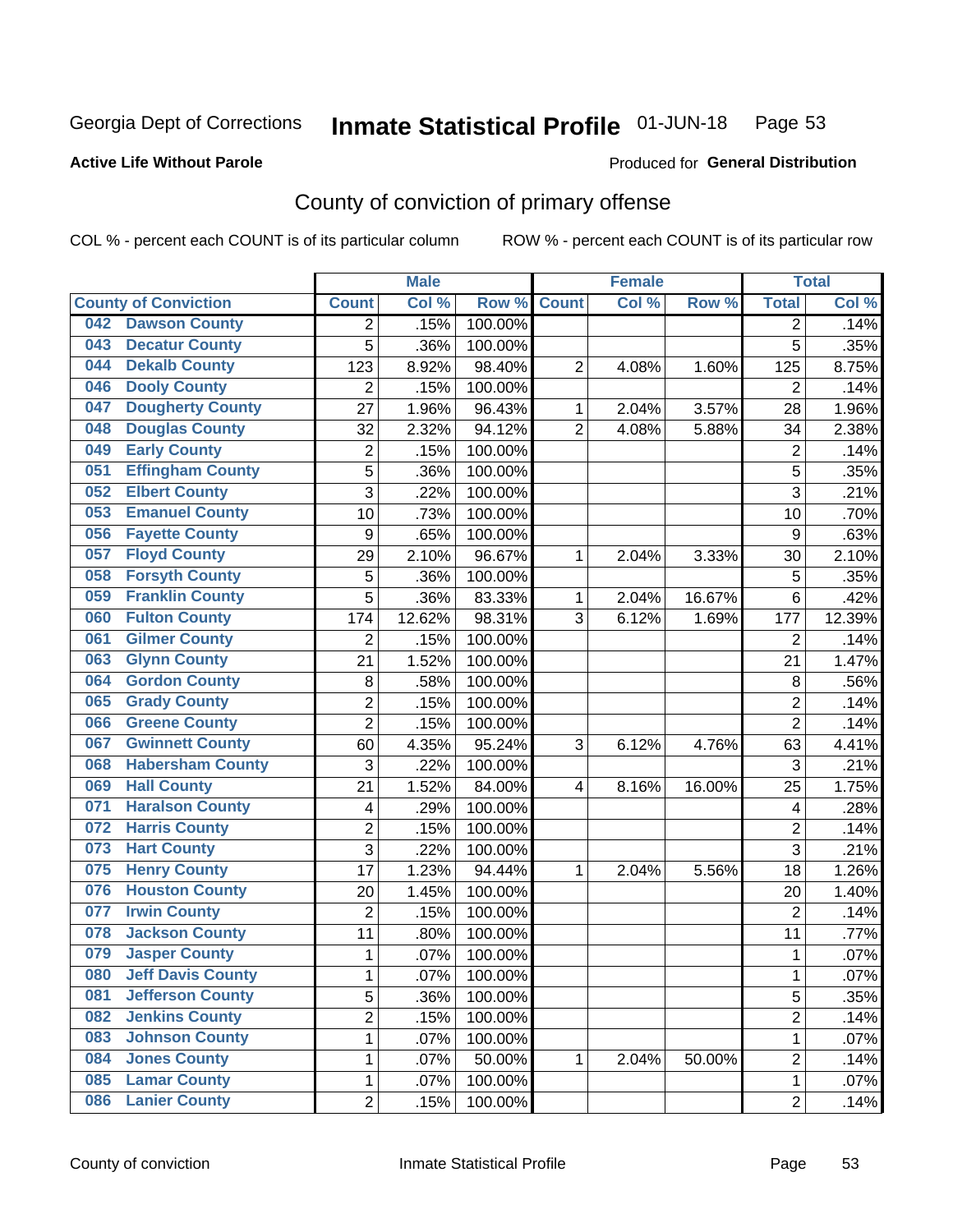#### Inmate Statistical Profile 01-JUN-18 Page 54

### **Active Life Without Parole**

### Produced for General Distribution

# County of conviction of primary offense

COL % - percent each COUNT is of its particular column

|                                           |                | <b>Male</b> |         |                | <b>Female</b> |        |                | <b>Total</b> |
|-------------------------------------------|----------------|-------------|---------|----------------|---------------|--------|----------------|--------------|
| <b>County of Conviction</b>               | <b>Count</b>   | Col %       | Row %   | <b>Count</b>   | Col %         | Row %  | <b>Total</b>   | Col %        |
| <b>Laurens County</b><br>087              | 5              | .36%        | 100.00% |                |               |        | 5              | .35%         |
| <b>Lee County</b><br>088                  | 3              | .22%        | 100.00% |                |               |        | 3              | .21%         |
| <b>Liberty County</b><br>089              | 7              | .51%        | 100.00% |                |               |        | $\overline{7}$ | .49%         |
| <b>Long County</b><br>091                 | 6              | .44%        | 100.00% |                |               |        | 6              | .42%         |
| <b>Lowndes County</b><br>092              | 8              | .58%        | 100.00% |                |               |        | 8              | .56%         |
| <b>Lumpkin County</b><br>093              | 1              | .07%        | 100.00% |                |               |        | $\mathbf{1}$   | .07%         |
| <b>Madison County</b><br>095              | $\overline{c}$ | .15%        | 100.00% |                |               |        | $\overline{2}$ | .14%         |
| <b>Marion County</b><br>096               | 1              | .07%        | 100.00% |                |               |        | $\mathbf{1}$   | .07%         |
| <b>Mcduffie County</b><br>097             | 2              | .15%        | 100.00% |                |               |        | $\overline{2}$ | .14%         |
| <b>Miller County</b><br>100               | 1              | .07%        | 100.00% |                |               |        | $\mathbf{1}$   | .07%         |
| <b>Mitchell County</b><br>101             | 1              | .07%        | 100.00% |                |               |        | $\mathbf{1}$   | .07%         |
| <b>Monroe County</b><br>102               | 7              | .51%        | 100.00% |                |               |        | 7              | .49%         |
| <b>Morgan County</b><br>104               | 1              | .07%        | 100.00% |                |               |        | $\mathbf{1}$   | .07%         |
| <b>Murray County</b><br>105               | 3              | .22%        | 100.00% |                |               |        | 3              | .21%         |
| <b>Muscogee County</b><br>106             | 39             | 2.83%       | 97.50%  | 1              | 2.04%         | 2.50%  | 40             | 2.80%        |
| <b>Newton County</b><br>107               | 13             | .94%        | 86.67%  | $\overline{2}$ | 4.08%         | 13.33% | 15             | 1.05%        |
| <b>Oconee County</b><br>108               | 1              | .07%        | 100.00% |                |               |        | 1              | .07%         |
| <b>Oglethorpe County</b><br>109           | 1              | .07%        | 100.00% |                |               |        | $\mathbf{1}$   | .07%         |
| <b>Paulding County</b><br>110             | 3              | .22%        | 100.00% |                |               |        | 3              | .21%         |
| <b>Peach County</b><br>111                | $\overline{3}$ | .22%        | 100.00% |                |               |        | $\overline{3}$ | .21%         |
| <b>Pickens County</b><br>$\overline{112}$ | 2              | .15%        | 100.00% |                |               |        | $\overline{2}$ | .14%         |
| <b>Pierce County</b><br>113               | $\overline{2}$ | .15%        | 100.00% |                |               |        | $\overline{2}$ | .14%         |
| <b>Pike County</b><br>$\overline{114}$    | 3              | .22%        | 60.00%  | $\overline{2}$ | 4.08%         | 40.00% | 5              | .35%         |
| 115<br><b>Polk County</b>                 | 3              | .22%        | 100.00% |                |               |        | 3              | .21%         |
| <b>Pulaski County</b><br>116              | 1              | .07%        | 100.00% |                |               |        | $\mathbf{1}$   | .07%         |
| <b>Putnam County</b><br>117               | 6              | .44%        | 100.00% |                |               |        | 6              | .42%         |
| <b>Rabun County</b><br>119                | 1              | .07%        | 100.00% |                |               |        | 1              | .07%         |
| <b>Randolph County</b><br>120             | $\overline{2}$ | .15%        | 100.00% |                |               |        | $\overline{2}$ | .14%         |
| <b>Richmond County</b><br>121             | 69             | 5.00%       | 97.18%  | $\overline{2}$ | 4.08%         | 2.82%  | 71             | 4.97%        |
| <b>Rockdale County</b><br>122             | 11             | .80%        | 100.00% |                |               |        | 11             | .77%         |
| <b>Seminole County</b><br>125             | 2              | .15%        | 100.00% |                |               |        | $\overline{2}$ | .14%         |
| 126<br><b>Spalding County</b>             | 14             | 1.02%       | 100.00% |                |               |        | 14             | .98%         |
| <b>Stephens County</b><br>127             | 3              | .22%        | 100.00% |                |               |        | 3              | .21%         |
| <b>Stewart County</b><br>128              | 1              | .07%        | 100.00% |                |               |        | $\mathbf{1}$   | .07%         |
| <b>Sumter County</b><br>129               | 2              | .15%        | 100.00% |                |               |        | $\overline{c}$ | .14%         |
| <b>Taliaferro County</b><br>131           | 1              | .07%        | 100.00% |                |               |        | $\mathbf{1}$   | .07%         |
| <b>Tattnall County</b><br>132             | 4              | .29%        | 80.00%  | 1              | 2.04%         | 20.00% | 5              | .35%         |
| <b>Taylor County</b><br>$\overline{133}$  | 1              | .07%        | 100.00% |                |               |        | $\mathbf 1$    | .07%         |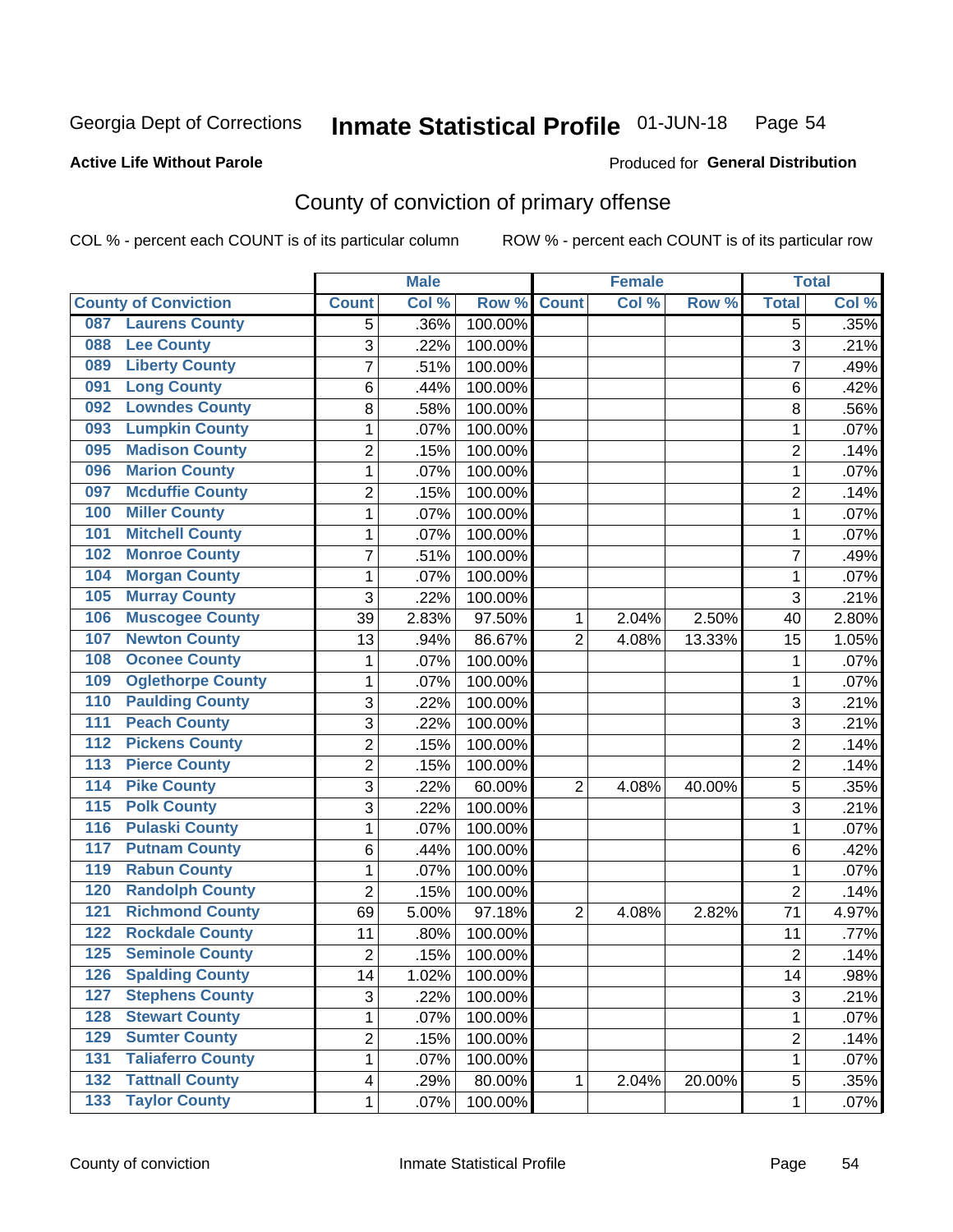#### Inmate Statistical Profile 01-JUN-18 Page 55

**Active Life Without Parole** 

**Produced for General Distribution** 

# County of conviction of primary offense

COL % - percent each COUNT is of its particular column

|                                 |              | <b>Male</b> |         |              | <b>Female</b> | <b>Total</b> |                |       |
|---------------------------------|--------------|-------------|---------|--------------|---------------|--------------|----------------|-------|
| <b>County of Conviction</b>     | <b>Count</b> | Col %       | Row %   | <b>Count</b> | Col %         | Row %        | <b>Total</b>   | Col % |
| <b>Terrell County</b><br>135    | 2            | .15%        | 100.00% |              |               |              | 2              | .14%  |
| <b>Thomas County</b><br>136     | 6            | .44%        | 100.00% |              |               |              | 6              | .42%  |
| <b>Tift County</b><br>137       | 8            | .58%        | 100.00% |              |               |              | 8              | .56%  |
| <b>Toombs County</b><br>138     | 9            | .65%        | 100.00% |              |               |              | 9              | .63%  |
| <b>Towns County</b><br>139      | 1            | .07%        | 100.00% |              |               |              |                | .07%  |
| <b>Treutlen County</b><br>140   | 5            | .36%        | 100.00% |              |               |              | 5              | .35%  |
| <b>Troup County</b><br>141      | 10           | .73%        | 90.91%  | 1            | 2.04%         | 9.09%        | 11             | .77%  |
| <b>Turner County</b><br>142     | 2            | .15%        | 100.00% |              |               |              | $\overline{2}$ | .14%  |
| <b>Twiggs County</b><br>143     |              | .07%        | 100.00% |              |               |              |                | .07%  |
| <b>Upson County</b><br>145      | 5            | .36%        | 100.00% |              |               |              | 5              | .35%  |
| <b>Walker County</b><br>146     | 8            | .58%        | 88.89%  | 1            | 2.04%         | 11.11%       | 9              | .63%  |
| <b>Walton County</b><br>147     | 17           | 1.23%       | 100.00% |              |               |              | 17             | 1.19% |
| <b>Ware County</b><br>148       | 13           | .94%        | 100.00% |              |               |              | 13             | .91%  |
| <b>Warren County</b><br>149     | 2            | .15%        | 66.67%  | 1            | 2.04%         | 33.33%       | 3              | .21%  |
| <b>Washington County</b><br>150 |              | .51%        | 100.00% |              |               |              | 7              | .49%  |
| <b>Wayne County</b><br>151      | 12           | .87%        | 100.00% |              |               |              | 12             | .84%  |
| <b>Whitfield County</b><br>155  | 11           | $.80\%$     | 91.67%  | 1            | 2.04%         | 8.33%        | 12             | .84%  |
| <b>Wilkes County</b><br>157     | 2            | .15%        | 100.00% |              |               |              | $\overline{2}$ | .14%  |
| <b>Worth County</b><br>159      | 1            | .07%        | 100.00% |              |               |              |                | .07%  |
| <b>Total Rported</b>            | 1,379        | 100%        | 96.57%  | 49           | 100%          | 3.43%        | 1,428          | 100%  |

| $\bullet$ (at $\bullet$ )<br>N  |     |    |            |
|---------------------------------|-----|----|------------|
| $\mathcal{L}$ and $\mathcal{L}$ | היה | 49 | <b>428</b> |
| _____                           | w   |    | −∠∪        |

| Mode (most frequent) | <b>Fulton County</b> | <b>Clayton County</b> | <b>Fulton County</b> |
|----------------------|----------------------|-----------------------|----------------------|
|                      |                      |                       |                      |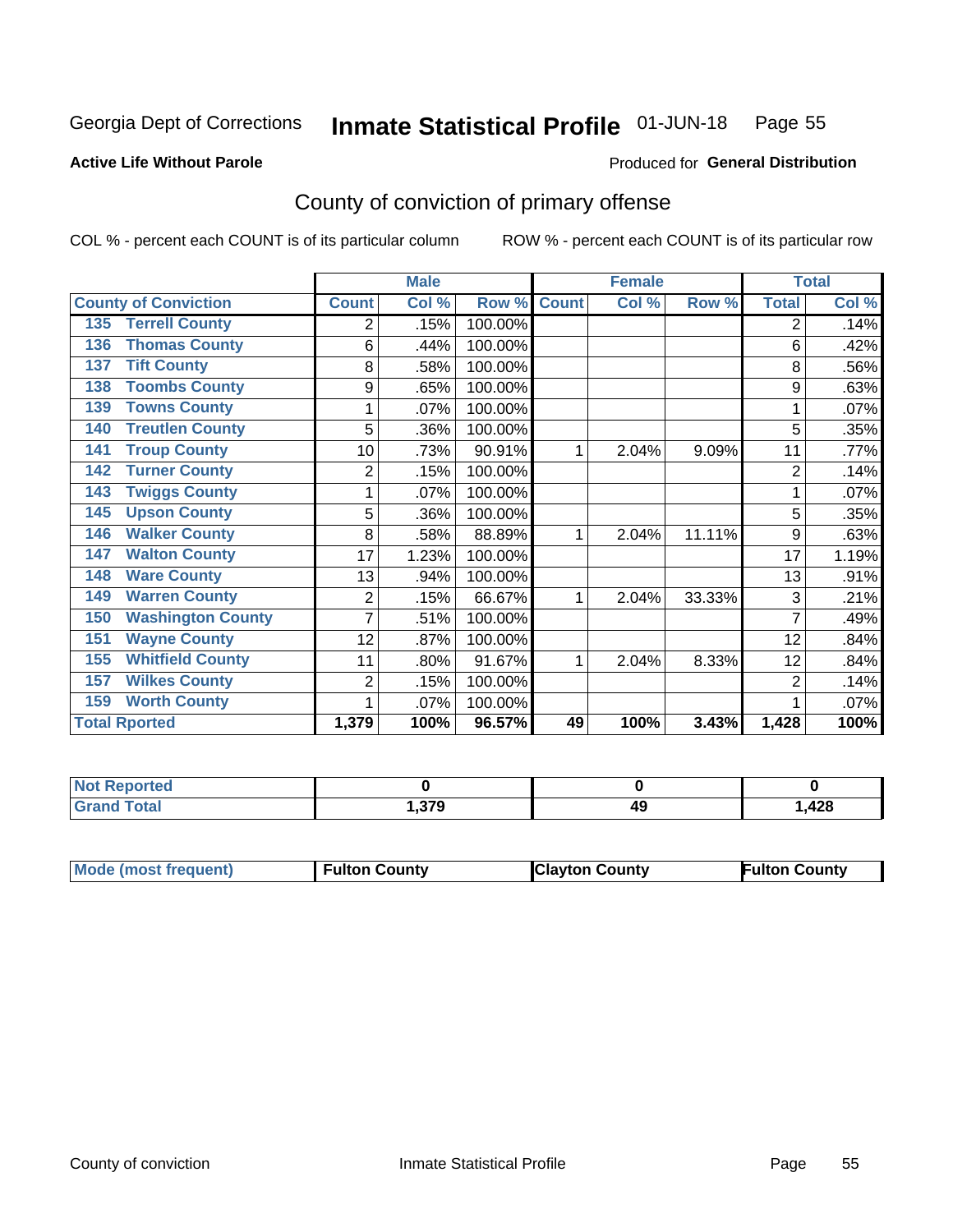## **Georgia Dept of Corrections Active Life Without Parole**

#### Inmate Statistical Profile 01-JUN-18 Page 56

Produced for General Distribution

# Circuit of conviction of primary offense

COL % - percent each COUNT is of its particular column ROW % - percent each COUNT is of its particular row

|                         |                                 |                  | <b>Male</b> |         |                         | <b>Female</b> | <b>Total</b> |                  |        |
|-------------------------|---------------------------------|------------------|-------------|---------|-------------------------|---------------|--------------|------------------|--------|
|                         | <b>Circuit of Conviction</b>    | <b>Count</b>     | Col %       | Row %   | <b>Count</b>            | Col %         | Row %        | <b>Total</b>     | Col %  |
| 1                       | <b>Alapaha Circuit</b>          | 13               | .95%        | 100.00% |                         |               |              | 13               | .92%   |
| $\overline{2}$          | <b>Alcovy Circuit</b>           | 30               | 2.19%       | 93.75%  | $\overline{2}$          | 4.26%         | 6.25%        | 32               | 2.26%  |
| $\overline{3}$          | <b>Atlanta Circuit</b>          | 174              | 12.68%      | 98.31%  | 3                       | 6.38%         | 1.69%        | 177              | 12.47% |
| 4                       | <b>Atlantic Circuit</b>         | 18               | 1.31%       | 94.74%  | 1                       | 2.13%         | 5.26%        | 19               | 1.34%  |
| $\overline{5}$          | <b>Augusta Circuit</b>          | 90               | 6.56%       | 95.74%  | 4                       | 8.51%         | 4.26%        | 94               | 6.62%  |
| $\overline{\bf{6}}$     | <b>Blue Ridge Circuit</b>       | 5                | .36%        | 100.00% |                         |               |              | 5                | .35%   |
| 7                       | <b>Brunswick Circuit</b>        | 44               | 3.21%       | 100.00% |                         |               |              | 44               | 3.10%  |
| $\overline{\mathbf{8}}$ | <b>Chattahoochee Circuit</b>    | 43               | 3.13%       | 97.73%  | 1                       | 2.13%         | 2.27%        | 44               | 3.10%  |
| $\overline{9}$          | <b>Cherokee Circuit</b>         | 15               | 1.09%       | 93.75%  | 1                       | 2.13%         | 6.25%        | 16               | 1.13%  |
| 10                      | <b>Clayton Circuit</b>          | 66               | 4.81%       | 92.96%  | 5                       | 10.64%        | 7.04%        | 71               | 5.00%  |
| $\overline{11}$         | <b>Cobb Circuit</b>             | 67               | 4.88%       | 97.10%  | $\overline{2}$          | 4.26%         | 2.90%        | 69               | 4.86%  |
| $\overline{12}$         | <b>Conasauga Circuit</b>        | 14               | 1.02%       | 93.33%  | 1                       | 2.13%         | 6.67%        | 15               | 1.06%  |
| 13                      | <b>Cordele Circuit</b>          | 16               | 1.17%       | 100.00% |                         |               |              | 16               | 1.13%  |
| 14                      | <b>Coweta Circuit</b>           | 24               | 1.75%       | 96.00%  | 1                       | 2.13%         | 4.00%        | 25               | 1.76%  |
| 15                      | <b>Dougherty Circuit</b>        | 27               | 1.97%       | 96.43%  | 1                       | 2.13%         | 3.57%        | 28               | 1.97%  |
| 16                      | <b>Dublin Circuit</b>           | 12               | .87%        | 100.00% |                         |               |              | 12               | .85%   |
| 17                      | <b>Eastern Circuit</b>          | 55               | 4.01%       | 98.21%  | 1                       | 2.13%         | 1.79%        | 56               | 3.95%  |
| $\overline{18}$         | <b>Flint Circuit</b>            | 17               | 1.24%       | 94.44%  | 1                       | 2.13%         | 5.56%        | 18               | 1.27%  |
| 19                      | <b>Griffin Circuit</b>          | 31               | 2.26%       | 93.94%  | $\overline{2}$          | 4.26%         | 6.06%        | 33               | 2.33%  |
| $\overline{20}$         | <b>Gwinnett Circuit</b>         | 60               | 4.37%       | 95.24%  | 3                       | 6.38%         | 4.76%        | 63               | 4.44%  |
| $\overline{21}$         | <b>Houston Circuit</b>          | 20               | 1.46%       | 100.00% |                         |               |              | 20               | 1.41%  |
| $\overline{22}$         | <b>Lookout Mountain Circuit</b> | 15               | 1.09%       | 88.24%  | $\overline{2}$          | 4.26%         | 11.76%       | 17               | 1.20%  |
| 23                      | <b>Macon Circuit</b>            | 44               | 3.21%       | 95.65%  | $\overline{2}$          | 4.26%         | 4.35%        | 46               | 3.24%  |
| $\overline{24}$         | <b>Middle Circuit</b>           | 34               | 2.48%       | 100.00% |                         |               |              | 34               | 2.40%  |
| $\overline{25}$         | <b>Mountain Circuit</b>         | $\overline{7}$   | .51%        | 100.00% |                         |               |              | $\overline{7}$   | .49%   |
| 26                      | <b>Northeastern Circuit</b>     | 23               | 1.68%       | 85.19%  | $\overline{\mathbf{4}}$ | 8.51%         | 14.81%       | 27               | 1.90%  |
| $\overline{27}$         | <b>Northern Circuit</b>         | 14               | 1.02%       | 93.33%  | 1                       | 2.13%         | 6.67%        | 15               | 1.06%  |
| 28                      | <b>Ocmulgee Circuit</b>         | 15               | 1.09%       | 93.75%  | 1                       | 2.13%         | 6.25%        | 16               | 1.13%  |
| 29                      | <b>Oconee Circuit</b>           | $\overline{2}$   | .15%        | 100.00% |                         |               |              | $\overline{2}$   | .14%   |
| 30                      | <b>Ogeechee Circuit</b>         | 13               | .95%        | 92.86%  | 1                       | 2.13%         | 7.14%        | 14               | .99%   |
| $\overline{31}$         | <b>Pataula Circuit</b>          | 10               | .73%        | 100.00% |                         |               |              | 10               | .70%   |
| 32                      | <b>Piedmont Circuit</b>         | 21               | 1.53%       | 100.00% |                         |               |              | 21               | 1.48%  |
| 33                      | <b>Rome Circuit</b>             | 29               | 2.11%       | 96.67%  | $\mathbf{1}$            | 2.13%         | 3.33%        | 30               | 2.11%  |
| 34                      | <b>South Georgia Circuit</b>    | $\boldsymbol{9}$ | .66%        | 100.00% |                         |               |              | $\boldsymbol{9}$ | .63%   |
| 35                      | <b>Southern Circuit</b>         | 18               | 1.31%       | 100.00% |                         |               |              | 18               | 1.27%  |
| 36                      | <b>Southwestern Circuit</b>     | 6                | .44%        | 100.00% |                         |               |              | 6                | .42%   |
| 37                      | <b>Stone Mountain Circuit</b>   | 123              | 8.97%       | 98.40%  | $\overline{2}$          | 4.26%         | 1.60%        | 125              | 8.81%  |
| 38                      | <b>Tallapoosa Circuit</b>       | 7                | .51%        | 100.00% |                         |               |              | 7                | .49%   |
| 39                      | <b>Tifton Circuit</b>           | 13               | .95%        | 100.00% |                         |               |              | 13               | .92%   |
| 40                      | <b>Toombs Circuit</b>           | $\overline{7}$   | .51%        | 87.50%  | $\mathbf{1}$            | 2.13%         | 12.50%       | 8                | .56%   |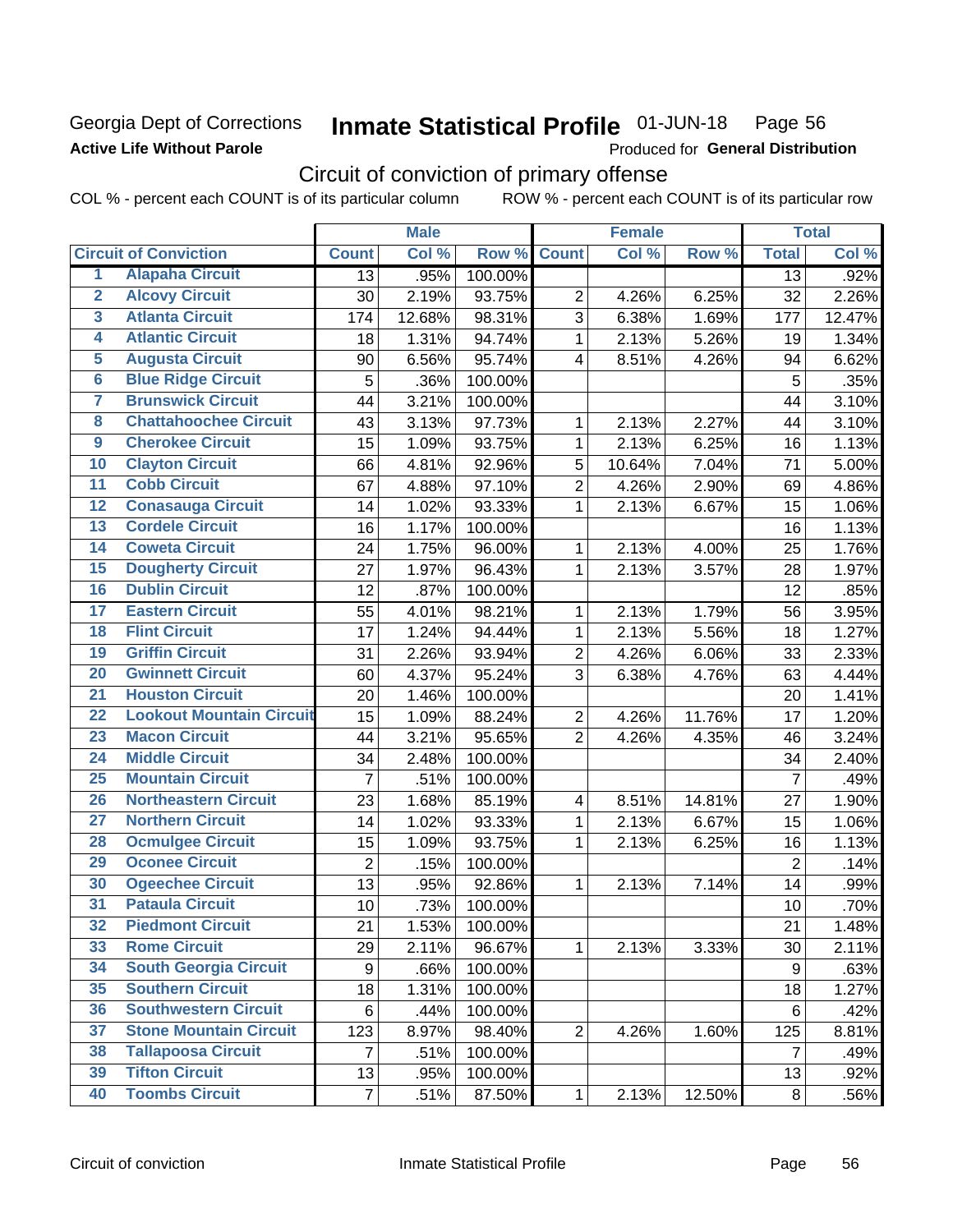# **Georgia Dept of Corrections Active Life Without Parole**

### Inmate Statistical Profile 01-JUN-18 Page 57

Produced for General Distribution

# Circuit of conviction of primary offense

COL % - percent each COUNT is of its particular column ROW % - percent each COUNT is of its particular row

|    |                                  |              | <b>Male</b>    |         |              | <b>Female</b> |       | <b>Total</b> |                |
|----|----------------------------------|--------------|----------------|---------|--------------|---------------|-------|--------------|----------------|
|    | <b>Circuit of Conviction</b>     | <b>Count</b> | Col %          | Row %   | <b>Count</b> | Col %         | Row % | <b>Total</b> | Col %          |
| 41 | <b>Waycross Circuit</b>          | 28           | 2.04%          | 100.00% |              |               |       | 28           | 1.97%          |
| 42 | <b>Western Circuit</b>           | 23           | 1.68%          | 95.83%  |              | 2.13%         | 4.17% | 24           | 1.69%          |
| 43 | <b>Rockdale Circuit</b>          | 11           | .80%           | 100.00% |              |               |       | 11           | .78%           |
| 44 | <b>Douglas Circuit</b>           | 32           | 2.33%          | 94.12%  | 2            | 4.26%         | 5.88% | 34           | 2.40%          |
| 45 | <b>Appalachian Circuit</b>       | 4            | .29%           | 100.00% |              |               |       | 4            | .28%           |
| 46 | <b>Enotah Circuit</b>            | 2            | .15%           | 100.00% |              |               |       | 2            | .14%           |
| 47 | <b>Bell-Forsyth J.C.</b>         | 5            | .36%           | 100.00% |              |               |       | 5            | .35%           |
| 48 | <b>Towaliga Judicial Circuit</b> | 13           | .95%           | 100.00% |              |               |       | 13           | .92%           |
| 49 | <b>Paulding Circuit</b>          | 3            | .22%           | 100.00% |              |               |       | 3            | .21%           |
|    | <b>Total Rported</b>             | 1,372        | 100%           | 96.69%  | 47           | 100%          | 3.31% | 1,419        | 100%           |
|    | <b>Not Reported</b>              |              | 7              |         |              | $\mathbf{2}$  |       |              | 9              |
|    | <b>Grand Total</b>               |              | 1,379          |         |              | 49            |       |              | 1,428          |
|    | <b>Mode (most frequent)</b>      |              | <b>Atlanta</b> |         |              | Clayton       |       |              | <b>Atlanta</b> |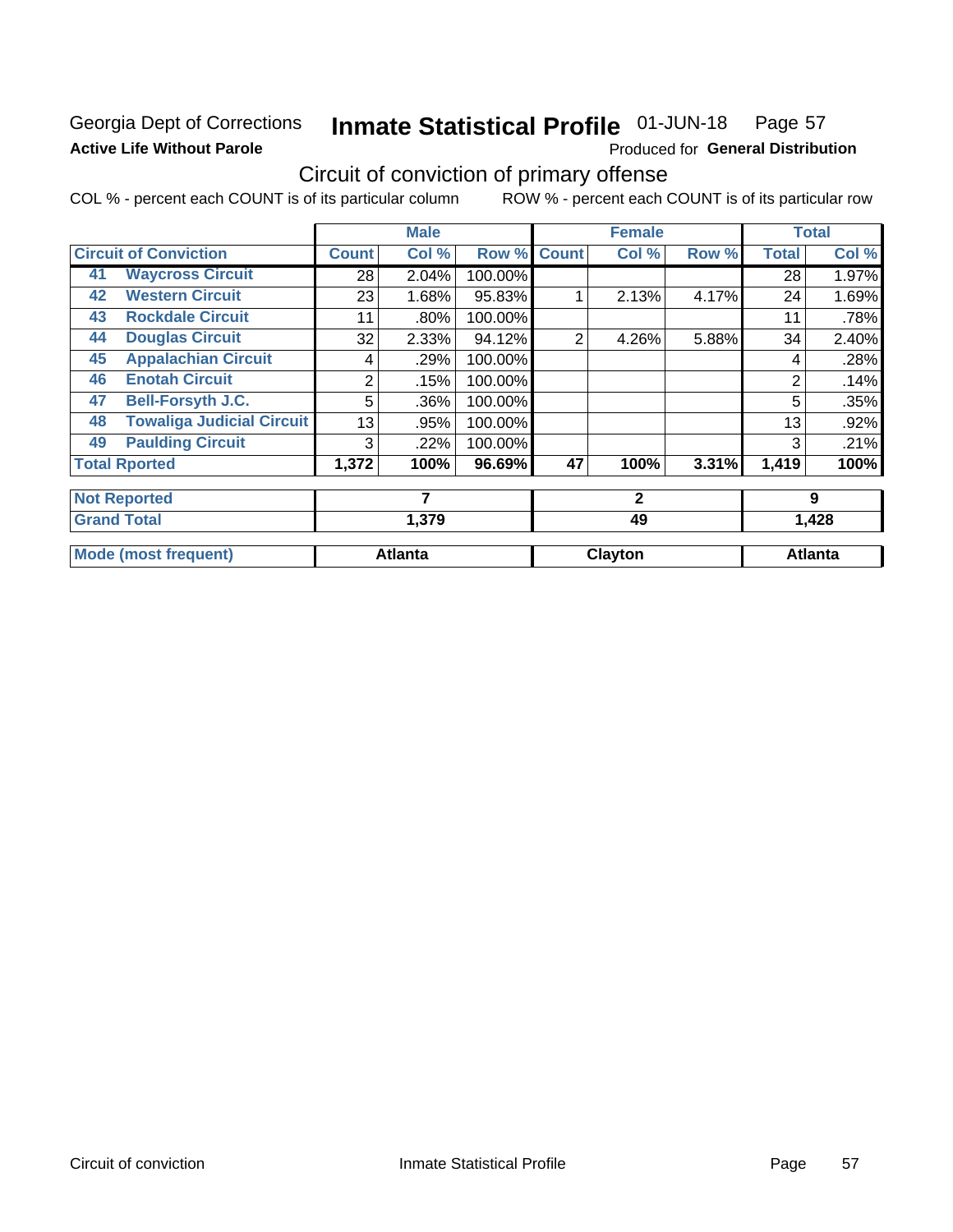### **Active Life Without Parole**

### Produced for General Distribution

# Years served (jail + prison) in this incarceration

COL % - percent each COUNT is of its particular column

|                        | <b>Male</b>     |       |         | <b>Female</b> |        | <b>Total</b> |                 |       |
|------------------------|-----------------|-------|---------|---------------|--------|--------------|-----------------|-------|
| <b>Years Served</b>    | <b>Count</b>    | Col % | Row %   | <b>Count</b>  | Col %  | Row %        | <b>Total</b>    | Col % |
| Less than one year     | $\overline{42}$ | 3.05% | 100.00% |               |        |              | $\overline{42}$ | 2.94% |
| 1 to 1.99 years        | 61              | 4.42% | 98.39%  | 1             | 2.04%  | 1.61%        | 62              | 4.34% |
| 2 to 2.99 years        | 97              | 7.03% | 95.10%  | 5             | 10.20% | 4.90%        | 102             | 7.14% |
| 3 to 3.99 years        | 107             | 7.76% | 93.86%  | 7             | 14.29% | 6.14%        | 114             | 7.98% |
| 4 to 4.99 years        | 107             | 7.76% | 95.54%  | 5             | 10.20% | 4.46%        | 112             | 7.84% |
| 5 to 5.99 years        | 110             | 7.98% | 93.22%  | 8             | 16.33% | 6.78%        | 118             | 8.26% |
| 6 to 6.99 years        | 92              | 6.67% | 93.88%  | 6             | 12.24% | 6.12%        | 98              | 6.86% |
| 7 to 7.99 years        | 93              | 6.74% | 96.88%  | 3             | 6.12%  | 3.13%        | 96              | 6.72% |
| <b>8 to 8.99 years</b> | 56              | 4.06% | 96.55%  | 2             | 4.08%  | 3.45%        | 58              | 4.06% |
| 9 to 9.99 years        | 42              | 3.05% | 97.67%  | $\mathbf{1}$  | 2.04%  | 2.33%        | 43              | 3.01% |
| 10 to 10.99 years      | 54              | 3.92% | 98.18%  | $\mathbf 1$   | 2.04%  | 1.82%        | 55              | 3.85% |
| 11 to 11.99 years      | 30              | 2.18% | 93.75%  | 2             | 4.08%  | 6.25%        | 32              | 2.24% |
| 12 to 12.99 years      | 33              | 2.39% | 97.06%  | 1             | 2.04%  | 2.94%        | 34              | 2.38% |
| 13 to 13.99 years      | 30              | 2.18% | 100.00% |               |        |              | 30              | 2.10% |
| 14 to 14.99 years      | 36              | 2.61% | 100.00% |               |        |              | 36              | 2.52% |
| 15 to 15.99 years      | 41              | 2.97% | 91.11%  | 4             | 8.16%  | 8.89%        | 45              | 3.15% |
| 16 to 16.99 years      | 33              | 2.39% | 97.06%  | 1             | 2.04%  | 2.94%        | 34              | 2.38% |
| 17 to 17.99 years      | 44              | 3.19% | 100.00% |               |        |              | 44              | 3.08% |
| 18 to 18.99 years      | 42              | 3.05% | 100.00% |               |        |              | 42              | 2.94% |
| 19 to 19.99 years      | 29              | 2.10% | 96.67%  | $\mathbf 1$   | 2.04%  | 3.33%        | 30              | 2.10% |
| 20 to 20.99 years      | 45              | 3.26% | 100.00% |               |        |              | 45              | 3.15% |
| 21 to 21.99 years      | 41              | 2.97% | 97.62%  | 1             | 2.04%  | 2.38%        | 42              | 2.94% |
| 22 to 22.99 years      | 29              | 2.10% | 100.00% |               |        |              | 29              | 2.03% |
| 23 to 23.99 years      | 26              | 1.89% | 100.00% |               |        |              | 26              | 1.82% |
| 24 to 24.99 years      | 18              | 1.31% | 100.00% |               |        |              | 18              | 1.26% |
| 25 to 25.99 years      | 10              | 0.73% | 100.00% |               |        |              | 10              | 0.70% |
| 26 to 26.99 years      | 4               | 0.29% | 100.00% |               |        |              | 4               | 0.28% |
| 27 to 27.99 years      | 5               | 0.36% | 100.00% |               |        |              | $\overline{5}$  | 0.35% |
| 28 to 28.99 years      | $\mathbf 1$     | 0.07% | 100.00% |               |        |              | $\mathbf 1$     | 0.07% |
| 29 to 29.99 years      | 8               | 0.58% | 100.00% |               |        |              | 8               | 0.56% |
| Thirty + years         | 13              | 0.94% | 100.00% |               |        |              | 13              | 0.91% |
| <b>Total Reported</b>  | 1,379           | 100%  | 96.57%  | 49            | 100%   | 3.43%        | 1,428           | 100%  |

| <b>Not Reported</b>     |                 |                 |                 |
|-------------------------|-----------------|-----------------|-----------------|
| <b>Grand Total</b>      | 1.379           | 49              | 1.428           |
|                         |                 |                 |                 |
| Mean<br>(average)       | 10.33           | 7.31            | 10.23           |
| Median (middle)         | 7.73            | 5.64            | 7.595           |
| Mode<br>(most frequent) | 5 to 5.99 years | 5 to 5.99 years | 5 to 5.99 years |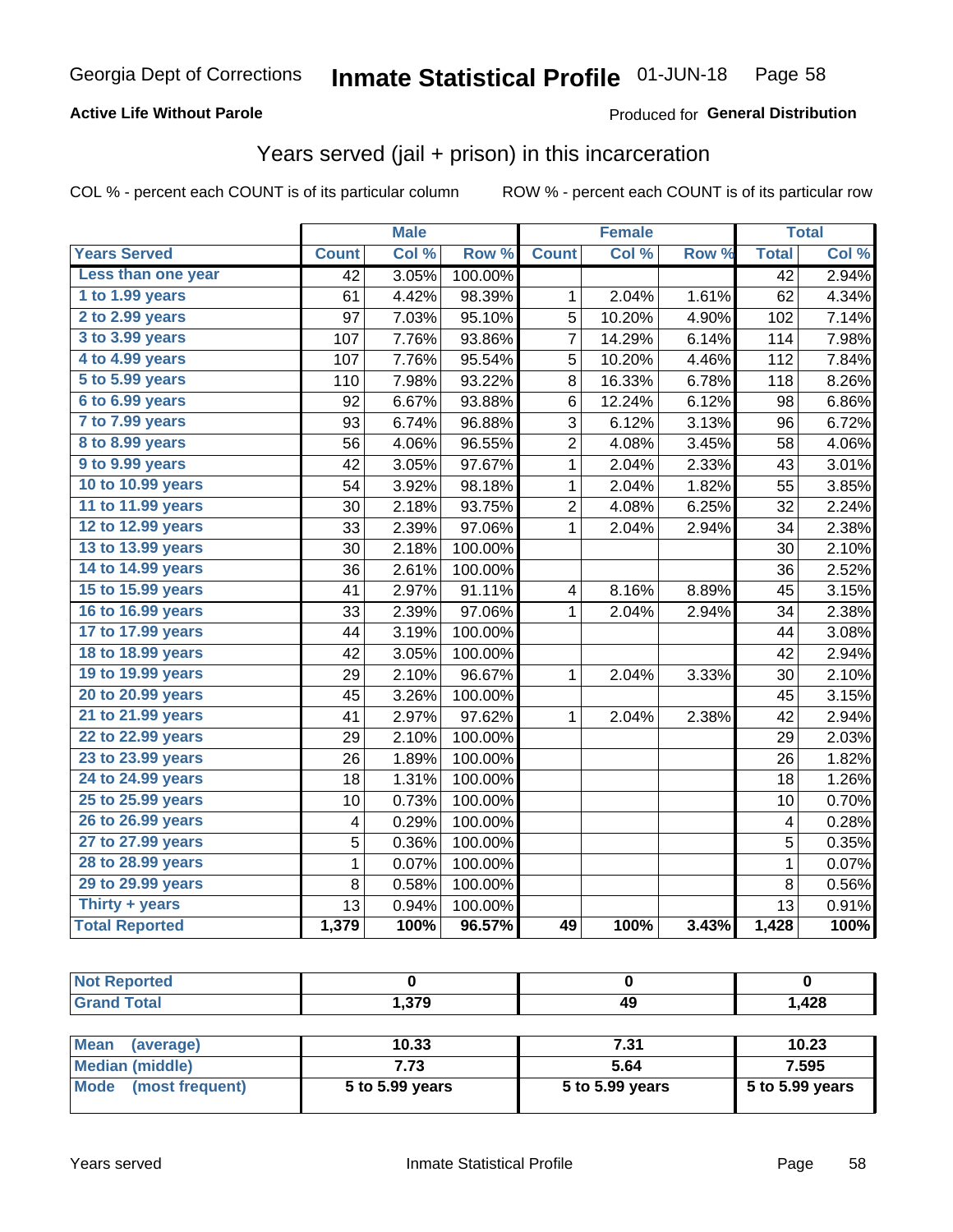#### Inmate Statistical Profile 01-JUN-18 Page 59

### **Active Life Without Parole**

Produced for General Distribution

# Results of most recent HIV tests

COL % - percent each COUNT is of its particular column

|                         | <b>Male</b>  |           |           | <b>Female</b> | Total  |          |       |        |
|-------------------------|--------------|-----------|-----------|---------------|--------|----------|-------|--------|
| <b>HIV Test Results</b> | <b>Count</b> | Col %     | Row %I    | <b>Count</b>  | Col %  | Row %    | Total | Col %  |
| <b>Positive</b>         | 12           | $0.91\%$  | 92.31%    |               | 2.17%  | 7.69%    | 13    | 0.96%  |
| <b>Negative</b>         | .300         | $99.09\%$ | $96.65\%$ | 45            | 97.83% | $3.35\%$ | 1,345 | 99.04% |
| <b>Total Reported</b>   | 1,312        | 100%      | 96.61%    | <b>46</b>     | 100%   | 3.39%    | 1,358 | 100%   |

| <b>Not Reported</b> | --   |    | -~   |
|---------------------|------|----|------|
| <b>Total</b>        | .379 | 49 | ,428 |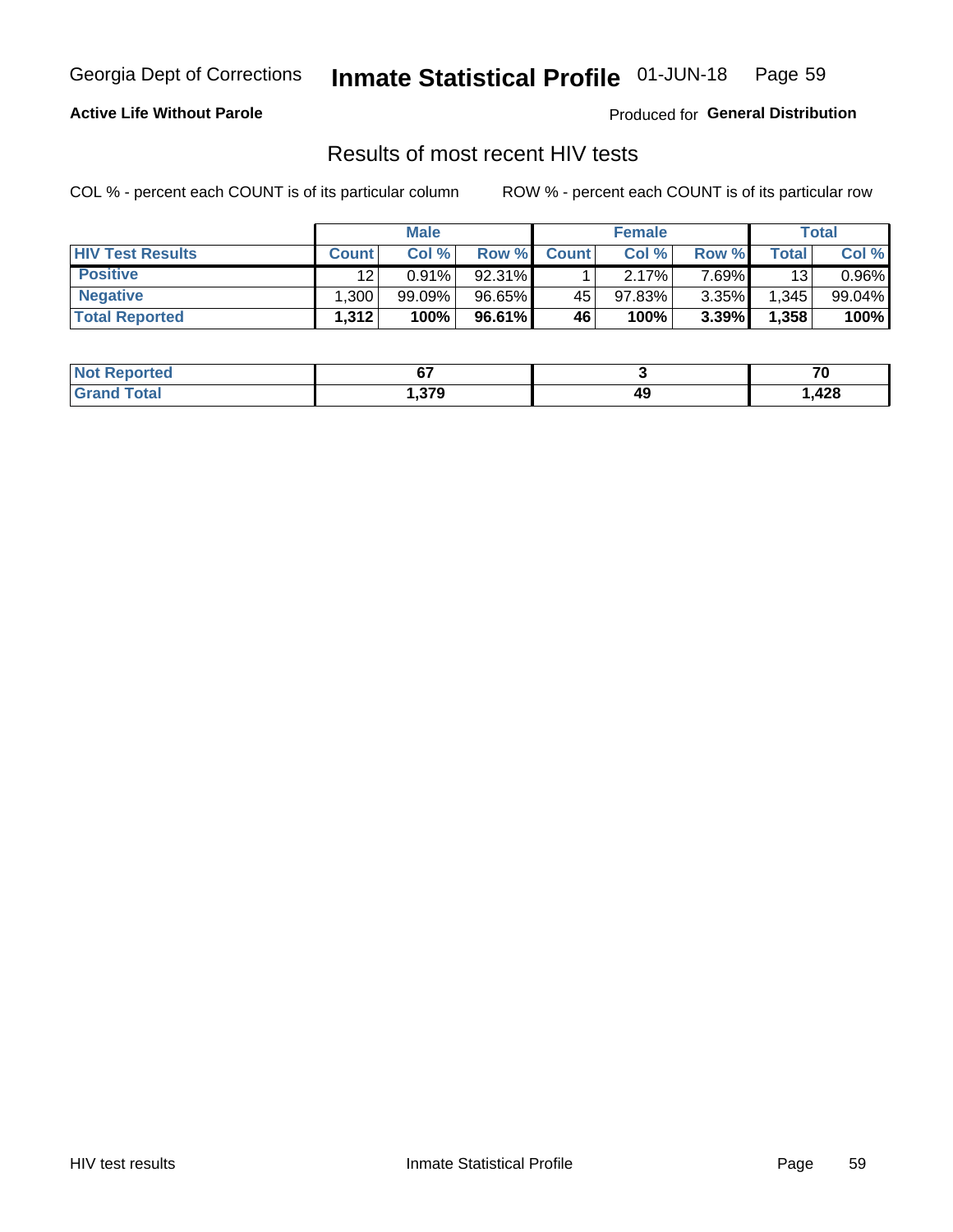# Georgia Dept of Corrections **Inmate Statistical Profile** 01-JUN-18 Page 60

### **Active Life Without Parole**

Produced for **General Distribution**

# Results of most recent tuberculosis test

COL % - percent each COUNT is of its particular column ROW % - percent each COUNT is of its particular row

|                                  | <b>Male</b>  |        |         | <b>Female</b> |        |          | Total |        |
|----------------------------------|--------------|--------|---------|---------------|--------|----------|-------|--------|
| <b>Tuberculosis Test Results</b> | <b>Count</b> | Col%   | Row %I  | <b>Count</b>  | Col%   | Row %    | Total | Col %  |
| <b>Positive on current test</b>  | 267          | 19.75% | 99.26%  |               | 4.35%  | $0.74\%$ | 269   | 19.24% |
| <b>Negative</b>                  | .085         | 80.25% | 96.10%  | 44            | 95.65% | 3.90%    | 1,129 | 80.76% |
| <b>Total Reported</b>            | 1,352        | 100%   | 96.71%I | 46            | 100%   | 3.29%    | 1,398 | 100%   |

| <b>Not Reported</b> | ~-<br>-- |    | n,<br>ას |
|---------------------|----------|----|----------|
| Total               | .379     | 49 | ,428     |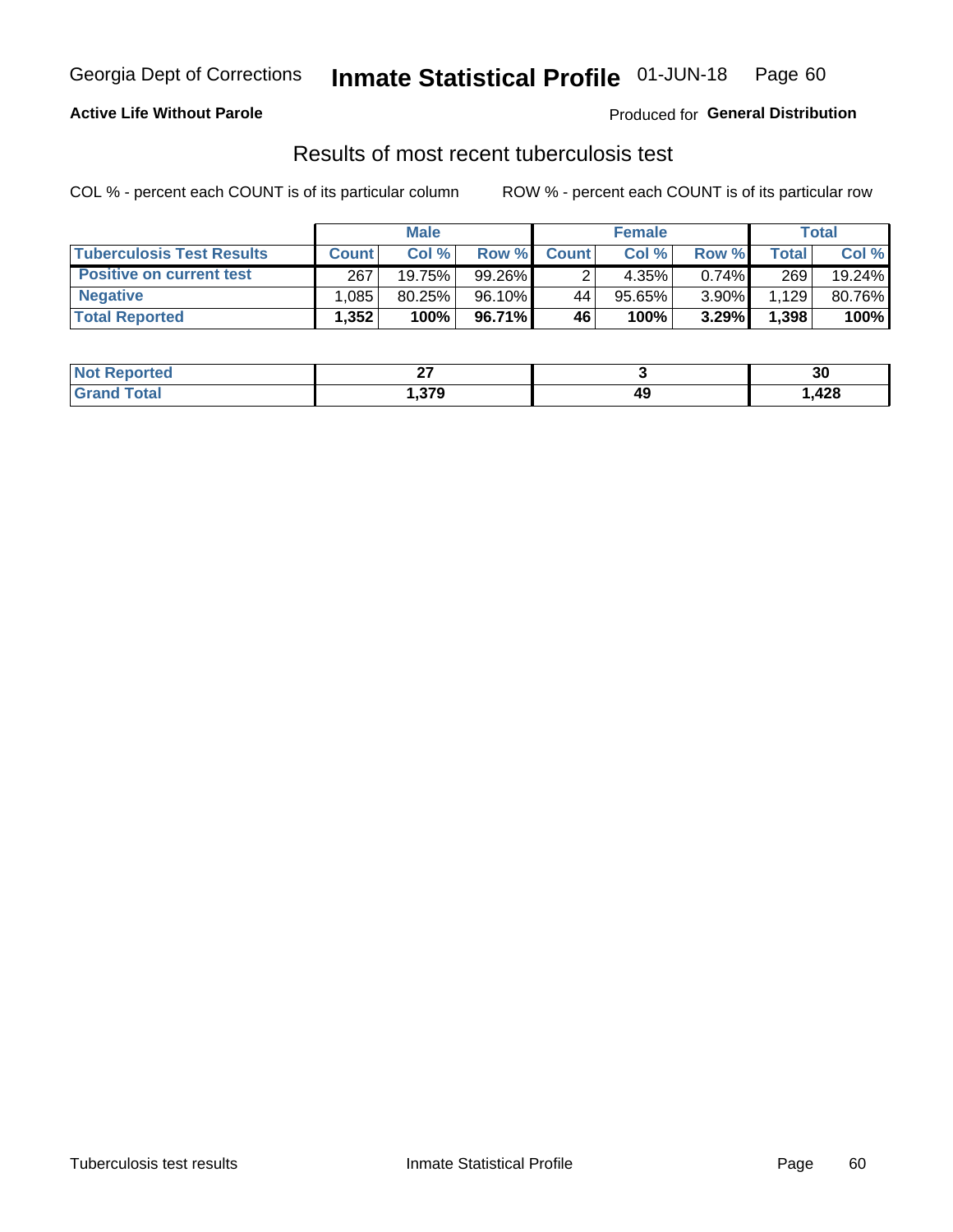# Georgia Dept of Corrections **Inmate Statistical Profile** 01-JUN-18 Page 61

### **Active Life Without Parole**

Produced for **General Distribution**

# Results of most recent syphilis test

COL % - percent each COUNT is of its particular column ROW % - percent each COUNT is of its particular row

|                                 | <b>Male</b>  |        |           | <b>Female</b>   |           |       | Total |        |
|---------------------------------|--------------|--------|-----------|-----------------|-----------|-------|-------|--------|
| <b>Syphilis Test Results</b>    | <b>Count</b> | Col%   | Row %I    | <b>Count</b>    | Col%      | Row % | Total | Col %  |
| <b>Positive on current test</b> | 16           | 2.69%  | $94.12\%$ |                 | $9.09\%$  | 5.88% | 17    | 2.81%  |
| <b>Negative</b>                 | 579          | 97.31% | 98.30%    | 10 <sup>1</sup> | $90.91\%$ | 1.70% | 589   | 97.19% |
| <b>Total Reported</b>           | 595          | 100%   | 98.18%    | 11              | $100\%$ . | 1.82% | 606   | 100%   |

| <b>Not Reported</b> | 784  | o c<br>აი | 822  |
|---------------------|------|-----------|------|
| Total               | .379 | 49        | ,428 |